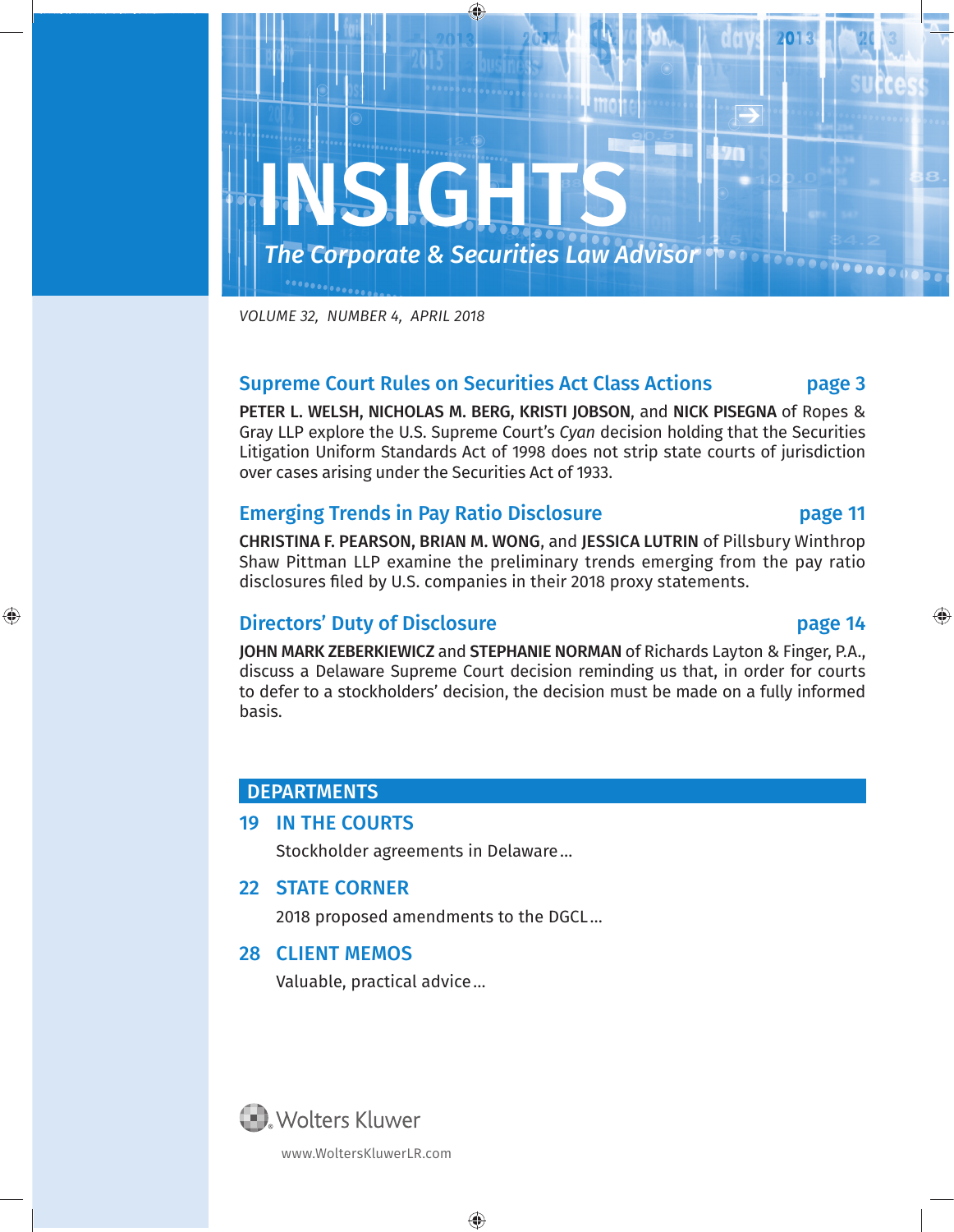# INSIGHTS *The Corporate & Securities Law Advisor*

Editor-in-Chief AMY L. GOODMAN (phone) 301-908-0938 agoodman16@verizon.net

### EDITORIAL ADVISORY BOARD

KENNETH J. BIALKIN Skadden, Arps, Slate, Meagher & Flom, LLP, New York, NY

DENNIS J. BLOCK Greenberg Traurig, New York, NY

FAITH COLISH Carter Ledyard & Milburn LLP, New York, NY

ARTHUR FLEISCHER JR. Fried, Frank, Harris, Shriver & Jacobson, LLP, New York, NY

JAMES C. FREUND Skadden, Arps, Slate, Meagher & Flom, LLP, New York, NY

EDWARD F. GREENE Cleary Gottlieb Steen & Hamilton LLP, New York, NY

KARL A. GROSKAUFMANIS Fried, Frank, Harris, Shriver & Jacobson, LLP, Washington, DC

JOHN J. HUBER FTI Consulting, Inc., Washington, DC

STANLEY KELLER Locke Lord LLP, Boston, MA

DONALD C. LANGEVOORT Professor, Georgetown Law Center, Washington, DC

JOHN M. LIFTIN General Counsel The D.E. Shaw Group, New York, NY

GARY G. LYNCH Davis, Polk & Wardwell LLP, New York, NY

BRUCE ALAN MANN Morrison & Foerster, LLP, San Francisco, CA

JOHN F. OLSON Gibson, Dunn & Crutcher LLP, Washington, DC

JEAN GLEASON STROMBERG Washington, DC

HERBERT WANDER KattenMuchinRosenman LLP, Chicago, IL

JOHN MARK ZEBERKIEWICZ Richards, Layton & Finger, P.A., Wilmington, DE

#### EDITORIAL OFFICE

76 Ninth Avenue New York, NY 10011 212-771-0600

Wolters Kluwer

Richard Rubin, Publisher Kathleen Brady, Managing Editor

INSIGHTS (ISSN No. 0894-3524) is published monthly for a subscription rate of \$1,199/1 year; \$150/Single Issue by Wolters Kluwer, 76 Ninth Avenue, New York, NY 10011. POSTMASTER: Send address changes to INSIGHTS, 7201 McKinney Circle, Frederick, MD 21704. To subscribe, call 1-800-638-8437. For customer service, call 1-800-234-1660.

For article reprints and reprint quotes contact *Wrights Media* at 1-877-652-5295 or go to *www.wrightsmedia.com.*

This publication is designed to provide accurate and authoritative information in regard to the subject matter covered. It is sold with the understanding that the publisher is not engaged in rendering legal, accounting, or other professional services. If legal advice or other professional assistance is required, the services of a competent professional person should be sought.

—From a *Declaration of Principles* jointly adopted by a Committee of the American Bar Association and a Committee of Publishers and Associations.

*www.WoltersKluwerLR.com*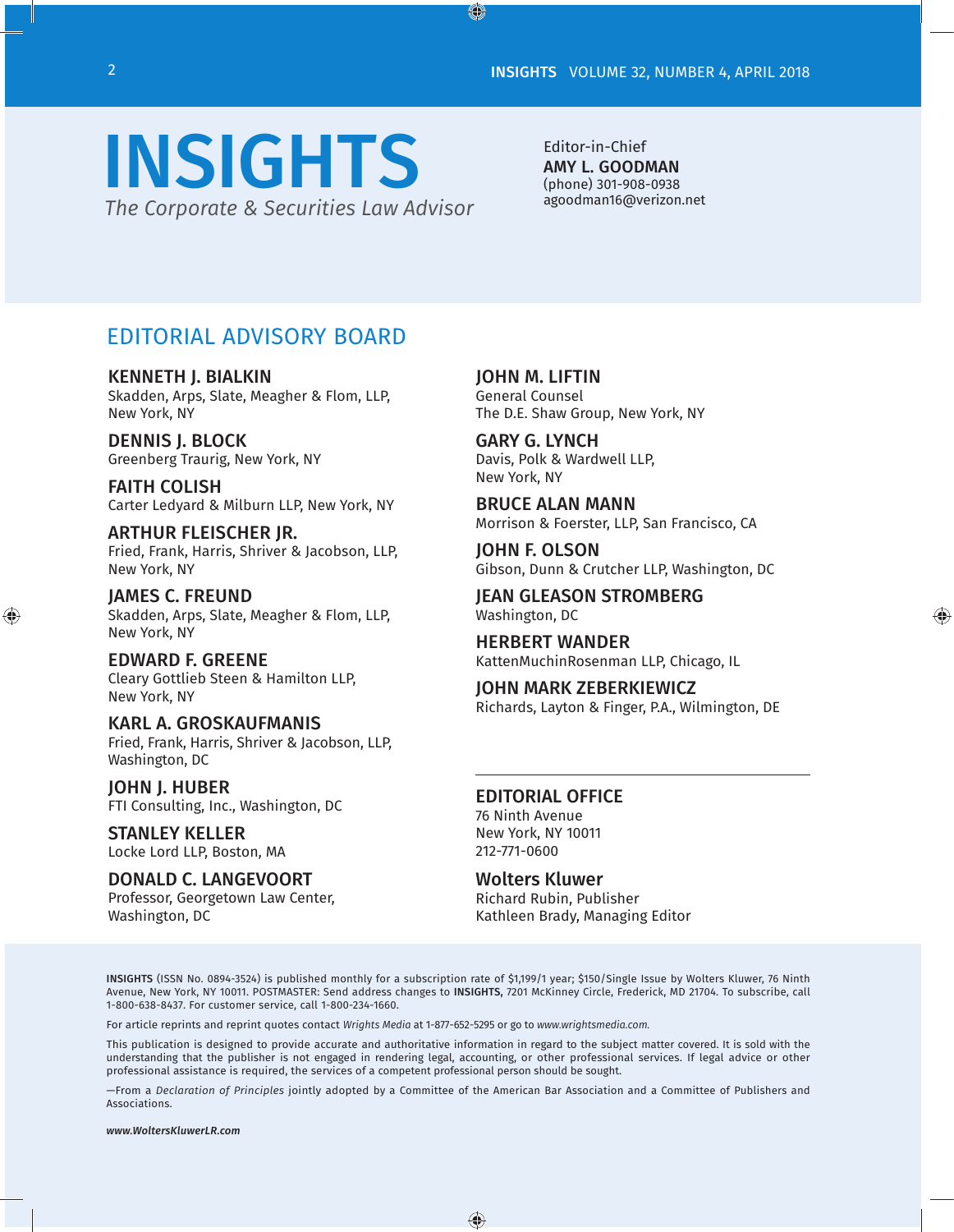### SECURITIES LITIGATION

### *Cyan v. Beaver County:* Implications Moving Forward

*Commentators have bemoaned the Supreme Court's recent opinion in* Cyan, Inc. v. Beaver County Employees Retirement Fund*, which likely will force companies to face certain federal securities claims in state court. But the decision may spur companies to act to avoid the state court forum, either by pushing courts to enforce exclusive forum bylaws provisions requiring securities litigation to be filed in federal court, or by lobbying Congress to amend the perplexing jurisdictional provisions of the Securities Act of 1933.*

*By Peter L. Welsh, Nicholas M. Berg, Kristi Jobson, and Nick Pisegna*

In March 2018, the Supreme Court resolved a long-simmering debate about state court jurisdiction over certain federal securities laws in favor of the plaintiffs' bar. In *Cyan, Inc. v. Beaver County Employees Retirement Fund*, a unanimous Court held that state courts retain jurisdiction to hear cases arising under the Securities Act of 1933 (Securities Act), and that defendants subject to such suits in state court may not remove them to federal court.<sup>1</sup> Counsel to the plaintiffs-shareholders heralded the decision as "a victory for investors,"2 while the defense bar warned of an imminent rise in state-court claims. But filing numbers suggest that the influx in state court claims may be minimal. More impactful, perhaps, will be litigation regarding the proper standards and rules applicable to securities claims brought in state court, and pending actions regarding the enforceability of exclusive federal forum bylaws

adopted by corporations that could allow companies to skirt *Cyan*'s holding altogether.

#### The Statutory Framework

The statutory regime that underlies the dispute concerning state court jurisdiction over federal securities claims is rooted in the Securities Act and the Securities Exchange Act of 1934 (Exchange Act). The Securities Act governs the initial issuance and sale of securities, while its counterpart, the Exchange Act, governs trading of securities on the secondary market. Congress enacted the pair of statutes in the wake of the Great Depression to "promote honest practices in the securities market," and created a private right of action under each statute to allow citizens to assist in the regulation of the securities industry.<sup>3</sup>

While the statutes share a coherent goal, Congress, for reasons unknown, created separate jurisdictional schemes for each Act.<sup>4</sup> Federal courts have "exclusive jurisdiction" to hear claims brought under the Exchange Act.<sup>5</sup> By contrast, state and federal courts enjoy concurrent jurisdiction to hear Securities Act claims.6 And, once a plaintiff chose a state forum in a Securities Act case, the parties were stuck with it: Congress barred removal of actions brought under the Securities Act from state to federal court.<sup>7</sup>

Sixty years later, Congress enacted the Private Securities Litigation Reform Act of 1995 (PSLRA) in an effort to curb perceived "abuses of the class-action vehicle in litigation involving nationally traded securities."8 The PSLRA ushered in both procedural and substantive changes to the Securities and Exchange Acts and, in effect, made it harder for plaintiffs to establish a successful securities claim, particularly if they file in

Peter L. Welsh *and* Nicholas M. Berg *are partners, and*  Kristi Jobson *and* Nick Pisegna *are associates, at Ropes & Gray LLP.*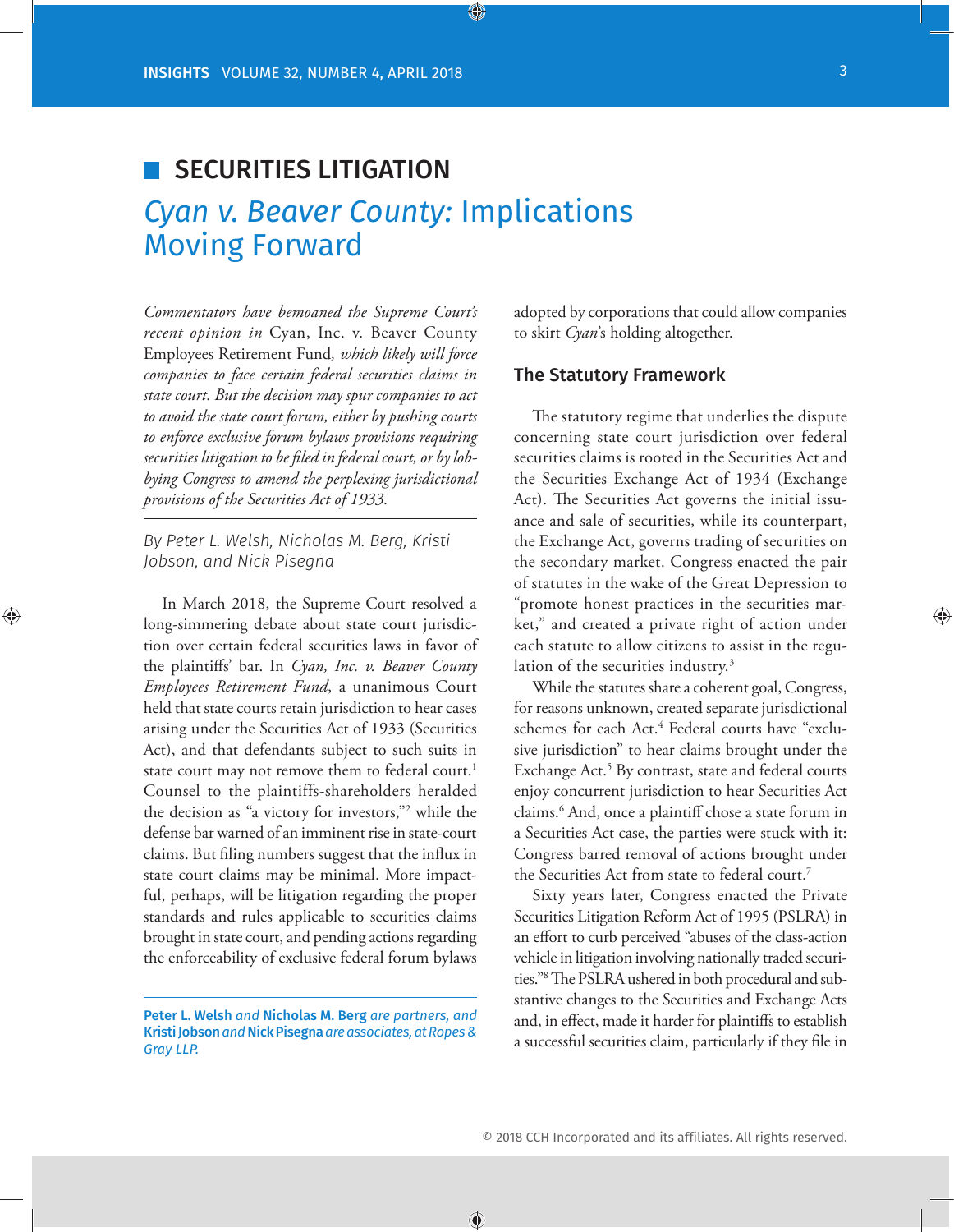federal court.<sup>9</sup> But these changes had an "unintended consequence," as plaintiffs' attorneys began filing their Securities Act claims in state court to avoid the PSLRA's "obstacles" for federal securities actions.<sup>10</sup>

In response, Congress enacted the Securities Litigation Uniform Standards Act of 1998 (SLUSA) to stem this "shif[t] from Federal to State courts." <sup>11</sup> The shift to state courts, Congress found, not only "prevented [the PSLRA] from fully achieving its objectives," 12 but also created a "ripple effect" that "inhibited small, high-growth companies in their efforts to raise capital, and has damaged the overall efficiency of our capital markets." 13 SLUSA was meant to even out the imbalance created by plaintiffs flooding state courts with federal securities claims, while also preserving the "appropriate enforcement powers" of state regulators.<sup>14</sup>

In particular, SLUSA made a series of amendments to the jurisdictional framework of the federal securities laws.<sup>15</sup> First, SLUSA disallowed the prosecution of any action alleging violations of state law that overlapped with the scope of the Securities and Exchange Acts. To that end, plaintiffs may not pursue, in either state or federal court, certain "covered class actions"—that is, a lawsuit in which damages are sought (1) on behalf of more than fifty people (defined under SLUSA as a "covered class action") and (2) *based on state law* concerning the dishonest or fraudulent purchase or sale of a nationally traded security.<sup>16</sup> To ensure that this state-law class-action bar was enforced consistently, Congress amended the Securities Act's blanket bar on removal to provide for the removal from state to federal court of any action that implicated a "covered class action," and following removal, dismissal by the federal court.<sup>17</sup>

SLUSA also added the following italicized exception to the general rule that state and federal courts have concurrent jurisdiction over all claims brought under the Securities Act:

The district courts of the United States . . . shall have jurisdiction[,] concurrent with State . . . courts, *except as provided in section 77p [i.e., Securities Act section 16] of this title with respect to covered class actions*, of all suits brought under the Securities Act. This provision often referred to as the "except clause"—divided federal district courts for years, and was at the crux of the Supreme Court's decision in Cyan.

#### Judicial Disagreement Concerning State Court Jurisdiction

Following SLUSA, state and federal courts disagreed about the effect of the "except clause" on state court jurisdiction over Securities Act claims. The federal district courts split within and even among circuits as judges wrestled with SLUSA's statutory language and purpose.<sup>18</sup>

Some courts concluded that after SLUSA, the Securities Act no longer authorized state courts to hear any "covered class actions."19 *Knox v. Agria Corp*. 20 is typical of this line of cases. In *Knox*, the court reasoned that in the context of a federal-law claim brought under the Securities Act, the "except clause" refers to *only* SLUSA's definition of "covered class action" contained in Section 16(b), since the other subsections of Section 16 "deal exclusively with state law claims."<sup>21</sup> Thus, the "except clause" exempts from the Securities Act's grant of concurrent jurisdiction to state courts all covered class actions that raise a Securities Act claim, and only federal courts retain jurisdiction to hear such claims.<sup>22</sup> The court added that this result comports with the purposes underlying SLUSA, as eliminating state court jurisdiction to hear covered class actions amplifies federal court jurisdiction over Securities Act claims, thereby maximizing the objectives of the PSLRA. Further, *Knox* observed, an alternate holding would create a "jurisdictional anomaly" that "does not make sense": state courts would have jurisdiction to hear Securities Act claims based on federal law, but not enjoy jurisdiction over its own state's similar laws.<sup>23</sup>

But other courts concluded that SLUSA did nothing to strip state courts of their jurisdiction to hear certain Securities Act claims. The California Court of Appeal in *Luther v. Countrywide Financial Corp.*, 24 195 Cal. App. 4th 789 (2011) is one of the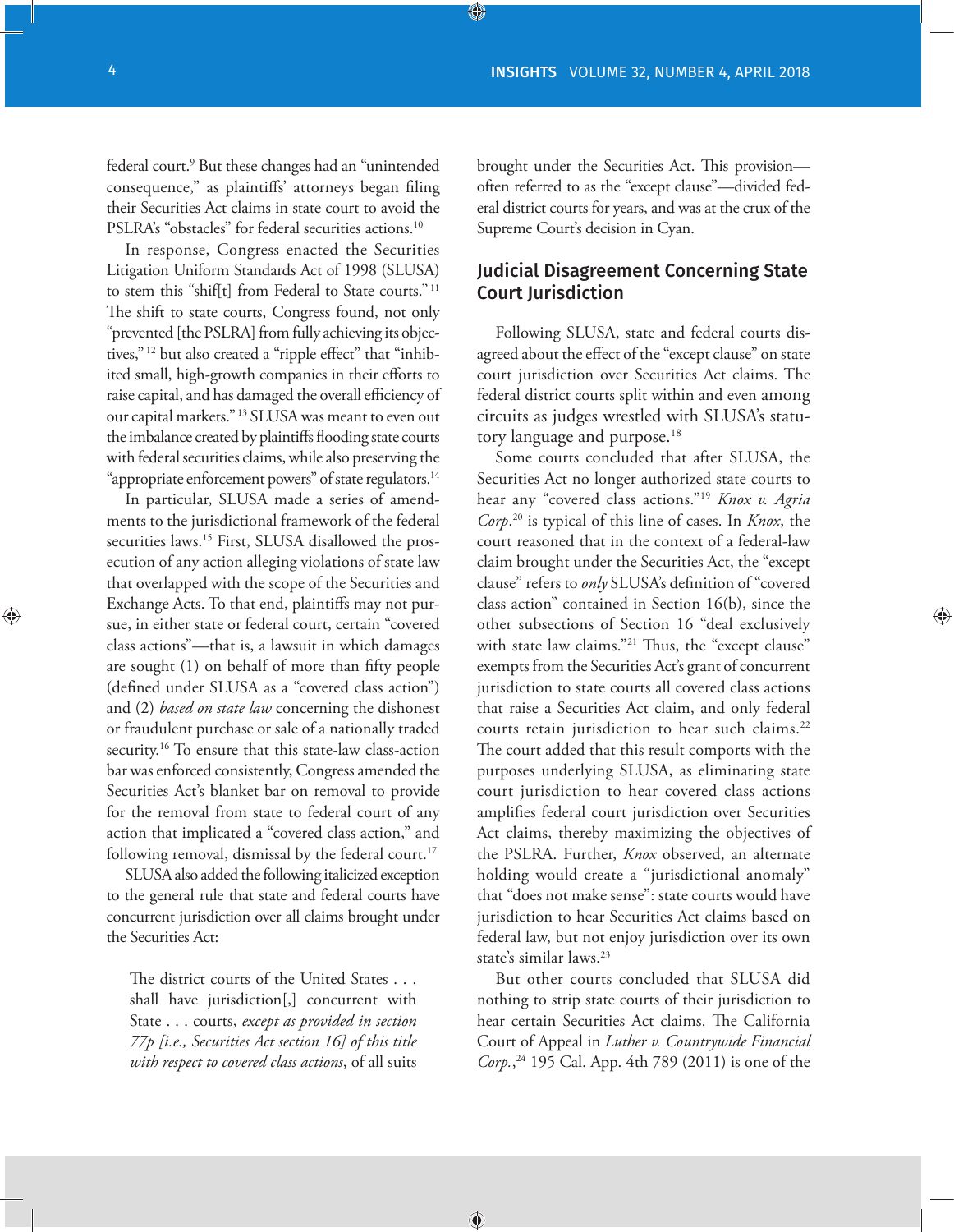few appellate court decisions (in either state or federal court) to assess the issue. The court in *Luther* found that state courts maintained jurisdiction to hear federal-law Securities Act claims.<sup>25</sup> The rationale in *Knox* and similar cases, the California court reasoned, improperly ignores the full, post-SLUSA text of the Securities Act. According to *Luther*'s rationale, the "except clause" cross-references Section 16 *as a whole*, rather than specifying only the definitional provision of the section.<sup>26</sup> Considered in full, Section 16 touches on jurisdiction in subsections (b), (d), and (e).27 These subsections provide that, subject to a few listed exceptions, no state or federal court has jurisdiction to hear certain covered class actions *based on state law*. 28 As a result, the "except clause" exempts from the Securities Act's grant of concurrent jurisdiction only the covered class actions listed in subsection (b), *i.e*., state courts retain jurisdiction to hear covered class actions that are based on federal law.29 To focus solely on the definitional provisions of Section 16 ignores the "first canon" of statutory interpretation that analysis begins with the clear meaning of the language of the statute: "a legislature says in a statute what it means and means in a statute what it says there."30

#### *Cyan* Resolves Circuit Split in Favor of **State Court Jurisdiction**

The clash in state and federal courts over the effect of the SLUSA's "except clause" on state court jurisdiction over Securities Act claims seemed destined for Supreme Court treatment. And, in June 2017, the justices granted certiorari on a petition in *Cyan, Inc. v. Beaver County Employees Retirement Fund* to resolve the dispute regarding the reach of state and federal court jurisdiction over Securities Act claims.<sup>31</sup>

*Cyan* represents the typical case concerning jurisdiction post-SLUSA: former investors in Cyan, a telecommunications company, had purchased stock in an initial public offering (IPO) and brought suit in state court under the Securities Act after their shares declined in value.<sup>32</sup> The defendants (the company and its officers and directors) moved to dismiss for

lack of subject matter jurisdiction, arguing that state courts no longer retained jurisdiction over Securities Act claims after SLUSA.33 The California Superior Court disagreed, and the state's appellate courts denied review.<sup>34</sup>

In a decisive and unanimous opinion, the Supreme Court sided with the California courts and the plaintiffs-shareholders, holding that SLUSA's "clear statutory language" did "nothing" to disturb state courts' jurisdiction over Securities Act claims.35 *Cyan* begins with the "background rule of §77v(a) [*i.e*., Section 22(a)]": under the as-enacted Securities Act, state and federal courts enjoyed concurrent jurisdiction to hear Securities Act claims. SLUSA, "read most straightforwardly," eliminates this jurisdictional grant for select securities actions arising under state law, but "says nothing, and so does nothing, to deprive state courts of jurisdiction over class actions based on *federal* law."36

The opinion hinges on the "except clause" inserted in the Securities Act by SLUSA's conforming amendments.37 Justice Kagan's opinion rejected Cyan's efforts to construe SLUSA's except clause as a full-on elimination of state court jurisdiction over Securities Act claims. In line with *Knox* and its progeny, Cyan argued that the reference to "covered class actions" referred to the definition of that term found in Section  $16(f)(2)$ —that is, any class action seeking damages on behalf of more than fifty class members.38 That reading would effectively strip state courts of jurisdiction over Securities Act claims, given that most claims related to a public offering will naturally involve more than fifty investors. The Supreme Court dismissed Cyan's argument as a contortion of the statutory language, observing that Congress could have simply inserted an exclusive federal jurisdiction provision into the Securities Act if it had wanted to do so.<sup>39</sup> Indeed, Justice Kagan pointed out, it was unlikely that Congress would have "upended" the Securities Act's baseline of concurrent jurisdiction by nestling a jurisdictional sea change in a "mere 'conforming amendment.'"40

Finally, the Court turned to the issue of removal, addressing the "halfway-house position" put forth by the Federal Government, acting as *amicus curiae*. 41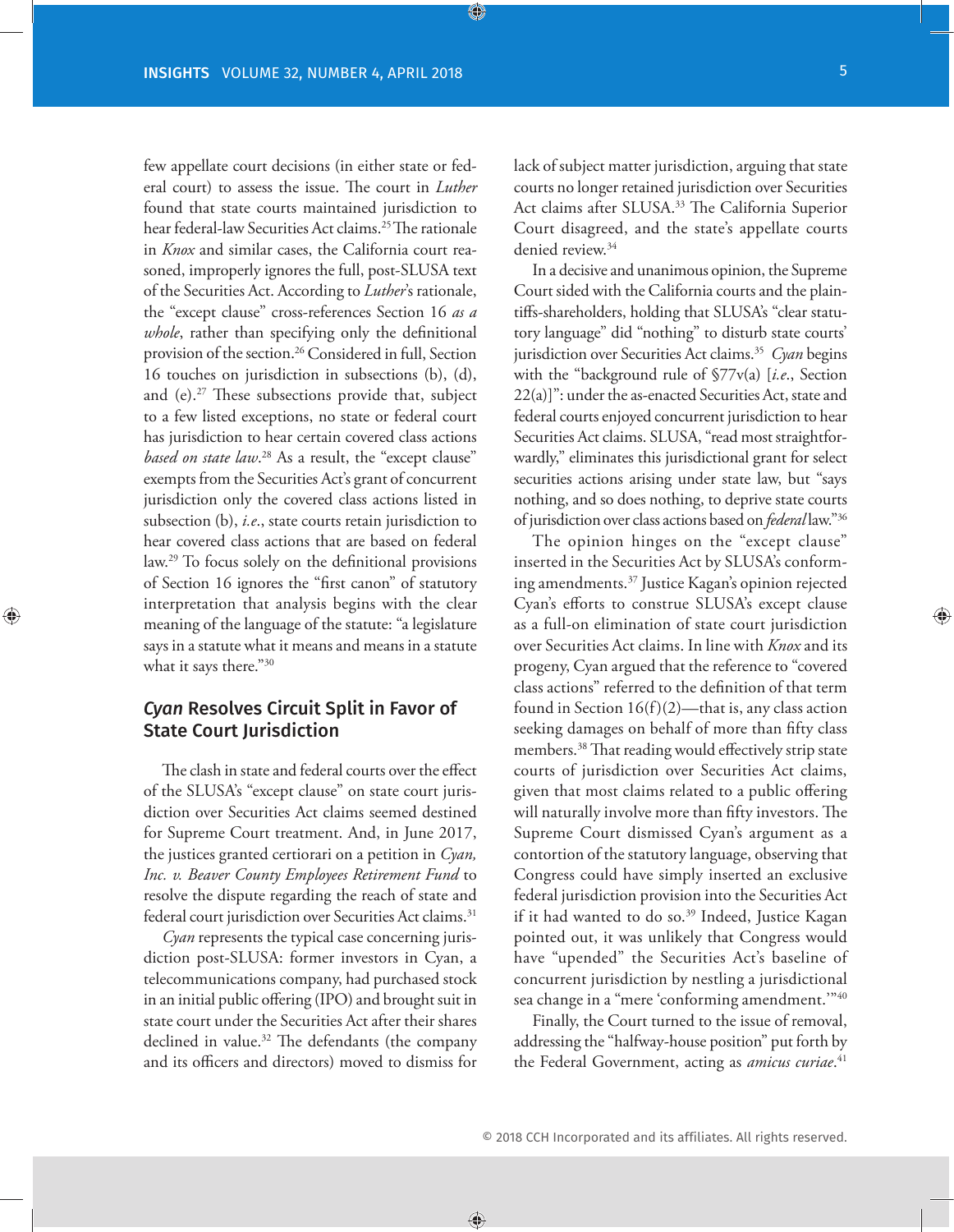According to the Government, SLUSA did not strip state courts of jurisdiction over Securities Act claims, but *did* alter the removal provision of the Securities Act that permits defendants to remove such claims to federal court. $42$  Suffice it to say, the argument failed to convince Justice Kagan, who rejected the Government's removal argument on grounds of precedent and statutory interpretation.<sup>43</sup> Instead, the Court concluded that SLUSA did not alter the baseline rule that defendants could not remove Securities Act claims from state court to federal court. Despite the defendants' and Government's appeals to statutory purpose and legislative history, the Court determined that it had "no license" to distort SLUSA's statutory language simply because the litigants asserted that "Congress simply must have wanted Securities Act class actions to be litigated in federal court."44 If Congress wanted to clean up its language, Justice Kagan concluded, it was free to do so.<sup>45</sup>

#### The Path Forward after *Cyan*

The prevailing wisdom among the defense bar suggests that *Cyan* will spur a flurry of Securities Act actions in state court.<sup>46</sup> For example, plaintiffs have avoided filing Securities Act actions in New York state court, as the New York federal district courts had held that those actions were removable.<sup>47</sup> Logically, then, one might expect an uptick in New York state court filings alleging Securities Act claims and similar changes in other jurisdictions that previously had proved hostile to state court jurisdiction over these actions. In this regard, state courts are often assumed to be more plaintiff-friendly, with a more lenient standard of review and thus a greater likelihood of clearing the motion-to-dismiss hurdle.48 As state courts hear more Securities Act claims, there is a potential to develop a "multi-track" body of securities case law with different jurisprudence in each forum.

Query, however, whether *Cyan* will usher in a flood of state court Securities Act complaints. In California state court—regarded as the preferred forum for plaintiffs avoiding federal court—an average of seven Securities Act claims have been filed each year since 2010.<sup>49</sup> Federal numbers also remain low. Last year, plaintiffs filed 432 actions under the Securities and Exchange Acts.<sup>50</sup> But only 25 of those complaints alleged any Securities Act claims—and of those, 10 also contained Exchange Act claims, leaving those plaintiff-shareholders with no choice but to file in federal court (still the exclusive forum for Exchange Act claims, as discussed above).<sup>51</sup> Put differently, over the full 2017 year, only 15 federal court actions were even "*Cyan*-eligible" (i.e., alleged solely Securities Act causes of actions). The year 2017 was not unique—in the three prior years, between 11 and 14 actions filed in federal court asserted *only*  Securities Act claims. By contrast, 201 cases filed in federal court in 2017 alleged Rule 10b-5 violations (the typical Exchange Act claim).<sup>52</sup>

Even assuming that all *Cyan*-eligible complaints end up in state court, it seems hyperbolic to characterize another dozen cases as a tsunami. Consider the number of IPOs occurring in each state. California, Massachusetts, and Texas regularly beget the largest number of companies "going public" each year—and even before *Cyan*, federal courts in each of those states already had held that state courts retained jurisdiction over Securities Act cases.<sup>53</sup> Even if each IPO drew a Securities Act action in state court, that may not change the game on the ground, particularly given that plaintiffs filing actions in many "hot spot" IPO jurisdictions already had the option of filing in state court pre-*Cyan*.

Indeed, *Cyan* may have a larger impact on plaintiffs firms than on Securities Act defendants. A plaintiff bringing an Exchange Act action in federal court may include a Securities Act claim in order to stay in the driver's seat and avoid competition between plaintiffs pursuing similar claims against the same defendants in two actions. Conversely, a plaintiff seeking the benefits of state court jurisdiction may race to file a Securities Act claim as soon as a claim becomes ripe in order to shut out plaintiffs who might file a combination action in federal court. Intra-forum tensions and skewed incentives could become a hallmark of the Securities Act space.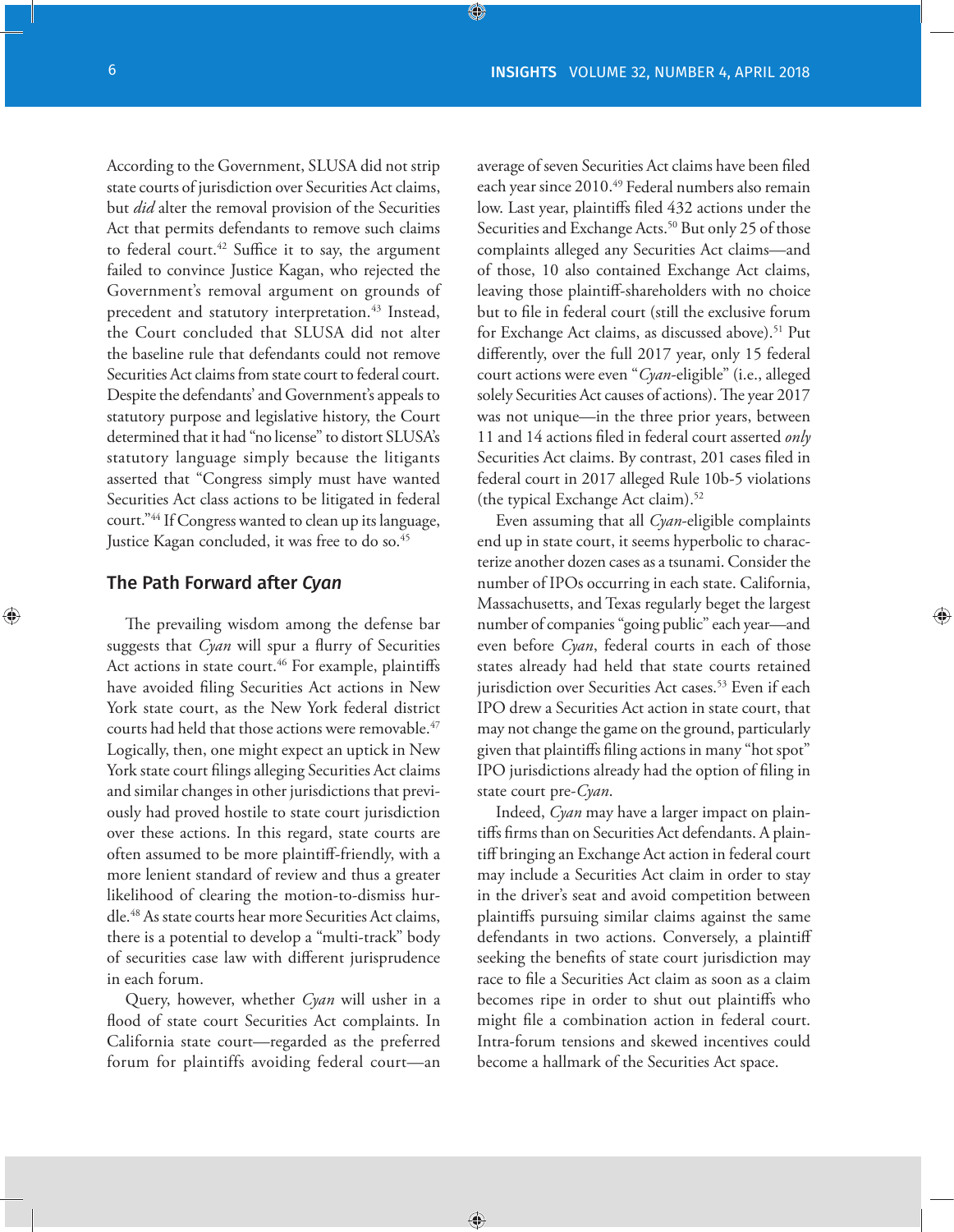Whatever the trends in filing, it is safe to say that some number of state courts will begin grappling with federal securities law after *Cyan*. As those cases work through the system, expect litigation about the applicability of the PSLRA to state court actions. Justice Kagan's opinion placed the PSLRA's reforms in two categories, distinguishing between "procedural" provisions only applicable in federal court, and "substantive" provisions that are applicable in state and federal court alike.<sup>54</sup> Some provisions in the PSLRA may be self-evidently "substantive" (*e.g.*, safe harbor for forward-looking statements) or obviously "procedural" (*e.g.*, settlement agreements may not be filed under seal). Others exist in a gray area. Moving forward, defendants subject to suit in state court may attempt to invoke certain PSRLA protections as "substantive" provisions applicable to defendants in state as well as federal court. In particular, the PSLRA's automatic stay of discovery could emerge as a battleground. At least two state court decisions have assumed that the stay of discovery applies to Securities Act claims filed in state court.55 But discovery provisions arguably fall into a "procedural" rather than "substantive" bucket under the dichotomy set out in *Cyan*.

Meanwhile, companies may take matters into their own hands by adopting "exclusive federal forum" bylaw provisions designating federal district courts as the exclusive forum for Securities Act disputes.<sup>56</sup> If widely adopted, this option could provide a straightforward (and low-cost) mechanism for companies to skirt the unpredictable nature of a state court suit—provided, of course, that courts deem exclusive federal forum designations enforceable. In fact, two federal courts in California already have ruled that such provisions are invalid,<sup>57</sup> while Delaware's Court of Chancery is set to review the enforceability of these bylaws provisions soon. The pending Delaware action challenges exclusive federal forum provisions in the bylaws of three companies that recently completed IPOs.<sup>58</sup> The Delaware complaint argues that if companies are permitted to close the state courts to Securities Act plaintiffs via bylaws, corporate counsel will begin pushing for bylaws

designating arbitral tribunals as the exclusive forum for securities actions—effectively ending all judicial oversight over federal securities laws.59

Finally, there is always a chance that Congress will accept Justice Kagan's implicit invitation to amend SLUSA to eliminate state court jurisdiction over Securities Act class actions. Even assuming that Congress intended to do so when it passed SLUSA, it is unclear whether there is any appetite for such a step twenty years later. And, of course, any push to revise the statute may depend on the results of this year mid-term Congressional elections.

#### Conclusion

The relative paucity of *Cyan*-eligible actions suggests that the decision may not lead to a massive increase in state court filings. To be sure, the decision opens up filing opportunities for plaintiffs in jurisdictions like New York, which sees a large number of IPOs each year but previously rejected attempts to file Securities Act claims in its state courts. In other jurisdictions, notably California, very little may change after *Cyan*. As *Cyan*'s impact plays out, advocates should pay particular attention to the exclusive federal forum bylaws litigation winding its way through the Delaware courts—if enforceable, many corporations will jump to include these provisions in their bylaws, especially if Congress does not act swiftly to overturn *Cyan* by legislation.

#### Notes

- 1. *Cyan v. Beaver Cty. Emps. Ret. Sys.*, —S. Ct.—, 2018 WL 1384564, at \*17 (Mar. 20, 2018).
- 2. Darren J. Robbins *et al*., *After* Cyan: *Creative Lawyering Can't Displace Clear Statute* (Mar. 26, 2018), *available at https://www.law360.com/articles/1026008/after-cyancreative-lawyering-can-t-displace-clear-statute*.
- 3. *See* Securities Act § 12(a)(1) (providing for a private right of action); *Blue Chip Stamps v. Manor Drug Stores*, 421 U.S. 723, 730 n.4 (1975) (detailing the private civil remedies provided for in the Securities Act and Exchange Act).
- 4. Studies of the limited legislative history underlying the Acts suggest that the grant of exclusive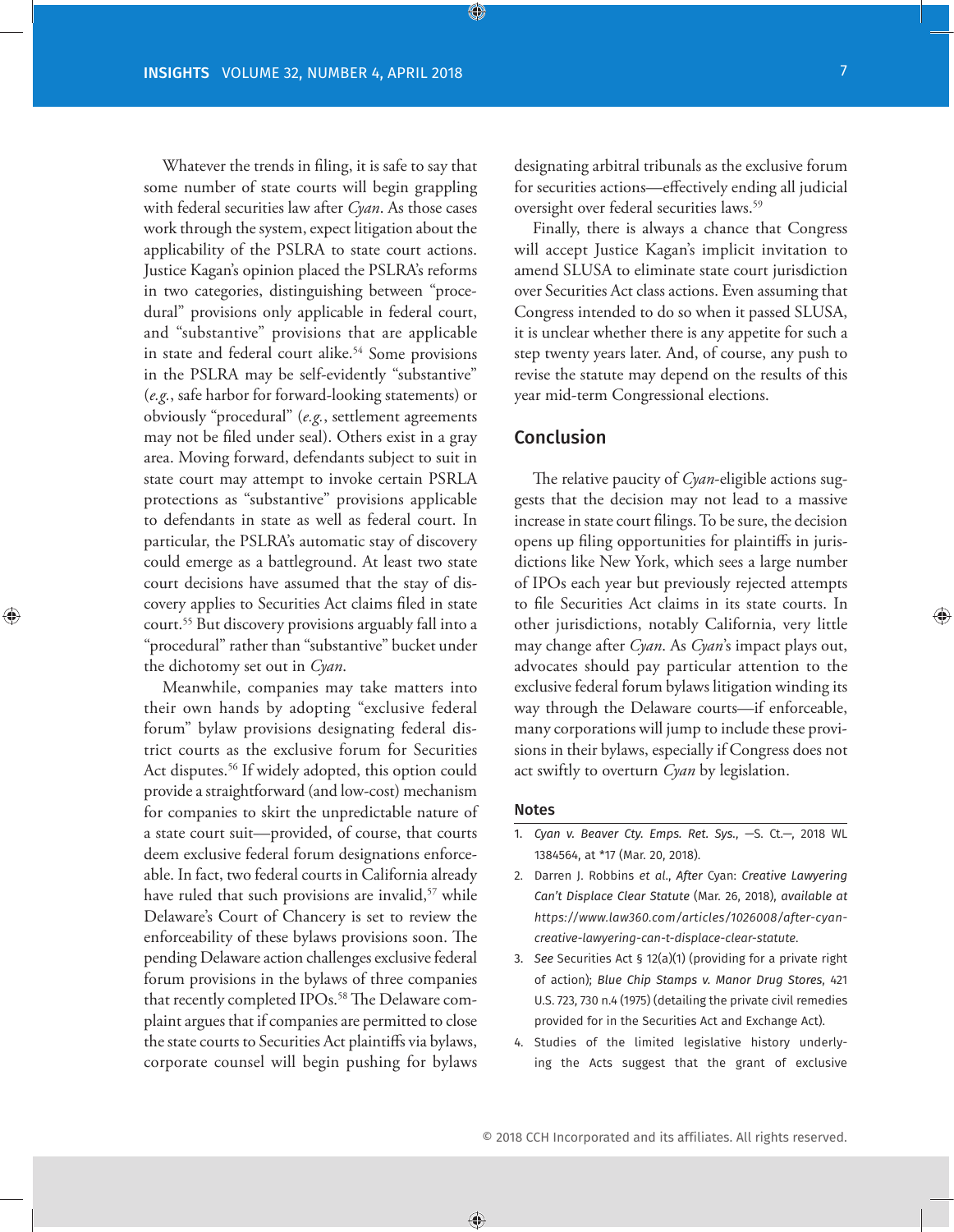jurisdiction under the Exchange Act was the result of "pure happenstance." Charles Alan Wright, Arthur Miller, *et al*., *Exclusive Federal Court Jurisdiction*, 13 Fed. Prac. & Proc. Juris. § 3527 n.19 (3d ed. 2017) (citing American Law Institute, Study of the Division of Jurisdiction Between State and Federal Courts, Official Draft § 1311(b) at 183–84 (1969)); *The Securities Exchange Act and the Rule of Exclusive Federal Jurisdiction*, 89 Yale L.J. 95, 109 n.58 (1979) (citations omitted) (summarizing the Exchange Act's legislative history and noting that "[n]either Senate nor House document indicates any reason for the election of Exchange Act exclusive jurisdiction"). One secondary source has theorized that the grant of exclusive jurisdiction was "a deliberate concession to the securities industry governed by the new legislation." Matthew J. Press, *Arbitration of Claims Under the Securities Exchange Act of 1934: Is Exclusive Jurisdiction Still Justified?*, 77 B.U. L. Rev. 629, 630, 634, 636 n.39 (1997) (highlighting the securities industry's "propaganda" campaign to Congress leading up to the enactment of the Acts).

- 5. Exchange Act § 27(a) ("The district courts of the United States . . . shall have exclusive jurisdiction" over '34 Act claims).
- 6. Securities Act § 22(a) ("The district courts of the Unites States . . . shall have jurisdiction [over Securities Act claims] concurrent with State and Territorial courts.").
- 7. Securities Act § 22(a).
- 8. The House Conference Report that accompanied the PSLRA noted that plaintiffs were using the Securities and Exchange Acts to harm "the entire U.S. economy" via "nuisance filings, targeting of deep-pocket defendants, vexatious discovery requests, and manipulation by class action lawyers of the clients whom they purportedly represent." *Merrill Lynch, Pierce, Fenner & Smith Inc. v. Dabit*, 547 U.S. 71, 81 (2006) (quoting H.R. Conf. Rep. No. 104–369 at 31 (1995)).
- 9. Certain changes, *e.g.*, the "safe harbor" from liability for "forward-looking statements" made by company officials, applied to claims brought in either federal or state court. Securities Act § 27A; Exchange Act § 21E. Other amendments apply only to claims brought under the Exchange Act, *i.e.*, only to certain claims brought in federal court. These added safeguards that apply only to claims brought in federal court include (i)

a heightened pleading standard applies to claims brought in federal court; Exchange Act § 21D(b)(1) (making clear that claims brought "under this chapter," *i.e.*, under the Exchange Act, are subject to the heightened pleading standard); (ii) a federal complaint must be filed with a "sworn certification" stating, *inter alia*, that the plaintiff had not purchased the relevant security "at the direction of plaintiff's counsel"; Securities Act § 27(a)(2)(A)(ii); (iii) a prohibition on bounties to class representatives, as, instead, class members must receive the same pro rata amount of any final judgment; *id.* § 27(a)(4); (iv) a restriction on any award of attorneys' fees and expenses to a "reasonable percentage of the amount of any damages and prejudgment interest actually paid to the class"; *id.* § 27(a)(6); and (v) settlement agreements in federal cases generally cannot be filed under seal, and all meaningful information concerning a proposed settlement must be disclosed to class members, *id.* § 27(a)(5), (7).

- 10. *Merrill Lynch, Pierce, Fenner & Smith Inc. v. Dabit*, 547 U.S. 71, 82 (2006). Indeed, as Congress noted after enacting the PSLRA and prior to enacting SLUSA, statecourt class actions involving nationally traded securities "were virtually unknown [but] they are brought with some frequency now." S. Rep. No. 105-182 at 4 (May 4, 1998).
- 11. SLUSA § 2 (setting forth the Congressional findings and objectives underlying SLUSA).
- 12. SLUSA § 2(3). In the legislative history for SLUSA, the Committee on Banking, Housing, and Urban Affairs explained the problematic rationale underlying the shift as follows: "First . . . plaintiff's counsel file state court complaints when the underlying facts appear not to satisfy new, more stringent federal pleading requirements, or otherwise seek to avoid the substantive or procedural provisions of the Act. Second plaintiffs appear to be resorting to increased parallel state and federal litigation in an effort to avoid federal discovery stays or to establish alternative state court venues for settlement of federal claims." S. Rep. No. 105-182 at 3 (May 4, 1998).
- 13. S. Rep. No. 105-182 at 3 (May 4, 1998).
- 14. SLUSA § 2.
- 15. *See* SLUSA § 2. As the Supreme Court noted in *Cyan*, while SLUSA also amended portions of the Exchange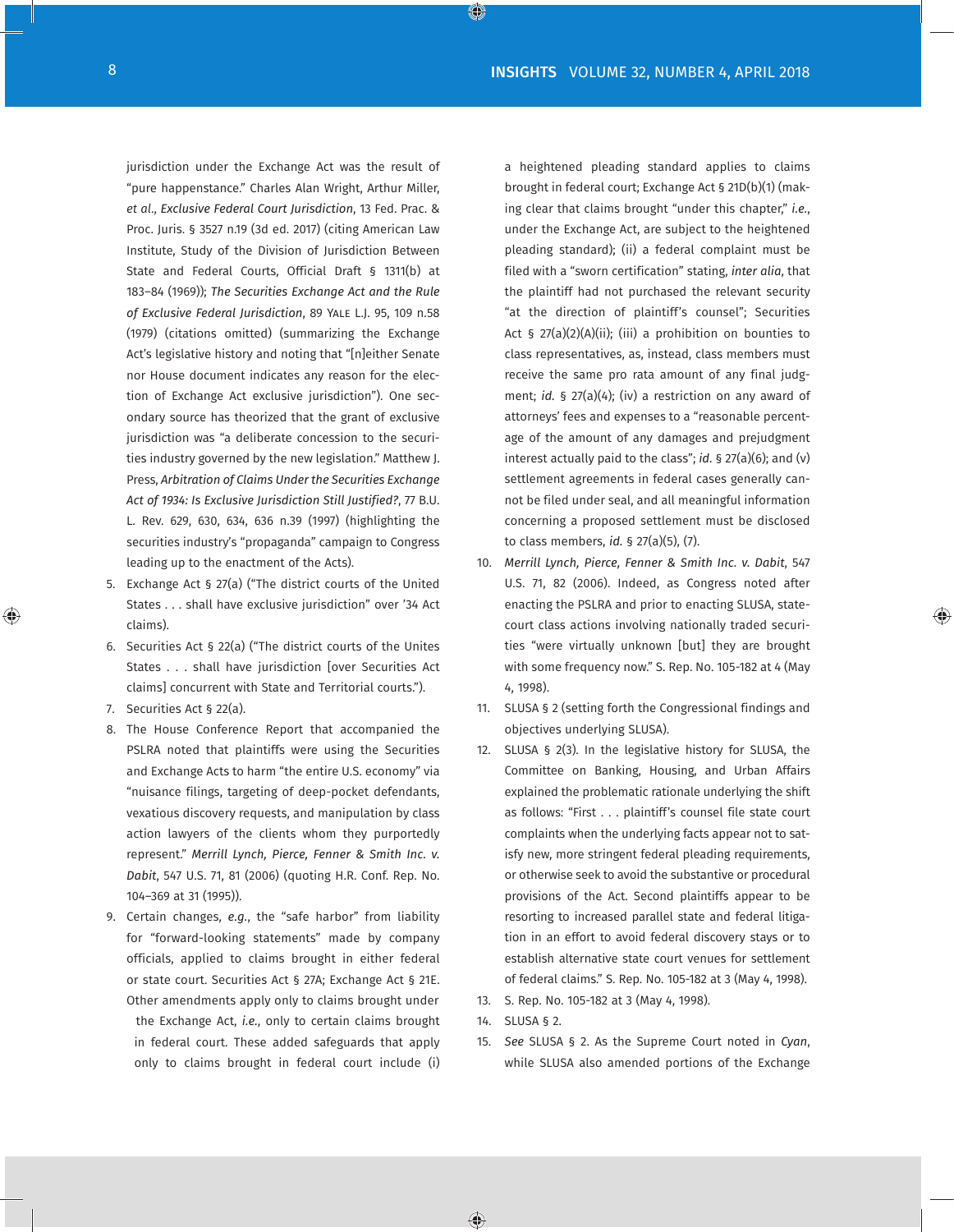Act, it did not alter the Exchange Act's exclusive federal jurisdiction provision. 2018 WL 1384564, at \*5.

- 16. Securities Act § 16(b).
- 17. *Id.* § 16(c).
- 18. Courts divided over whether the "except clause" exempted from the Securities Act's grant of concurrent jurisdiction to state courts *all* covered class actions, or just those listed under Section 16(b), *i.e.*, covered class actions brought under state law concerning dishonest or fraudulent purchase or sale of a nationally traded security. *Compare, e.g.*, *Rovner v. Vonage Holdings Corp*., No. 07-178 (FLW), 2007 WL 446658 (D.N.J. Feb. 5, 2007) (finding that, following SLUSA, state courts did not have jurisdiction to hear covered class actions based on federal or state law under the Securities Act); *Wunsch v. Am. Realty Capital Props.*, No. JFM- 14-4007, 2015 U.S. Dist. LEXIS 48759 (D. Md. Apr. 14, 2015) (same); *In re King Pharms., Inc*., 230 F.R.D. 503 (E.D. Tenn. 2004) (same), *with, e.g.*, *Fortunato v. Akebia Therapeutics, Inc.*, No. 15-13501- PBS, 2016 WL 1734073 (D. Mass. Apr. 29, 2016) (finding that, following SLUSA, state courts maintained concurrent jurisdiction to hear covered class actions based on federal law under the Securities Act claims); *Bernd Bildstein IRRA v. Lazard Ltd.*, No. 05 CV 3388 (RJD) (RML), 2006 WL 2375472 (E.D.N.Y. Aug. 14, 2006) (same); *Niitsoo v. Alpha Natural Res., Inc.*, 902 F. Supp. 2d 797 (S.D. W. Va. 2012) (same). *See also* Petition for Writ of Certiorari at Appendix F, G, *Cyan*, No. 15-1439 (U.S. May 24, 2016) (collecting cases on either side of the judicial split).
- 19. *See also, e.g.*, *supra* note 18 (collecting cases finding that SLUSA stripped state courts of concurrent jurisdiction to hear covered class actions under the Securities Act).
- 20. 613 F. Supp. 2d 419 (S.D.N.Y. 2009).
- 21. 613 F. Supp. 2d at 424.
- 22. *Id.* at 425.
- 23. *Id.* at 423.
- 24. 195 Cal. App. 4th 789 (2011).
- 25. *See also, e.g.*, *supra* note 18 (collecting cases finding that, following SLUSA, state courts maintained jurisdiction to hear covered class actions based on federal law under the Securities Act claims).
- 26. Securities Act § 22(a).
- 27. Securities Act § 16. Subsection (d) provides an exception to subsections (b) and (c), and notes that certain

covered class actions based on state law, like those based on the law of the state of the issuer's incorporation, can still be brought in state courts. *Id.* § 16(d). Subsection (e) includes another exception, allowing state securities agencies to bring enforcement actions. *Id.* § 16(e).

- 28. *See id.* § 16.
- 29. As the Supreme Court held in 2006, subsection (c) also supports the conclusion that the except clause's cross-reference to Section 16 implicates only certain covered class actions that are based on state law, as subsection (c)— which concerns removal—applies to the exact same universe of actions as those that fall under subsection (b)—which precludes certain covered class actions that are based on state law. *Kircher v. Putnam Funds Trust*, 547 U.S. 633, 643-44 (2006). Under *Kirchner*, since covered class actions based on federal law that are brought in state court cannot be removed to federal court, state courts arguably retain concurrent jurisdiction to hear these federal-law claims. *See id.*
- 30. *Id.* at 794 (quoting *Conn. Nat'l Bank v. Germain*, 503 U.S. 249, 253-54 (1992)).
- 31. Interestingly, the petition had been pending for thirteen months and distributed for conference three times by the time of the cert grant. *See* Supreme Court Docket, *Cyan*, No. 15-1439 (U.S.).
- 32. *See Cyan*, 2018 WL 1384564, at \*7.
- 33. *Id.*
- 34. *Id.*
- 35. *Id.* at \*8.
- 36. *Id.*
- 37. *Id.* at \*7 (citing Securities Act § 22(a)).
- 38. *See id.* at \*8.
- 39. *Id.*
- 40. *Id.* at \*9 (citation omitted). The Court memorably summarized the general rule as follows: "Congress does not 'hide elephants in mouseholes.'" *Id.* (citation omitted).
- 41. *See id.* at \*14.
- 42. *Id.*
- 43. *See generally id.* at \*14–16.
- 44. *Id.* at \*16.
- 45. *See id.*
- 46. *See, e.g.*, *Supreme Court Allows Securities Act Class Actions to Remain in State Court*, Cooley LLP (Mar. 27,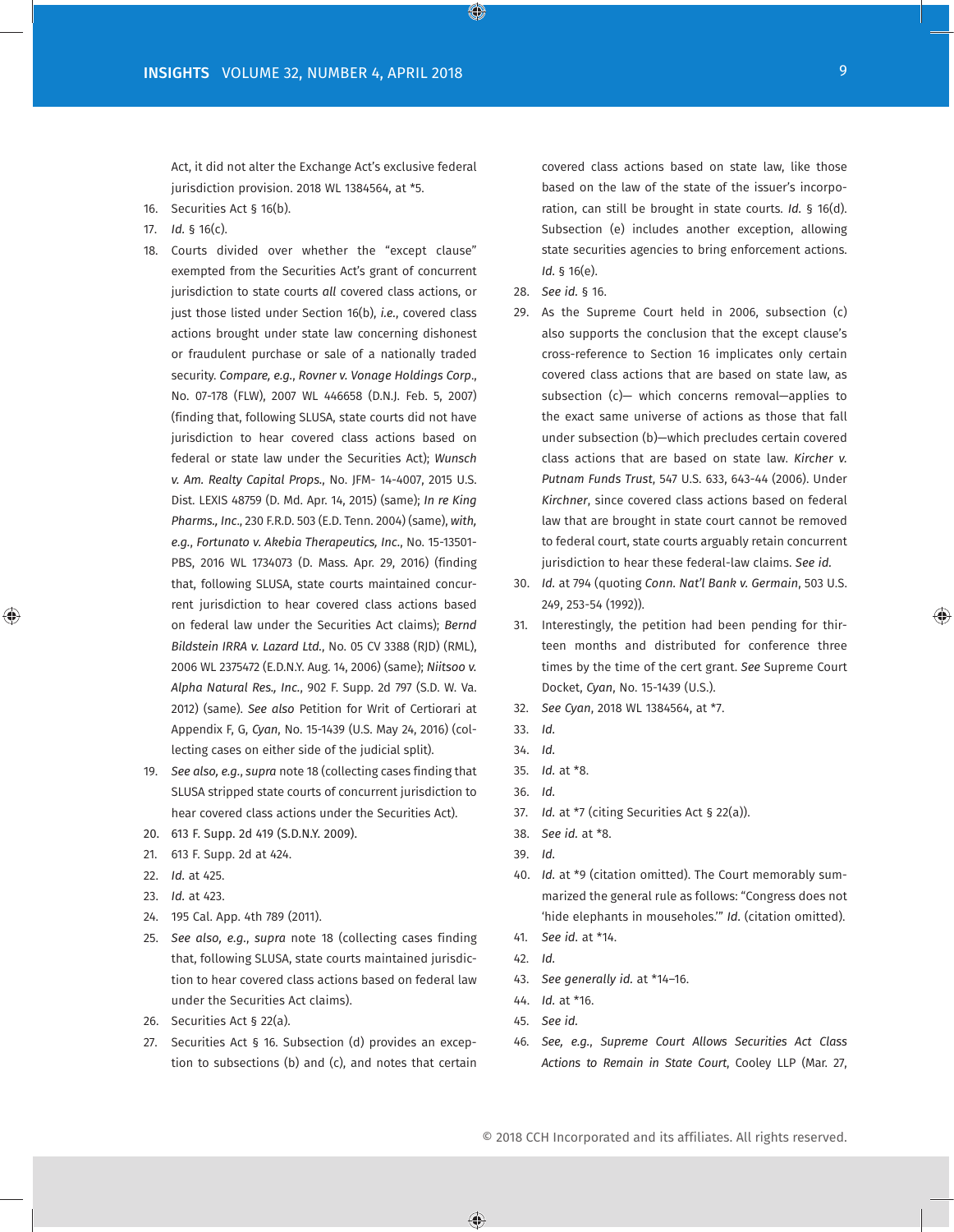2018), *available at [https://www.cooley.com/news/](https://www.cooley.com/news/insight/2018/2018-03-27-supreme-court-allows-securities-act-class-actions-to-remain-in-state-court) [insight/2018/2018-03-27-supreme-court-allows-securities](https://www.cooley.com/news/insight/2018/2018-03-27-supreme-court-allows-securities-act-class-actions-to-remain-in-state-court)[act-class-actions-to-remain-in-state-court](https://www.cooley.com/news/insight/2018/2018-03-27-supreme-court-allows-securities-act-class-actions-to-remain-in-state-court)* (arguing that *Cyan* will lead plaintiffs to file more Securities Act class actions in state court); Boris Feldman & Ignacio Salceda, *After Cyan: Some Prognostications* (Mar. 23, 2018), *available at [https://www.law360.com/articles/1025703/after-cyan](https://www.law360.com/articles/1025703/after-cyan-some-prognostications)[some-prognostications](https://www.law360.com/articles/1025703/after-cyan-some-prognostications)* (same); *U.S. Supreme Court Holds that SLUSA Did Not Eliminate State Court Jurisdiction*, Goodwin Procter LLP (Mar. 21, 2018), *available at* [https://](https://www.goodwinlaw.com/publications/2018/03/03_21_18-us-supreme-court-holds-that-slusa) [www.goodwinlaw.com/publications/2018/03/03\\_21\\_18](https://www.goodwinlaw.com/publications/2018/03/03_21_18-us-supreme-court-holds-that-slusa) [us-supreme-court-holds-that-slusa](https://www.goodwinlaw.com/publications/2018/03/03_21_18-us-supreme-court-holds-that-slusa) (same).

- 47. *See* Effect on non-removal of Securities Act claims, 4C N.Y. Prac., Com. Litig. in New York State Courts § 90:13 (4th ed. 2017) (noting that the U.S. District Court for the Southern District of New York maintained that only federal courts had jurisdiction to hear Securities Act claims).
- 48. *See, e.g.*, Douglas H. Flaum *et al*., *Why Section 11 Class Actions Are Proliferating in Calif.* (Apr. 27, 2015), *available at https://www.law360.com/articles/647708*.
- 49. Cornerstone Research, *Securities Class Action Filings—2017 Year in Review*, at 18 (Jan. 2018).
- 50. NERA Consulting, *Recent Trends in Securities Class Actions Litigation: 2017 Full-Year Review*, at 5 (Jan. 29, 2018).
- 51. *Id.*
- 52. *Id.*
- 53. *E.g.*, *Electrical Workers Local #357 Pension and Health & Welfare Trusts v. Clovis Oncology, Inc.*, No. 16-cv- 00933- EMC, 2016 WL 2592947 (N.D. Cal. May 5, 2016); *Fortunato v. Akebia Therapeutics, Inc.*, No. 15-13501-PBS, 2016 WL 1734073 (D. Mass. Apr. 29, 2016); *In re Waste Mgmt. Inc. Sec. Litig*., 194 F. Supp. 2d 590 (S.D. Tex. 2002).
- 54. *Cyan* at \*10.
- 55. *Milano v. Auhll*, No. SB 213476, 1996 WL 33398997, at \*2-3 (Cal. App. Dep't Super. Ct. Oct. 2, 1996); *Shores v. Cinergi Pictures Entm't Inc.*, No. BC149861, Notice of Ruling 2 (Cal. Super. Ct. L.A. Cnty. Sept. 5, 1996).
- 56. These so-called "Grundfest clauses" (named after the Stanford professor who proposed this idea) typically use this or similar language:

Unless the Company consents in writing to the selection of an alternative forum, the federal district courts of the United States of America shall be the exclusive forum for the resolution of any complaint asserting a cause of action arising under the Securities Act of 1933.

*See* Compl. ¶ 46, *Sciabacucchi v. Salzberg et al.*, No. 2018-0931, 2017 WL 6815531 (Del. Ch. Dec. 29, 2017) (filing suit against companies attempting to implement the "Grundfest Solution," and explaining that Professor Grundfest proposed the exclusive federal forum bylaw at a May 6, 2016 presentation at the Rock Center for Corporate Governance); Priya Cherian Huskins, *How IPO Companies Are Adopting Choice of Forum Bylaws to Avoid Section 11 Suits in State Court*, Woodruff Sawyer & Co. (May 23, 2017), *available at [https://wsandco.com/](https://wsandco.com/do-notebook/ipo-companies-adopting-choice-forum-bylaws/) [do-notebook/ipo-companies-adopting-choice-forum](https://wsandco.com/do-notebook/ipo-companies-adopting-choice-forum-bylaws/)[bylaws/](https://wsandco.com/do-notebook/ipo-companies-adopting-choice-forum-bylaws/)* (detailing the "Grundfest Solution"); Kevin LaCroix, *Delaware Chancery Court Action Challenges Federal Forum Bylaws*, The D&O Diary (Jan. 7, 2018), *available at [https://www.dandodiary.com/2018/01/arti](https://www.dandodiary.com/2018/01/articles/director-and-officer-liability/delaware-chancery-court-action-challenges-federal-forum-bylaws/)[cles/director-and-officer-liability/delaware-chancery](https://www.dandodiary.com/2018/01/articles/director-and-officer-liability/delaware-chancery-court-action-challenges-federal-forum-bylaws/)[court-action-challenges-federal-forum-bylaws/](https://www.dandodiary.com/2018/01/articles/director-and-officer-liability/delaware-chancery-court-action-challenges-federal-forum-bylaws/)* (same).

- 57. *Clayton v. Tintri, Inc*., No. 17-CV-05683-YGR, 2017 WL 4876517, at \*2 (N.D. Cal. Oct. 30, 2017) ("[D]efendants cite no authority for the proposition that corporate bylaws can preempt federal securities law."); *see also* Minute Order, *Iuso v. Snap, Inc*., 17-cv-7176-VAP-RAO (C.D. Cal. Nov. 21, 2017), ECF No. 50 ("[T]he bylaws of Snap's corporate charter cannot overcome federal securities statutes and regulations."). Interestingly, the same law firms that squared off in *Cyan* represented the litigants in *Tintri*.
- 58. *See generally Sciabacucchi* Compl. *supra* note 52 (seeking declaratory judgments that the exclusive federal forum provisions for Blue Apron Holdings, Stitch Fix, Inc. and Roku, Inc. are invalid under Delaware law).
- 59. *Id*. 11 (calling exclusive federal forum bylaws provisions "a thin edge that wedges open a door to provisions requiring arbitration of federal securities claims").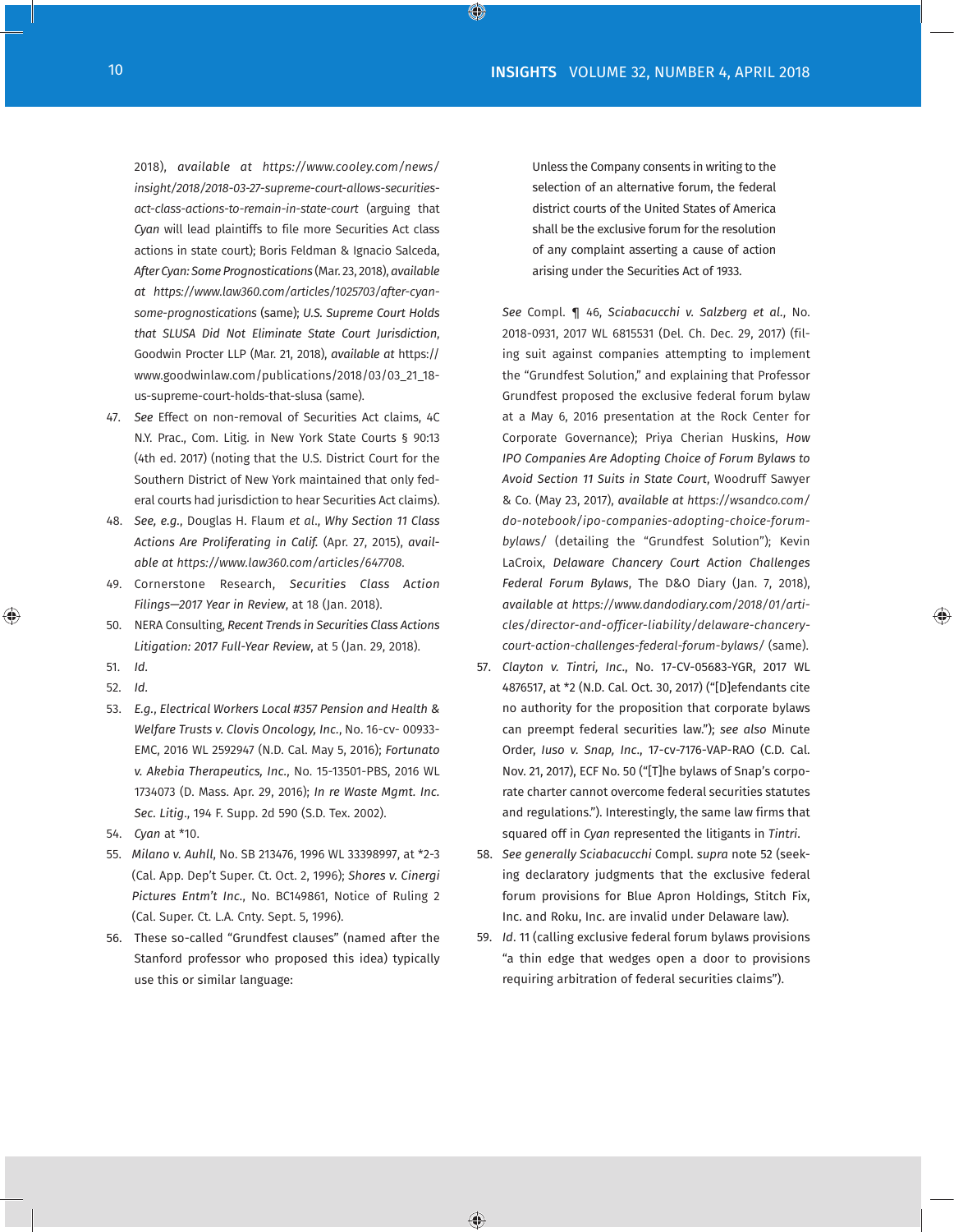## EXECUTIVE COMPENSATION Top Ten Emerging Trends in Pay Ratio Disclosure

*Preliminary trends are emerging from the pay ratio disclosures filed by U.S. public companies in 2018: few companies are using statistical sampling to identify their median employee; companies are relying on the de minimis exemption, but not the data privacy exemption; companies are excluding employees acquired in acquisitions; and very few companies are using supplemental pay ratios.*

*By Christina F. Pearson, Brian M. Wong, and Jessica Lutrin*

The 2018 proxy season is in full swing and, since the beginning of 2018 through March 16, 2018, 739 U.S. companies have made public disclosures of the ratio of the annual total compensation of their chief executive officer (CEO) to the median of the annual total compensation of all employees (referred to as the pay ratio) as required by Item 402(u) of Regulation S-K, which was added by the Dodd-Frank Wall Street Reform and Consumer Protection Act.<sup>1</sup>

Below is a list of the top ten emerging trends that we identified based on our review of the proxy statements and Form 10-Ks for 45 U.S. public companies that are large accelerated filers with a market capitalization of at least \$25 billion filed between January 1, 2018 and March 16, 2018. As companies continue to disclose their pay ratios, we expect trends to evolve.

#### Pay Ratio Ranges

The 45 companies in the data set represent eight industries. The range of pay ratios differs by industry, with companies in the Industrial & Manufacturing and Wholesale & Retail industries having the highest pay ratios and companies in the Financial & Insurance industry having the lowest pay ratio.

| Industry                                | No. of<br><b>Companies</b> | Low-end<br>of Pay<br>Ratio<br>Range | High-end<br>of Pay<br>Ratio<br>Range |
|-----------------------------------------|----------------------------|-------------------------------------|--------------------------------------|
| Energy & Natural<br>Resources           | 6                          | 72:1                                | 935:1                                |
| Financial &<br>Insurance                | 14                         | 1.87:1                              | 575:1                                |
| Healthcare &<br>Pharmaceuticals         | 3                          | 251:1                               | 313:1                                |
| Industrial &<br>Manufacturing           | 8                          | 32.1:1                              | 2,526:1                              |
| <b>Services</b>                         | $\overline{2}$             | 274:1                               | 439:1                                |
| Technology<br>& Telecommu-<br>nications | 3                          | 148:1                               | 341:1                                |
| Utilities                               | $\overline{2}$             | 80:1                                | 102:1                                |
| Wholesale & Retail                      | 7                          | 230:1                               | 1,353:1                              |

#### Emerging Trends

#### Placement of Pay Ratio Disclosure

The Securities and Exchange Commission (SEC) does not require that the pay ratio disclosure be included in the Compensation Discussion and Analysis (CD&A) or otherwise in the executive compensation section of a company's proxy statement or

Christina F. Pearson *and* Brian M. Wong *are partners, and* Jessica Lutrin *is counsel, at Pillsbury Winthrop Shaw Pittman LLP. The authors wish to thank Julie Park and Charmaine D.V. Lindley for their contribution to this article.*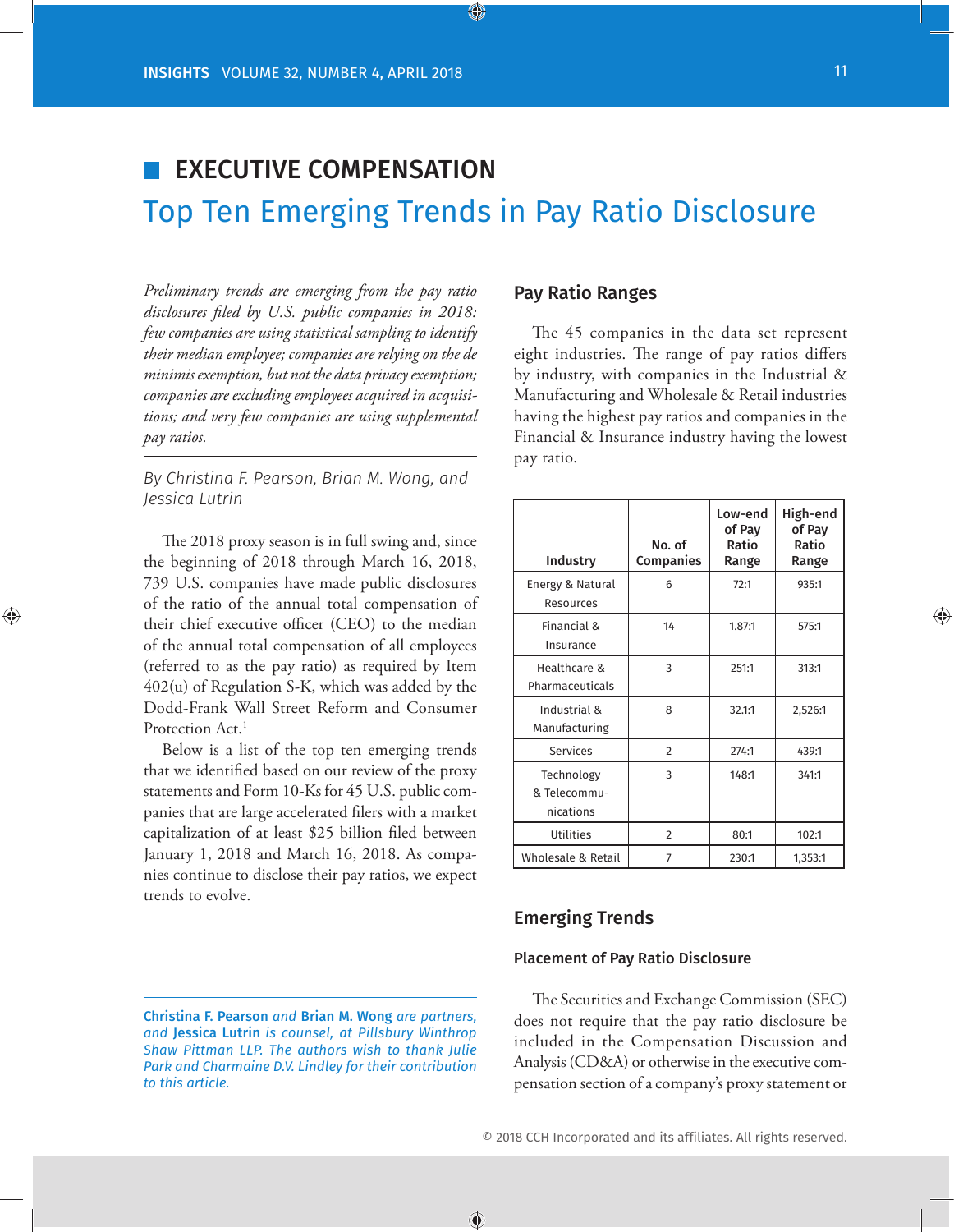Form 10-K. Therefore, companies have flexibility in terms of where they place their pay ratio disclosures.

The overwhelming majority of companies that we reviewed—22 companies (or 49 percent)—placed their pay ratio disclosures at the end of the "Potential Payments Upon Termination or Change in Control" table after all the compensation-related tables in the proxy statement. The remaining 23 companies placed their disclosures in a variety of other locations in their public filings, including in the CD&A and among the executive compensation-related tables.

#### Use of Disclaimers

Companies are allowed to provide a disclaimer statement in their pay ratio disclosure that, given the different methodologies used by public companies to determine an estimate of their pay ratio, the estimated pay ratio should not be used as a basis for comparison between companies. Thirteen companies (or 29 percent) included a disclaimer statement in their pay ratio disclosures.

#### Supplemental Pay Ratios

The pay ratio rules allow companies to make supplemental disclosures, including additional ratios if desired. Supplemental pay ratios may provide helpful context for investors, especially for those companies with pay ratios on the higher end of the range. Only two companies (or 4 percent) provided supplemental pay ratios:

- A company in the Healthcare & Pharmaceutical industry with a pay ratio of 313 to 1 included a supplemental pay ratio of 223 to 1, which excluded the CEO's special one-time performance-based incentive award.
- A company in the Energy & Natural Resources industry with a pay ratio of 935 to 1 included a supplemental pay ratio of 156 to 1, which excluded approximately 32,000 retail employees from its pay ratio calculation.

#### Description of Median Employee

The pay ratio rules require that only the median employee's annual total compensation be disclosed, and the rules do not require that any identifying features of the median employee be disclosed. However, companies may voluntarily disclose such features.

Nine companies (or 20 percent) included a description of their median employee in their pay ratio disclosure. Of the nine companies, six companies disclosed the employee's location, three companies disclosed the business segment for which the employee worked, two companies disclosed whether the employee was part- or full-time and one company disclosed whether the median employee received a special pay component.

#### Consistently Applied Compensation Measure

In determining the median employee, companies may rely on a consistently applied compensation measure (CACM), such as total cash compensation or total cash and equity compensation. The three primary types of CACMs used by the companies that we reviewed were:

- total cash compensation (base salary or wages plus cash bonuses or commissions)—17 companies, or 38 percent;
- taxable income as reported on Form W-2 for 2017—12 companies, or 27 percent; and
- base salary or wages only—nine companies, or 20 percent.

#### Statistical Sampling

As an alternative to a CACM, companies may use statistical sampling to identify their median employee. Only four companies (or 9 percent) used statistical sampling to identify their median employee. In addition, one company disclosed that it hired an audit firm which used statistical sampling to confirm that the company had identified correctly its median employee.

#### *De Minimis* Exemption

In determining the median employee, a company may exclude non-U.S. employees if they account for 5 percent or less of the company's total employee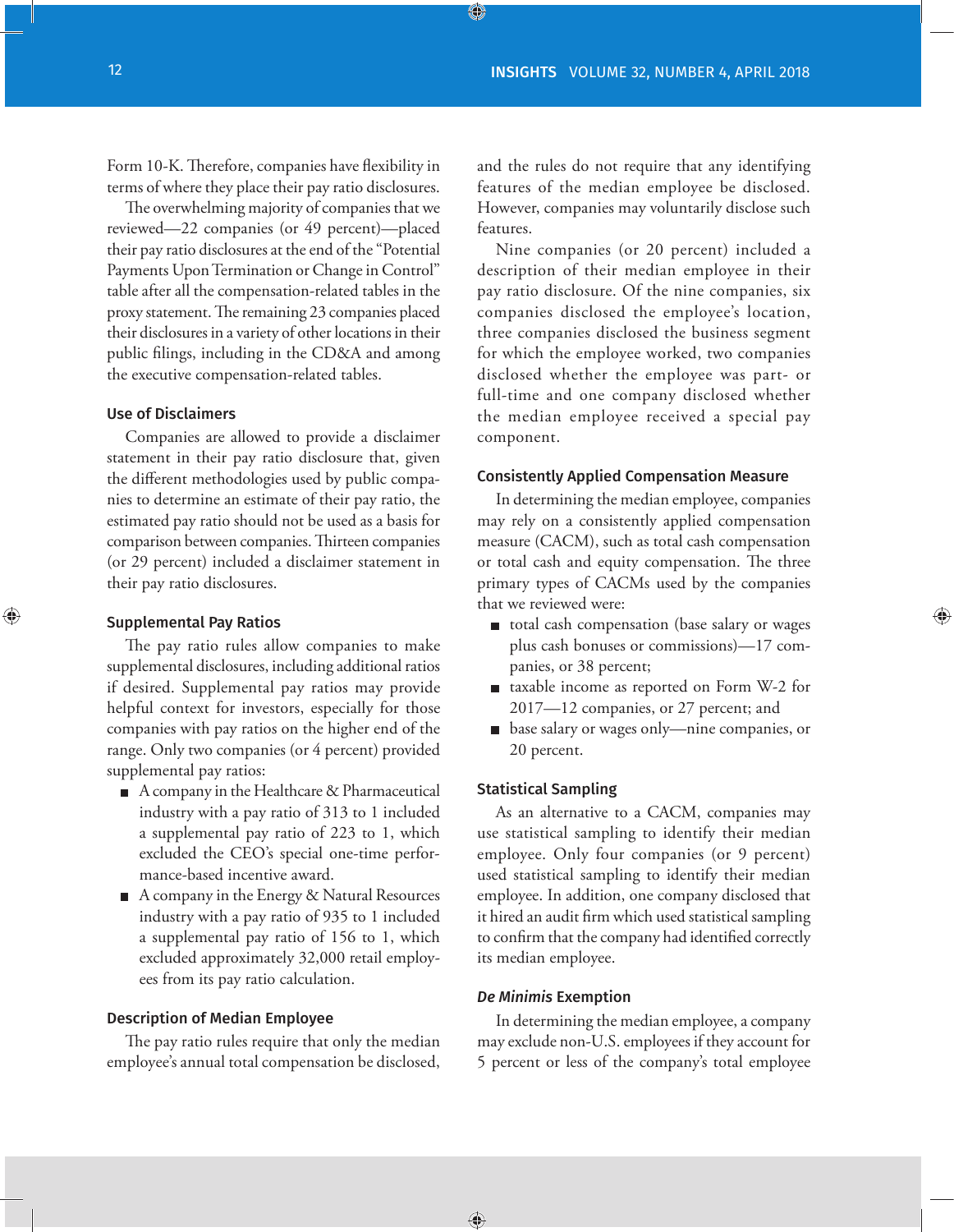population (including those excluded on the basis of the data privacy exemption, described below).

Twenty companies (or 44 percent) relied on the *de minimis* exemption to exclude non-U.S. employees. Notably, one company in the Services industry relied on the exemption to exclude approximately 22,000 non-U.S. employees in 70 countries.

#### Data Privacy Exemption

In determining the median employee, a company may exclude non-U.S. employees if obtaining the information required to comply with the pay ratio rules would violate a non-U.S. jurisdiction's data privacy rules. We note that the SEC has set the hurdle very high to rely on this exemption. None of the 45 companies disclosed that they relied on the data privacy exemption.

#### Acquisition Exemption

A company may omit employees from its pay ratio calculation if the employees were added to the company's workforce as a result of an acquisition or business combination for the fiscal year in which the transaction becomes effective, but the company must disclose the approximate number of employees that are omitted.

Six companies (or 13 percent) disclosed that they relied on this exemption. There is no cap on the number of employees that may be omitted from the calculation using this exemption. Notably, one company in the Industrial & Manufacturing industry omitted approximately 40,000 employees acquired in 15 corporate transactions in 2017 from its pay ratio calculation.

#### COLA Adjustment

Companies may determine their median employee by adjusting the compensation of their employees to the cost of living in the CEO's jurisdiction. None of the 45 companies disclosed that they made a costof-living adjustment.

#### Conclusion

Based on the trends discussed above, we think that companies will spend most of their time determining their CACM and median employee. Once the median employee has been identified, a company may rely on that determination for three years unless there has been a change in the company's employee population or compensation arrangements that it reasonably believes would result in a significant change to its pay ratio disclosure. Because this determination can be onerous, it is unlikely that companies will make significant changes to their pay ratio calculations in 2019. Additionally, companies should consider the best location for their pay ratio disclosure, whether to add a disclaimer and whether any of the exemptions are available. Finally, it seems unlikely that companies will elect to provide supplemental pay ratios, take advantage of the statistical sampling alternatives, use the data privacy exemption or provide a COLA adjustment.

#### Notes

1. For a detailed summary of the pay ratio disclosure requirements, see our article "Brace for 2018: The SEC's Pay Ratio Rule" (*https://www.pillsburylaw.com/en/news-andinsights/brace-for-2018-sec-pay-ratio-rule.html*).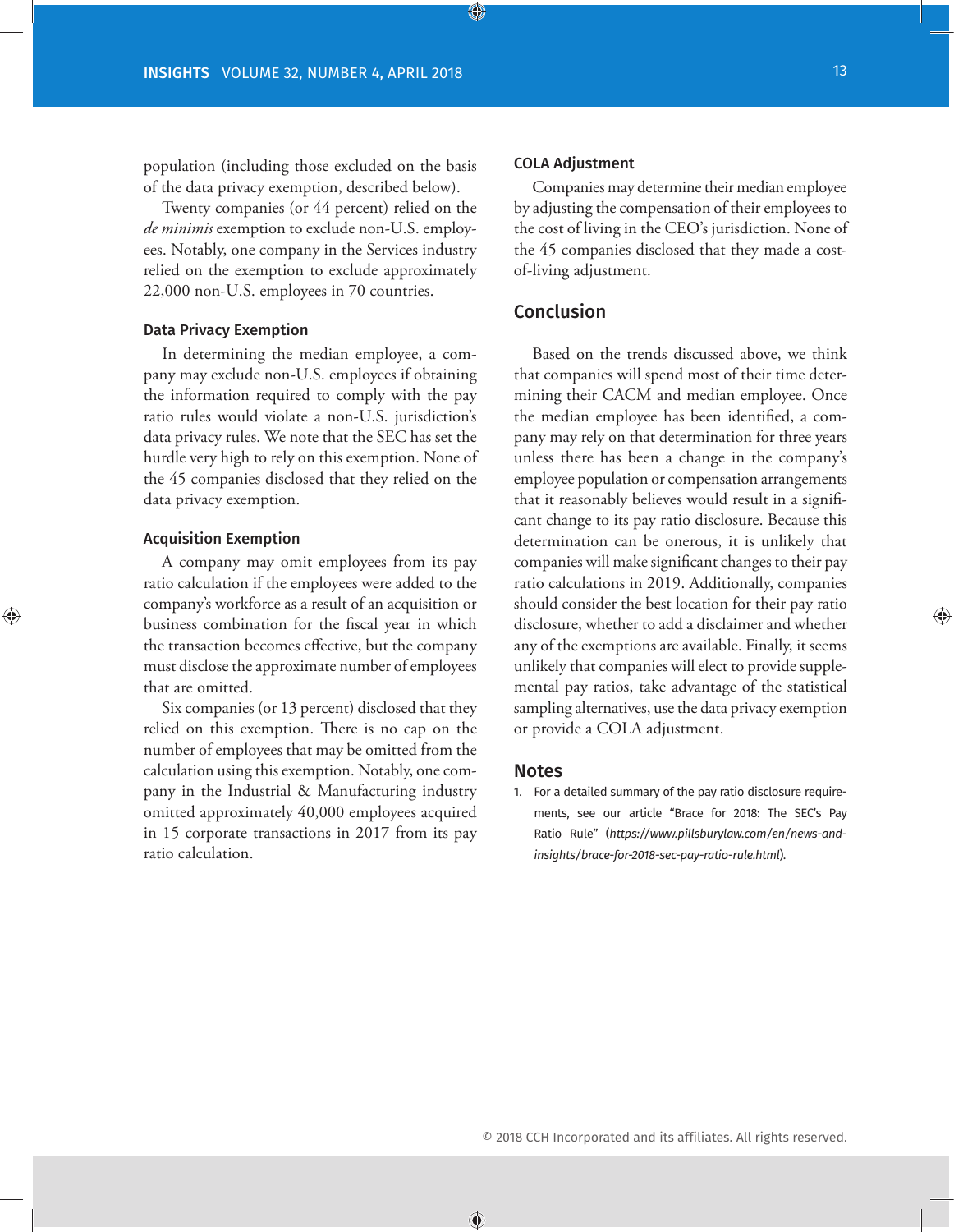### CORPORATE GOVERNANCE

## The Delaware Supreme Court Provides Guidance on Directors' Fiduciary Duty of Disclosure

*In reversing a Court of Chancery decision, the Delaware Supreme Court has provided a reminder that while Delaware law gives significant weight to the stockholders' expression of their will, it is only to the extent that decision is made on a fully informed basis.*

*By John Mark Zeberkiewicz and Stephanie Norman*

In *Appel v. Berkman*,<sup>1</sup> the Delaware Supreme Court reversed the Delaware Court of Chancery's dismissal of claims relating to the merger of Diamond Resorts International, Inc. ("Diamond"),2 finding that the stockholders of Diamond were not fully informed when they tendered their shares in a first-step tender offer followed by a back-end merger under Section 251(h) of the Delaware General Corporation Law (DGCL). In reversing the Chancery Court, the Supreme Court held that Diamond's failure to disclose the specific reasons for which its founder and chairman had abstained from approving the transaction rendered the disclosure document materially misleading.

#### Background

In early 2016, Diamond commenced a process to review its strategic alternatives, establishing a strategic review committee to oversee that effort. In April 2016, at the first stage of the process, Diamond received indications of interest ranging from \$23 to \$33 per share. Over the ensuing weeks, Diamond's management conducted due diligence with potential bidders, leading ultimately to a bid from Apollo Global Management LLC of \$30.25 per share. In late June, Diamond's board met to consider Apollo's bid. In the two meetings of Diamond's board leading to its approval of the transaction, Stephen Cloobeck, Diamond's founder and chairman as well as its largest stockholder, indicated that he was not supportive of the transaction. The minutes of those board meetings reflected his disappointment with the price (including his disappointment with the management team for failing to operate the business in such a manner to command a higher price) as well as his view that it was not the appropriate time to sell Diamond. On that basis, he abstained from voting for the transaction.3

After the transaction was announced, but before its consummation, the plaintiff made a demand to inspect Diamond's books and records under Section 220 of the DGCL, giving it access to, among other things, minutes of meetings of the Diamond board. On September 2, 2016, Apollo acquired Diamond for \$30.25 per share pursuant to a tender offer in which more than 80 percent of Diamond's shares were tendered for purchase followed by a merger without a vote of stockholders under Section 251(h) of the DGCL.<sup>4</sup> Two months later, the plaintiff brought suit challenging the process that the Diamond board and Stephen Cloobeck followed in negotiating and approving the transaction and alleging that Diamond's board failed to disclose all material information to stockholders with respect to the transaction.<sup>5</sup>

John Mark Zeberkiewicz *is a director, and* Stephanie Norman *is an associate, of Richards, Layton & Finger, P.A., in Wilmington, DE. Richards, Layton & Finger may have been involved in some of the cases mentioned in this article, but the views expressed herein are those of the authors and are not necessarily the views of Richards, Layton & Finger or its clients.*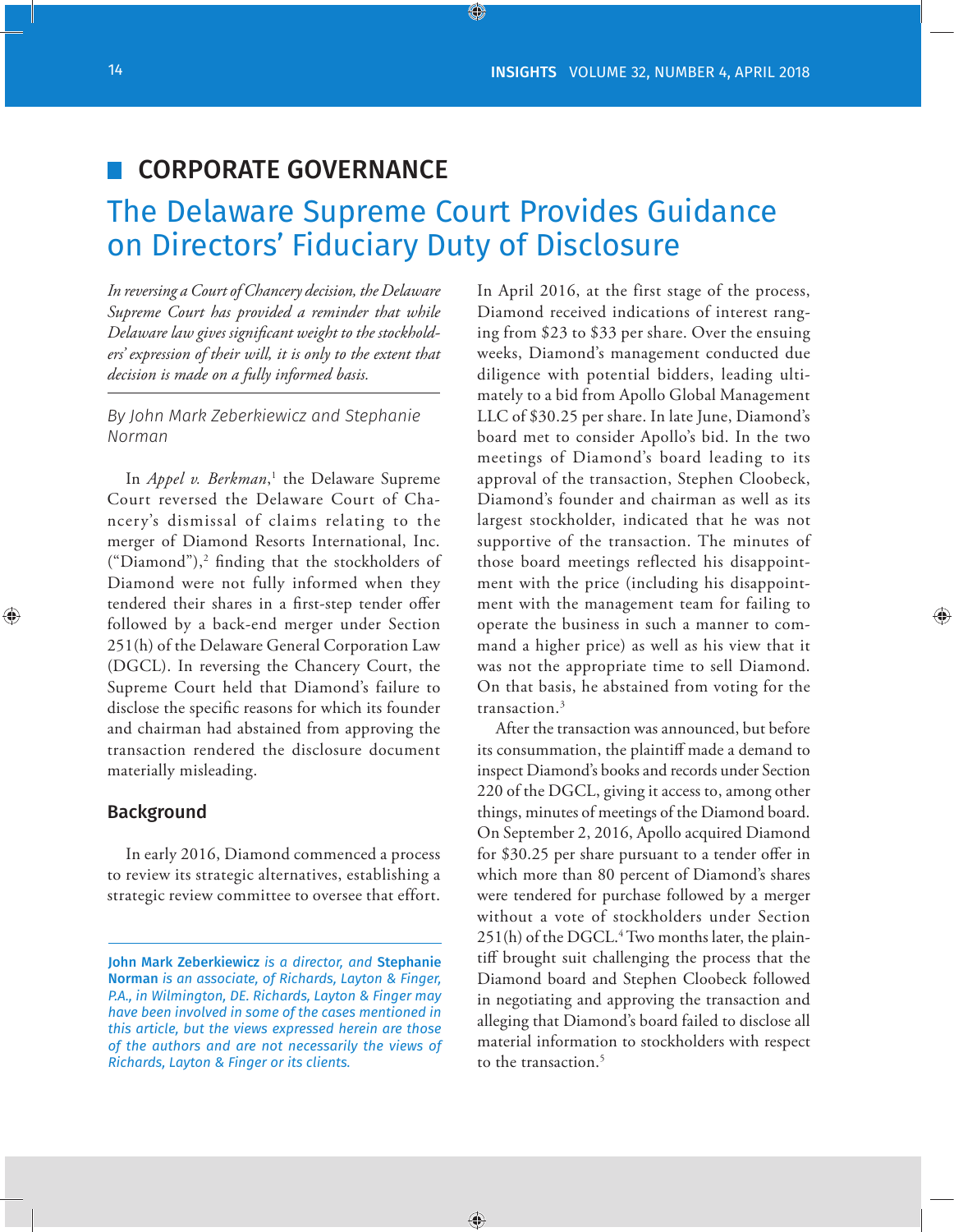#### The Chancery Court's Opinion

The director-defendants and Mr. Cloobeck (as a director and as chairman) moved to dismiss plaintiff's claims, arguing that, since the holders of a majority of Diamond's outstanding shares had tendered their shares in the offer on a fully informed and uncoerced basis, the transaction was subject to review under the deferential business judgment rule.<sup>6</sup> Pointing to the Delaware Supreme Court's holding in *Corwin*, the Chancery Court noted that, "'when a transaction not subject to the entire fairness standard'" ab initio, as was the case with the acquisition of Diamond, '"is approved by a fully informed, uncoerced vote of the disinterested stockholders,'" the stockholders' vote has the effect of restoring the presumption business judgment rule.7 The Court further reviewed its own precedent to the effect that, in the context of a two-step transaction under Section 251(h), the stockholders' tendering of their shares into a first-step tender offer has the same effect as a vote at a meeting.<sup>8</sup>

*"Delaware law does not require 'that individual directors state . . . the grounds of their judgment for or against a proposed shareholder action.'"*

Under *Corwin*, once the presumption of the business judgment rule has been restored, the plaintiff's price and process claims will be dismissed unless it is able to show that the transaction constituted waste.9 In order to avoid dismissal under *Corwin*, a plaintiff challenging a transaction must show that the vote or tender, as the case may be, was not fully informed (in the sense that the stockholders were not apprised of all information material to their decision whether to vote their shares in favor of the transaction or tender their shares

in the offer, as applicable) or was coerced (in the sense that the stockholders' decision was not based solely on the merits of the transaction and there were no exogenous factors effectively driving their decision whether to vote or tender their shares in a particular manner).<sup>10</sup>

As more than 80 percent of Diamond's outstanding shares had been tendered in the offer and the plaintiff had pled neither waste nor coercion, the plaintiff could only avoid a dismissal of his claims by showing that the stockholders' decision whether to tender was not made on a fully informed basis.<sup>11</sup> To that end, the Chancery Court addressed the plaintiff's principal disclosure claim—namely, that Diamond's Schedule 14D–9 omitted disclosure regarding the reasons underlying Mr. Cloobeck's alleged "disappointment" with the transaction's process and the ultimate price<sup>12</sup>—which claim hinged almost entirely on the Chancery Court's 1992 opinion in *Gilmartin v. Adobe Resources Corp*. 13 In *Gilmartin*, the Court found that the proxy statement was materially misleading to the extent it conveyed to the target preferred stockholders that the merger consideration they were to receive was fair

without an additional simultaneous, "tempering disclosure" that two of the target corporation's directors believed that it was the wrong time to sell and had expressed that view to their fellow directors. That those two directors were also the target corporation's two most senior executives would have, according to the *Gilmartin* Court, given the omitted disclosure "heightened credibility.14

While recognizing the *Gilmartin* Court's opinion, the Chancery Court in *Appel* decided instead to follow more recent precedent suggesting that the omitted facts were not material. Specifically, the Chancery Court cited *Newman v. Warren* for the proposition that "Delaware law does not require 'that individual directors state (or the corporation state for them) the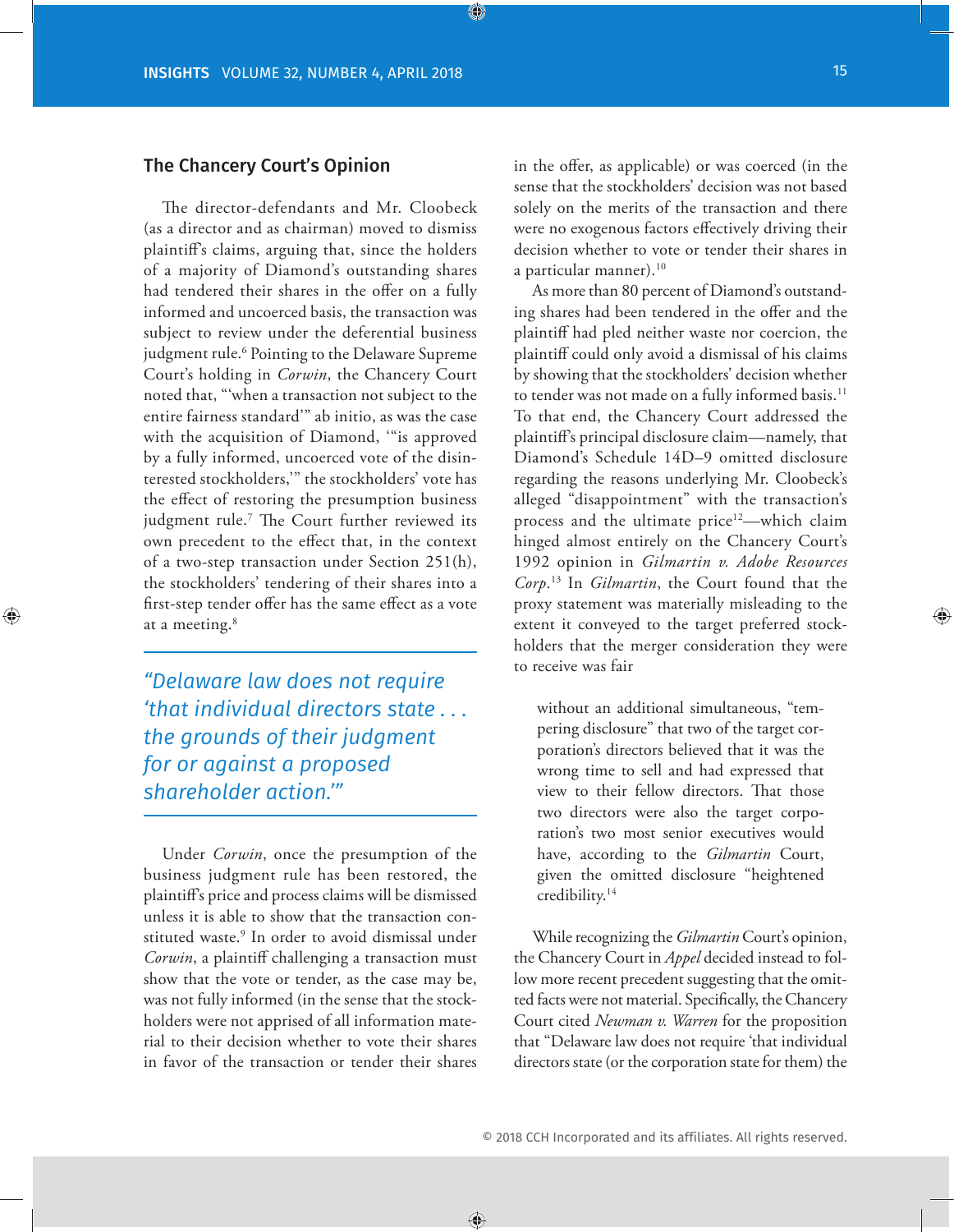grounds of their judgment for or against a proposed shareholder action.'"15 and catalogued the numerous opinions that followed the *Newman* Court's reasoning.16 The Chancery Court found that the Schedule 14D–9 had accurately summarized the Diamond board's action with respect to the approval of the transaction, noting that it expressly stated that Mr. Cloobeck had abstained from voting for the transaction and clearly disclosed that he had not determined whether to tender his shares. The Chancery Court then noted that the plaintiff had not pointed to an instance in which the Schedule 14D–9 inaccurately characterized Mr. Cloobeck's vote or his intentions. Ultimately, the Chancery Court stated that the plaintiff had not persuaded it that the reasons for Mr. Cloobeck's abstention were material, given "the significant weight of twenty-five years of Delaware authority."17

#### The Supreme Court's Reversal

In its opinion reversing the lower court, the Supreme Court stated that the "sole issue" on appeal was whether the Chancery Court's ruling rejecting plaintiff's disclosure-based claims surrounding the basis for Mr. Cloobeck's abstention, along with its related ruling that the stockholders' overwhelming support of the tender offer restored the presumption of the business judgment rule, was correct.<sup>18</sup> The Supreme Court indicated that, as a result of *Corwin*  and its progeny, the Delaware courts will give significant deference to the will of stockholders, but only to the extent the stockholders' decisions are made on a fully informed basis. In the Supreme Court's view, in light of Mr. Cloobeck's role as the founder and chairman of Diamond, his

views regarding the wisdom of selling the company were ones that reasonable stockholders would have found material in deciding whether to vote for the merger or seek appraisal, and the failure to disclose them rendered the facts that were disclosed misleadingly incomplete.<sup>19</sup>

The Supreme Court's analysis proceeded from the basic premise that, whenever they are seeking or recommending stockholder action, directors have a fiduciary duty to disclose all information material to the stockholders' decision. It then recited the familiar test that information is material if there is a "substantial likelihood that a reasonable shareholder would consider it important in deciding how to vote" and that "disclosure of the omitted fact would have been viewed by the reasonable investor as having significantly altered the total mix of information made available."20

*Directors have a fiduciary duty to disclose all information material to the stockholders' decision.*

In holding that the omitted disclosure was material, the Supreme Court rejected defendants' argument that Mr. Cloobeck's views as to the appropriate time to sell Diamond were only his opinions and thus were not facts required to be disclosed.<sup>21</sup> The Supreme Court stated:

proxy statements seeking approval of major transactions are filled with statements of fact about opinions, in the sense that they recount why fiduciaries and their advisors took certain actions and why they believed the transaction was in the company's best interest.<sup>22</sup>

The Supreme Court then cited the portions of the Schedule 14D–9 expressing the reasons for which Diamond's board supported the transaction, stating that, when viewed in light of the many factors favoring the transaction, disclosure regarding Mr. Cloobeck's concerns "would catch a reasonable stockholder's attention and 'significantly alter[] the total mix of information'" regarding the stockholders' decision. Specifically, the Supreme Court stated that the Schedule 14D–9 could have referenced —but did not—Mr. Cloobeck's views in the description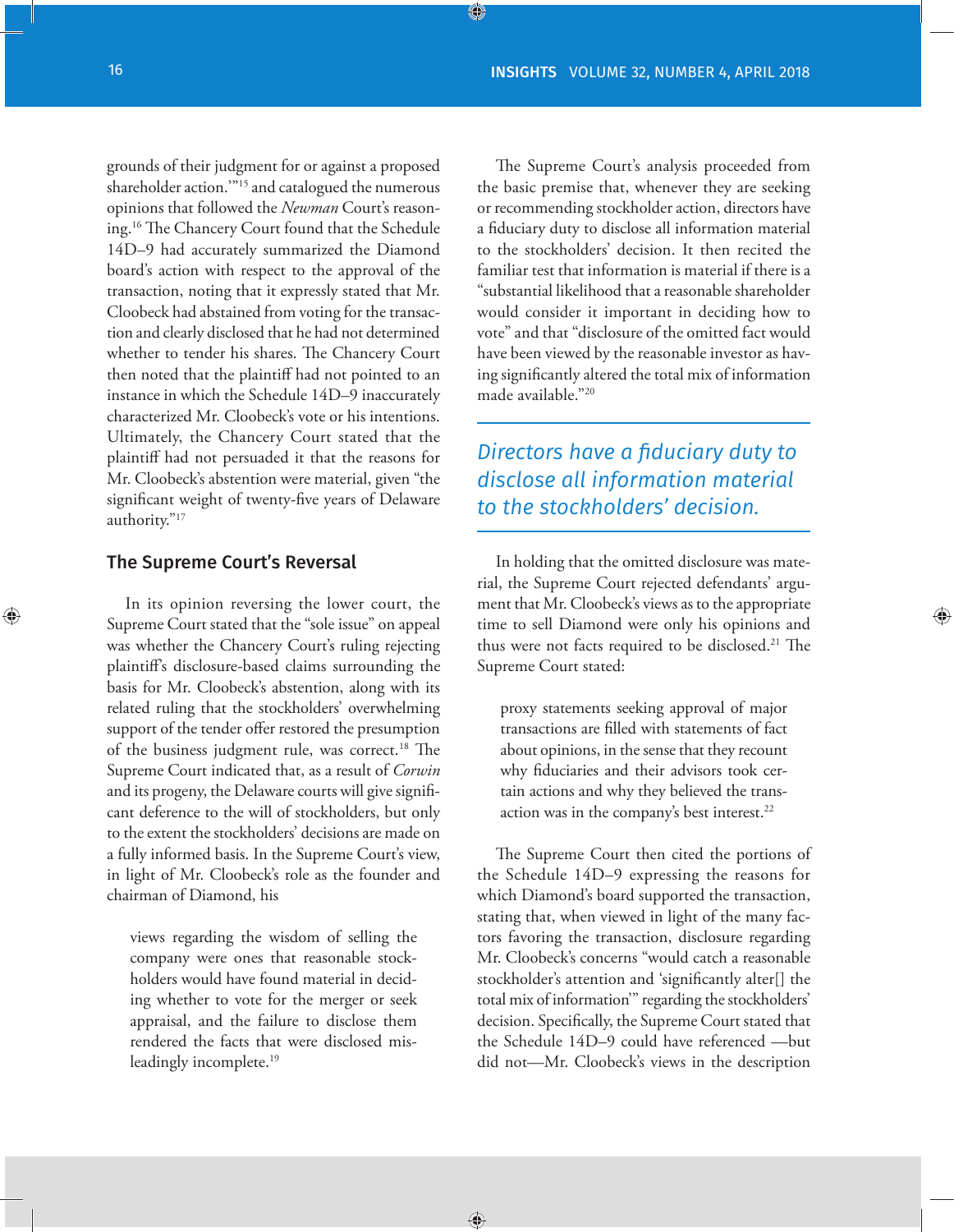of the risk factors relating to the merger, including that the stockholders would not participate in any future potential upside and that the Company's performance could exceed its forecasts. The Supreme Court found that the Schedule 14D–9's disclosure to the effect that the Diamond board's determination that the company's strategic alternatives were not as favorable as the transaction was at odds with Mr. Cloobeck's view and that the statement regarding the fairness of the price stockholders would receive for tendering their shares, without "'additional simultaneous, tempering disclosure'" regarding Cloobeck's reasons for abstaining, was materially misleading.

*Stockholders are entitled to rely on the views of the fiduciaries they have elected to serve their interests.* 

Although citing favorably to the Chancery Court's opinion in *Gilmartin*, the Supreme Court did not purport to overturn *Newman* or its progeny. The Supreme Court expressly rejected any reading of *Newman* that would suggest that a director's basis for abstaining or dissenting from a decision could never be material,<sup>23</sup> indicating that any such reading would subvert basic fiduciary principles, given that stockholders are entitled to rely on the views of the fiduciaries they have elected to serve their interests.<sup>24</sup> Nevertheless, the Supreme Court recognized that, as is often the case in any review of fiduciary conduct, there is little sense in adopting *per se* rules. Thus, while it declined to hold that a director's opinions or bases for rejecting or abstaining from a decision could never be material, it likewise found that the omission of that information would not always be material. Instead, the Court reiterated that it would "adhere to the contextual approach that has long been Delaware law," requiring inquiry into whether the statement or omission of a fact would affect the total mix of information, or whether additional disclosure would be required to ensure that the other disclosures are not materially misleading.

As the Chancery Court's dismissal of the claim was based on its finding that Diamond stockholders had tendered their shares on a fully informed, uncoerced basis, the Supreme Court's holding that the Schedule 14D–9 was materially misleading precluded the *Corwin*-based invocation of the business judgment rule, resulting in the case being remanded for further proceedings.

#### Conclusion

In providing for the business judgment rule to apply to third-party merger transactions that are approved by fully informed, uncoerced and disinterested stockholders (whether through a vote or a tender of their shares), Delaware law gives significant weight to the stockholders' expression of their will. The Supreme Court's opinion in *Appel* serves as a reminder that the Delaware courts will defer to the stockholders' decision regarding their own fate only to the extent that decision is made on a fully informed basis. Under Delaware law, there are no bright-line rules regarding whether a particular fact is material. Rather, corporations and practitioners must consider the materiality of any fact in light of the particular context in which it arises and in light of Delaware's common law.25

#### Notes

- 1. *Appel v. Berkman*, A.3d —, 2018 WL 947893 (Del. Feb. 20, 2018).
- 2. *Appel v. Berkman*, 2017 WL 6016571 (Del. Ch. July 13, 2017).
- 3. *Appel*, 2018 WL 947893, at \*1.
- 4. *Appel*, 2017 WL 6016571, at \*1.
- 5. *Id*.
- 6. *Id*.
- 7. *Id*. (citing *Corwin v. KKR Financial Holdings LLC*, 125 A.3d 304, 309 (Del. 2015)).
- 8. *Appel*, 2017 WL 6016571, at \*1 (*citing In re Volcano Corp. S'holder Litigation*, 143 A.3d 727, 747 (Del. Ch. 2016), for the proposition that the same public policy underpinning the holding in *Corwin* recognizing the cleansing effect of a fully informed, uncoerced vote of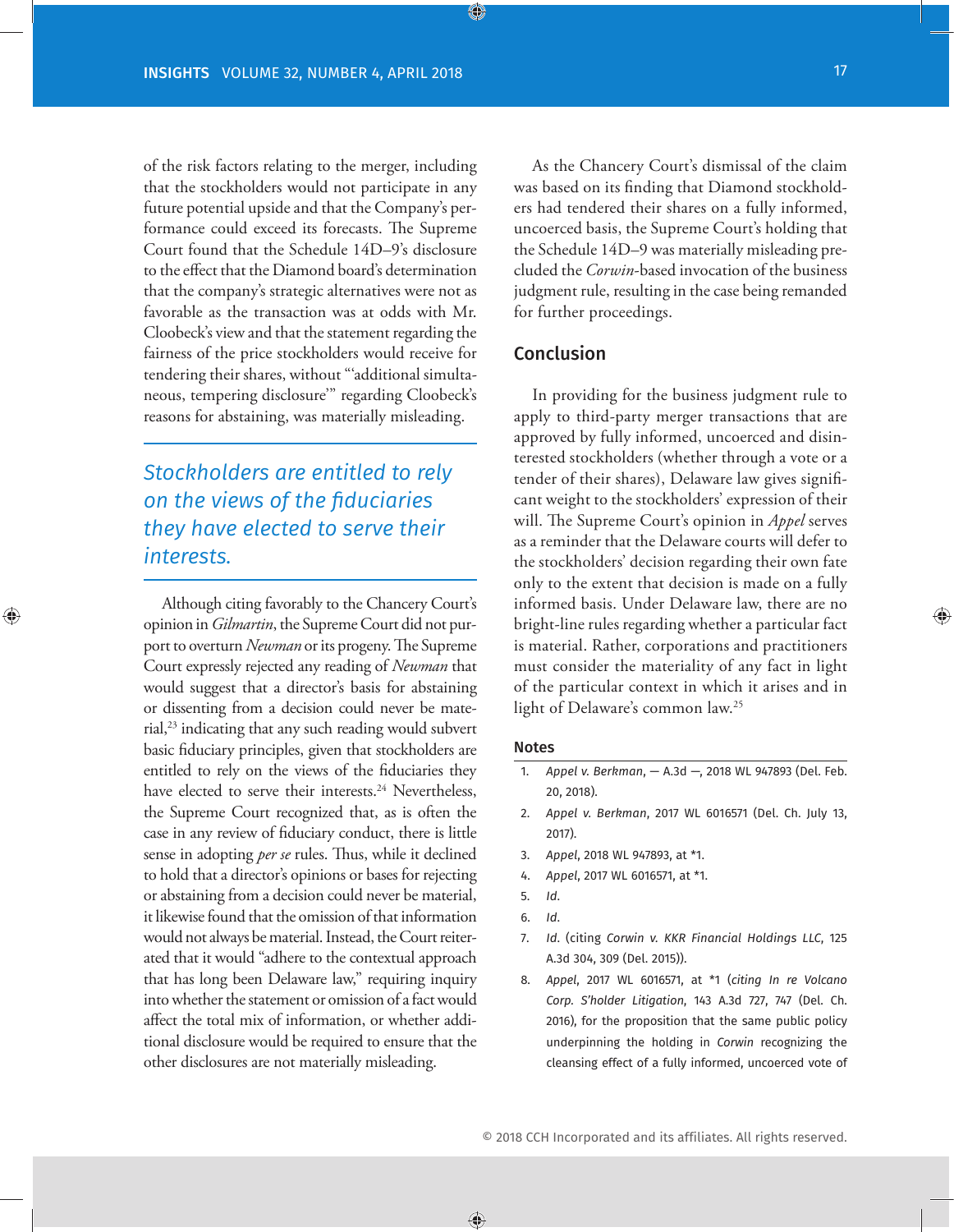stockholders applied in the context of a two-step transaction under Section 251(h), where the stockholders' tendering of their shares serves effectively serves as the manifestation of their approval of the transaction).

- 9. *Singh v. Attenborough*, 137 A.3d 151, 151–52 (Del. 2016).
- 10. *See Sciabacucchi v. Liberty Broadband Corp*., 2017 WL 2352152, at \*15 (Del. Ch. May 31, 2017). In *In re Saba Software, Inc. Stockholder Litigation*, 2017 WL 1201108 (Del. Ch. Mar. 31, 2017), the Court identified circumstances under which a vote would be found not to be uncoerced for purposes of *Corwin*'s cleansing effect. In that case, a few years before its acquisition, Saba Software, Inc., through two of its former executives, had engaged in a fraudulent scheme to overstate its earnings. As a result, the Securities and Exchange Commission (SEC) required it to restate its financial statements. Despite providing the SEC repeated assurances that it would do so, Saba failed to effect the restatement, which led ultimately to its delisting. When faced with the decision whether to approve the merger at \$9 per share, which was well below historical averages, or continue to hold shares that, due to the delisting, had become illiquid, the stockholders approved the merger. Due to the impact of the delisting on the stockholders' decision, the Court found that the plaintiff had pled facts allowing a reasonable inference that the vote was not uncoerced and, accordingly, refused to allow the invocation of the business judgment rule under *Corwin* and allowed the plaintiff's claims to proceed. *Id*. at \*1.
- 11. *Appel*, 2017 WL 6016571, at \*2.
- 12. *Id*. The plaintiff also made allegations regarding the disclosure surrounding Diamond's financial advisor, including with respect to its relationships with the buyer, as well as a Diamond board member with ties to the buyer. The *Appel* Court dispensed with those claims, and they were not addressed by the Supreme Court in its opinion on appeal. *See Appel*, 2018 WL 947893.
- 13. 1992 WL 71510 (Del. Ch. Apr. 6, 1992).
- 14. *Id*.
- 15. *Appel*, 2017 WL 6016571, at \*2. (citing *Newman v. Warren*, 684 A.2d 1239, 1246 (Del. Ch. 1996)).
- 16. The Court in *Appel* cited the following opinions as ones adopting the reasoning in *Newman: In re Williams Cos., Inc. S'holder Litig*., 2016 WL 197177, at \*2 (Del. Ch. Jan. 13, 2016); *Dias v. Purches*, 2012 WL 4503174, at \*9 (Del. Ch.

Oct. 1, 2012); *In re Sauer–Danfoss Inc. S'holders Litig*., 65 A.3d 1116, 1130 (Del. Ch. 2011). *See Appel*, WL 2017 6016571, at \*2. The Chancery Court cited *Huff Energy Fund, L.P. v. Gershen*, 2016 WL 5462958, at \*15 (Del. Ch. Sept. 29, 2016), for the proposition that the *Newman*  Court's reasoning was extended to apply to directors' abstentions from voting.

- 17. *Appel*, 2017 WL 6016571, at \*2.
- 18. *Appel*, 2018 WL 947893, at \*1.
- 19. *Id*. In this regard, the Supreme Court noted that in Diamond's most recent proxy statement it had stated that Mr. Cloobeck has a "unique understanding of the opportunities and challenges that we face and ... in-depth knowledge about our business, including our customers, operations, key business drivers and long-term growth strategies, derived from his 30 years of experience in the vacation ownership industry and his service as our founder and former Chief Executive Officer." Id. at \*3.
- 20. *Id*. at \*3.
- 21. *Id*. at \*4.
- 22. *Id*.
- 23. *Id*. at \*5.
- 24. *Id*. In expressing its view, the Supreme Court also made the following observation that illustrates its views of corporate governance generally: "Accepting the notion that board disclosures should portray boards of directors as monolithic bastions of groupthink, within which no good faith back-and-forth occurs and no differences of opinion about important issues exists, would do little to breed respect for director decisionmaking. And it would adopt a vision of stockholders as immature and incapable of considering the pros and cons involved in important transactions. Full and fair disclosure involves giving stockholders a picture that is materially accurate, and in which the imperfections and inconsistencies are not airbrushed away."
- 25. Although focused primarily on the disclosure of fairness opinions, the following articles provide an overview of the basic principles of Delaware's fiduciary-duty based disclosure regime: Blake Rohrbacher & John Mark Zeberkiewicz, *Fair Summary: Delaware's Framework for Disclosure of Fairness Opinions*, 63 Bus. Law. 881 (2008), and Blake Rohrbacher & John Mark Zeberkiewicz, *Fair Summary II: An Update on Delaware's Disclosure Regime Regarding Fairness Opinions*, 66 Bus. Law. 943 (2011).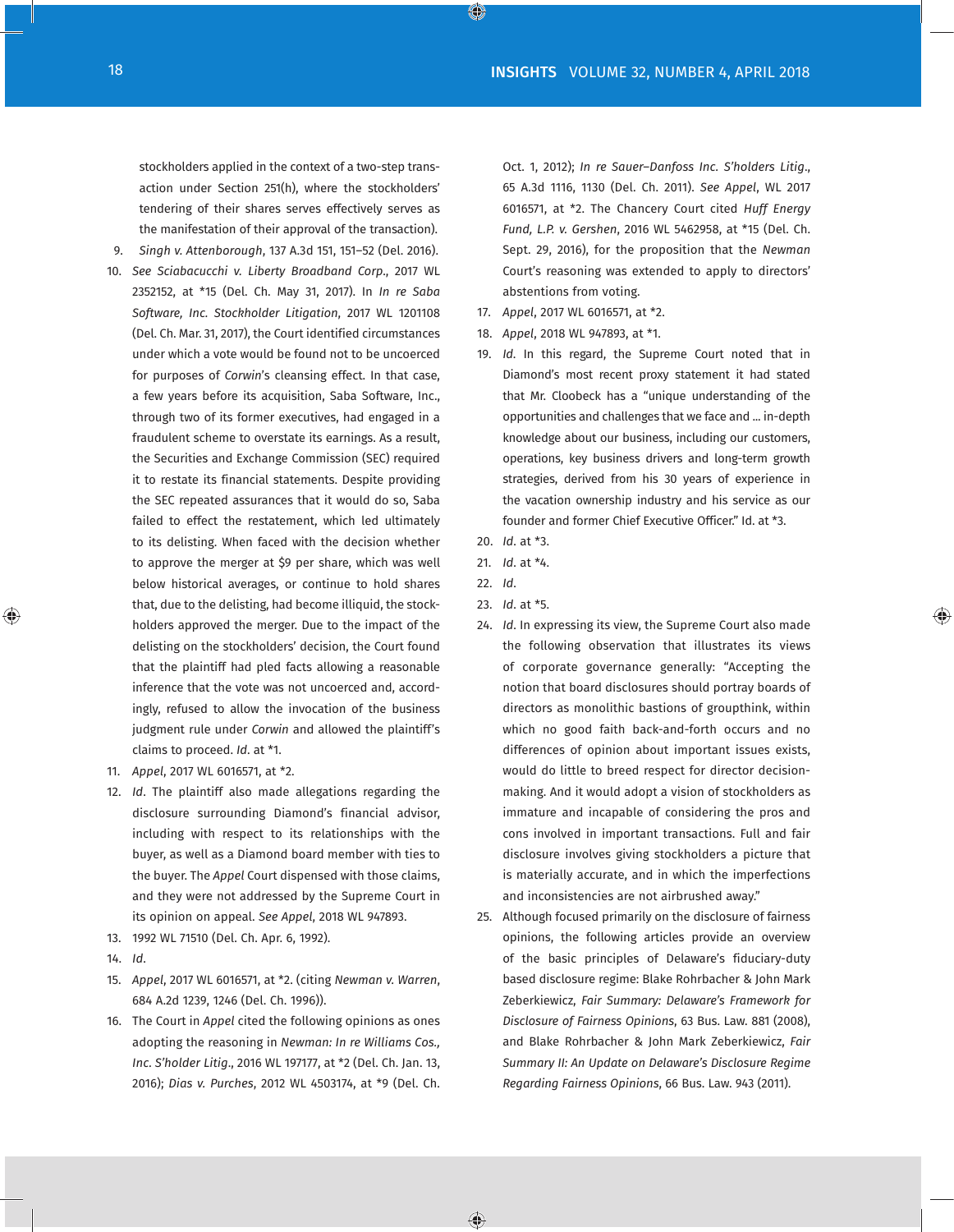## IN THE COURTS

### Delaware Court of Chancery Issues Important Decisions Addressing Stockholders' Agreements

*By Amy L. Simmerman, Todd. C. Carpenter, and Craig E. Sherman*

The Delaware Court of Chancery has issued two important decisions addressing the interpretation and effects of stockholders' agreements. In *Schroeder v. Buhannic*<sup>1</sup> , the Court of Chancery refused to interpret a stockholders' agreement in a manner that would allow a corporation's common stockholders to remove the chief executive officer. In *Southpaw Credit Opportunity Master Fund, L.P. v. Roma Restaurant*  Holdings, Inc.,<sup>2</sup> the Court of Chancery held that a corporation's purported restricted stock issuances were invalid, where the corporation failed to comply with provisions governing stock issuances in a stockholders' agreement to which the corporation was a party.

These two decisions are noteworthy statements of both the potential limitations and potency of stockholders' agreements. As often occurs, these decisions also both arose in the context of disputes between factions of stockholders over control of the company—an important reminder about the implications of these types of issues.

#### *Schroeder v. Buhannic*

In this case, two stockholders holding a majority of a corporation's common stock delivered a stockholder written consent attempting to remove the corporation's CEO both from his position as CEO and from his seat on the board of directors and to replace him with a new designee. After the corporation rejected this attempt, the stockholders brought a claim under Section 225 of the Delaware General Corporation Law (DGCL), which allows the Court of Chancery to decide disputes over director and officer elections and removals on a relatively rapid basis.

A central issue in the litigation was a provision in a stockholders' agreement, which provided that the stockholder parties agreed to vote in a manner that would ensure, among other things, that the board of directors included "three (3) representatives designated by the holders of a majority of the Common Stock, one of whom shall be the Chief Executive Officer of the Company." The stockholders argued that this language should be read to mean that the board could only maintain in office a CEO whom a majority of the common stock supported as one of their designees—with the implication that they therefore could remove the CEO as well. The corporation, by contrast, contended that this provision merely requires that the subject stockholders must vote to ensure that the corporation's CEO, selected by the board of directors, is one of the three common designees.

Vice Chancellor Travis Laster of the Court of Chancery, in an 11-page order, agreed with the corporation and rejected the stockholders' argument. The Court determined that although both interpretations potentially were reasonable, on balance, the corporation had the correct reading when the stockholders' agreement was examined as a whole. In particular, the Court noted that provisions of the agreement governing the other board seats clearly

Amy L. Simmerman, Todd. C. Carpenter, *and* Craig E. Sherman *are partners at Wilson Sonsini Goodrich & Rosati. The views expressed in this article are those of the authors and are not necessarily those of Wilson Sonsini Goodrich & Rosati or its clients.*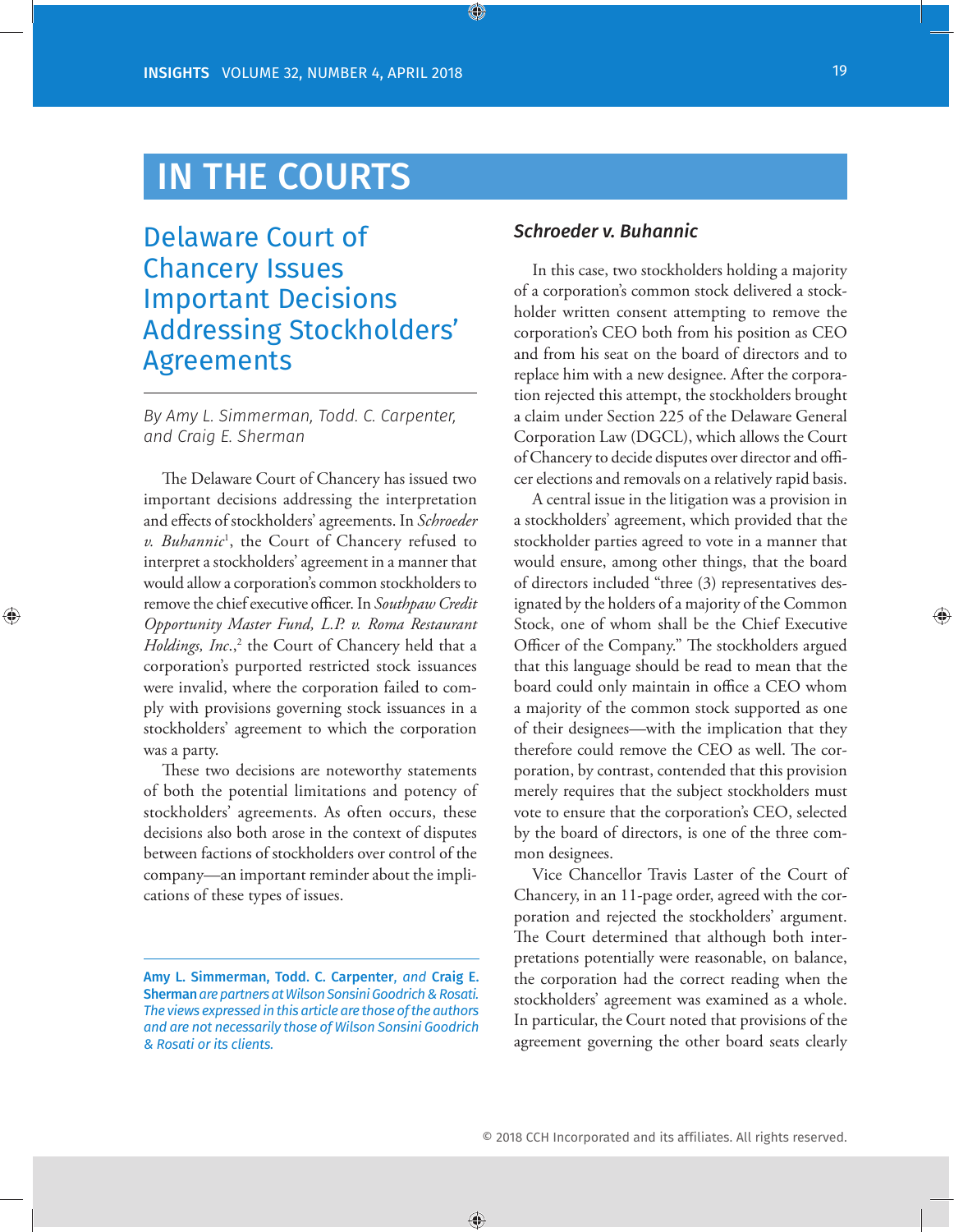provided certain classes or series with a number of designees and then limited, or put parameters around, who those designees could be. Importantly, the Court also noted that even if the stockholders' agreement should be read contractually in the manner the common stockholders desired, such interpretation would conflict invalidly with Section 142(b) of the DGCL, which provides that, unless otherwise properly limited in a corporation's certificate of incorporation or bylaws, a corporation's officers are to be elected and replaced by the board of directors.

#### *Southpaw Credit Opportunity Master Fund, L.P. v. Roma Restaurant Holdings, Inc.*

This case arose in a dispute over control of the corporation's board of directors, also brought under Section 225 of the DGCL. Leading up to the dispute, a stockholder group owning a 48.8 percent stake in the company acquired additional shares in a secondary transaction and thereby took a majority position. Immediately afterwards, the board of directors, which intermittently had considered adopting a new employee equity compensation plan over the preceding several months, adopted a plan and issued enough restricted stock under it to dilute the stockholder back down below a majority stake. The record reflected that the board had expressed concern over whether the diluted stockholder would try to change the board's composition. The diluted stockholder maintained that the incremental dilutive issuances were invalid and ultimately attempted in an action by written consent to remove and replace a majority of the board. The company contested that attempt in court, and another faction of stockholders representing the alleged "new" majority of stock—friendly to the prior board—attempted to reinstall the prior directors.

Vice Chancellor Tamika Montgomery-Reeves of the Court of Chancery, noting that the restricted stock issuances suffered from "multiple problems" in the board's process, concluded that the issuances were invalid. The Court's specific analysis was that the board of directors had violated the company's stockholders' agreement, which contained a voluminous number of governance provisions and provided that all new stockholders must sign a joinder to the stockholders' agreement before the company could properly issue stock to them.

The specified form of joinder, which had to be "substantially" agreed to, stated, among other things, that the stockholder had reviewed the stockholders' agreement, understood the agreement, had an opportunity for counsel to review the agreement, and agreed to be bound by the terms of the agreement. Importantly, the stockholders' agreement provided that stock issued in violation of the joinder requirement was "null and void *abinitio*." The relevant restricted stock award agreements provided only that the stock would be "subject" to the stockholders' agreement and that the recipient stockholders would agree to execute all required instruments, but the recipients never executed joinders. All parties in the litigation conceded that the stock issuances were flawed, but the company argued that the stock issuances were "voidable"—meaning that the board could ratify the stock issuances under common law and treat them as valid—whereas the diluted stockholder argued that the stock issuances were "void" and incapable of such a cure.

The Court agreed with the stockholder, concluding that the issuances were void. The Court relied on the "express" language of the agreement and the penalty it imposed, citing prior case law that it is the "court's job to enforce the clear terms of a contract." The Court also relied on case law indicating that stock issuances undertaken in violation of statutory law and "governing instruments" are void. The Court noted in a footnote that the defendants failed to contest that the stockholders' agreement rose to the level of a "governing instrument" and thus waived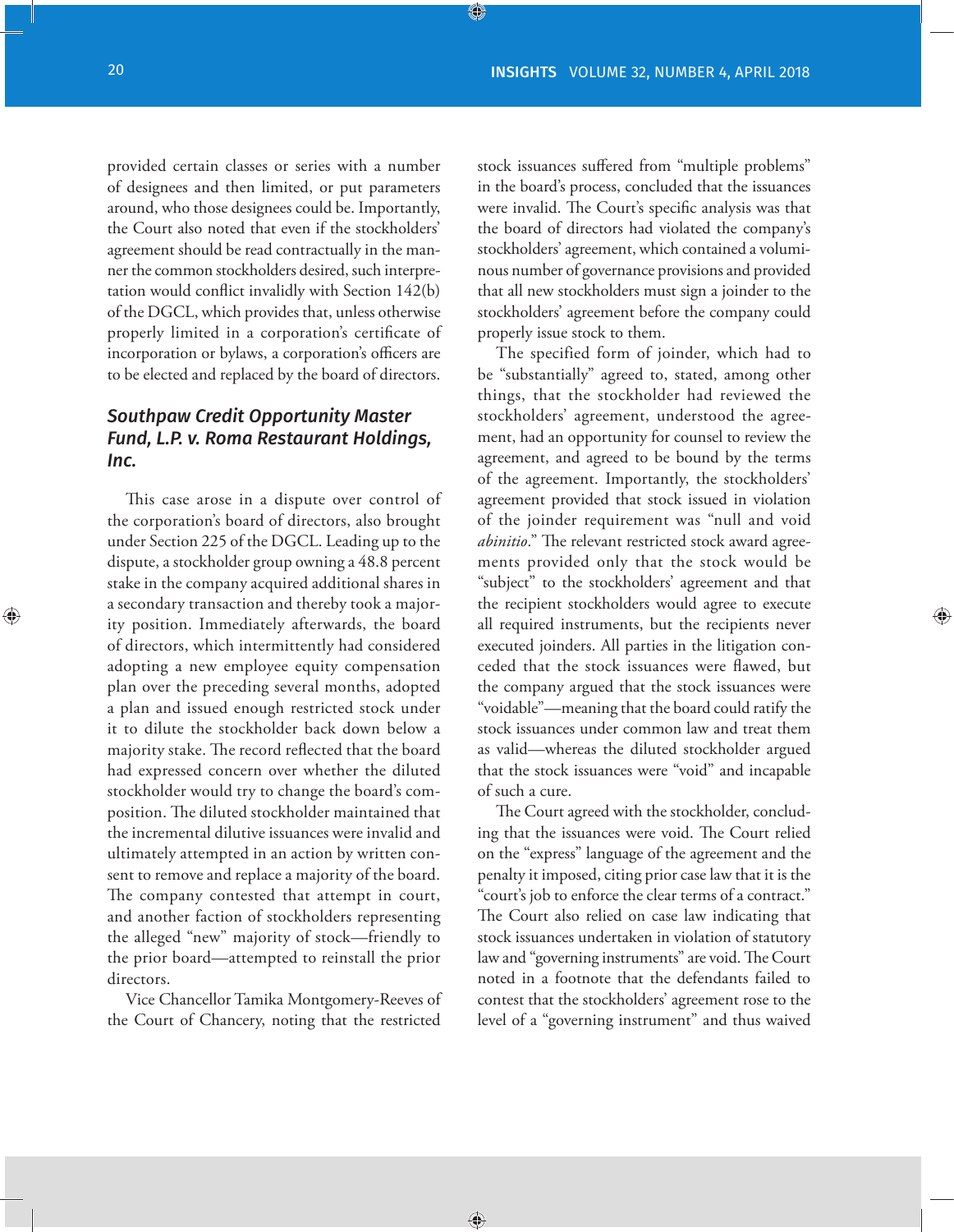any such argument. Finally, the Court noted that the outcome was equitable because the board had acted with entrenchment motives and had engaged in gamesmanship in the litigation.

#### Takeaways

These new decisions highlight several key themes. First, the terms and the drafting of stockholders' agreements can be critical and should be approached carefully. In the *Schroeder* decision, the meaning that the common stockholders wanted to give the stockholders' agreement violated the boundaries of Delaware corporate law regarding the removal of CEOs. In the *Southpaw* decision, the company violated the express terms of the stockholders' agreement, resulting in invalid stock issuances, given the language of the agreement and the arguments before the court. We expect that the specific lessons from these cases will come up in practice. In addition, the decisions, consistent with many prior Delaware cases before them, highlight that technical requirements and considerations very often get tested in the context of disputes over control of the company. It is therefore important to approach stockholders' agreements and other similar issues carefully at the outset.

#### Notes

2. C.A. No. 2017-0059-TMR (Del. Ch. Feb. 1, 2018).

<sup>1.</sup> C.A. No. 2017-0746-JTL (Del. Ch. Jan. 10, 2018).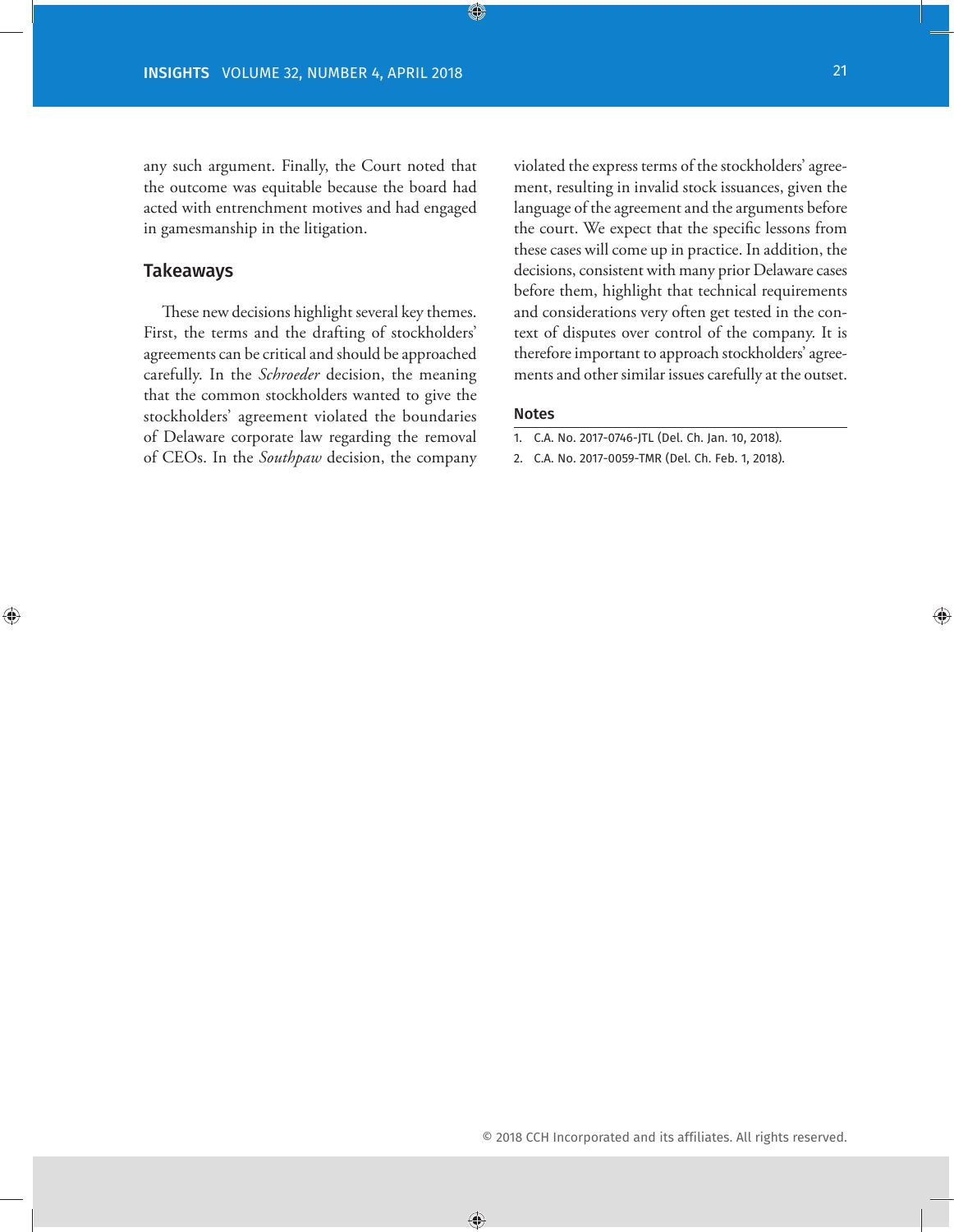## STATE CORNER

### 2018 Proposed Amendments to the General Corporation Law of the State of Delaware

#### *By John Mark Zeberkiewicz and Stephanie Norman*

Legislation proposing to amend the General Corporation Law of the State of Delaware (DGCL) has been released by the Corporate Council of the Corporation Law Section of the Delaware State Bar Association and, if approved by the Corporation Law Section, is expected to be introduced to the Delaware General Assembly.<sup>1</sup> If enacted, the amendments would, among other things: (1) amend Section 262 to apply the "market out" exception to the availability of statutory appraisal rights in connection with an exchange offer followed by a back-end merger consummated without a vote of stockholders pursuant to Section 251(h); (2) clarify and confirm the circumstances in which corporations may use Section 204 to ratify defective corporate acts; (3) allow nonstock corporations to take advantage of Sections 204 and 205, including for the ratification or validation of defective corporate acts; (4) revise Section  $102(a)(1)$  to provide that a corporation's name must be distinguishable from the name of (or name reserved for) a registered series of a limited liability company; and (5) make other technical changes.

If enacted, the amendments to Section 262 (relating to statutory appraisal rights) would be effective only with respect to a merger or consolidation consummated pursuant to an agreement entered into on or after August 1, 2018; the amendments to Section 204 (relating to defective corporate acts) would be effective only with respect to defective corporate acts ratified or to be ratified pursuant to resolutions adopted by a board of directors on or after August 1, 2018; the amendments to Section  $102(a)(1)$  (relating to the requirements of the corporation's name) would be effective August 1, 2019; and all other amendments would be effective August 1, 2018.

#### Appraisal Rights

#### Application of the "Market Out" Exception to Intermediate-Form Mergers

The proposed amendments would amend Section 262(b) of the DGCL to provide that the "market out" exception to the availability of statutory appraisal rights will apply in connection with an exchange offer followed by a back-end merger consummated without a vote of stockholders pursuant to Section 251(h). As currently drafted, Section 262(b)(3) provides that appraisal rights will be available for any "intermediate-form" merger effected pursuant to Section 251(h) unless the offeror owns all of the stock of the target immediately prior to the merger.2 Practically speaking, under existing Section 262(b)(3), holders of shares of stock of a target corporation that are listed on a national securities exchange are entitled to appraisal rights in an "intermediate-form" stock-for-stock merger in which they receive only stock listed on a national securities exchange even if they would not be entitled to appraisal rights in a comparable "long-form" merger as a result of the "market out" exception set forth in subsections (b)(1) and (b)(2) of Section 262.

**John Mark Zeberkiewicz** *is a director, and* Stephanie Norman *is an associate, of Richards, Layton & Finger, P.A., in Wilmington, DE. The views expressed herein are those of the authors and are not necessarily the views of Richards, Layton & Finger or its clients.*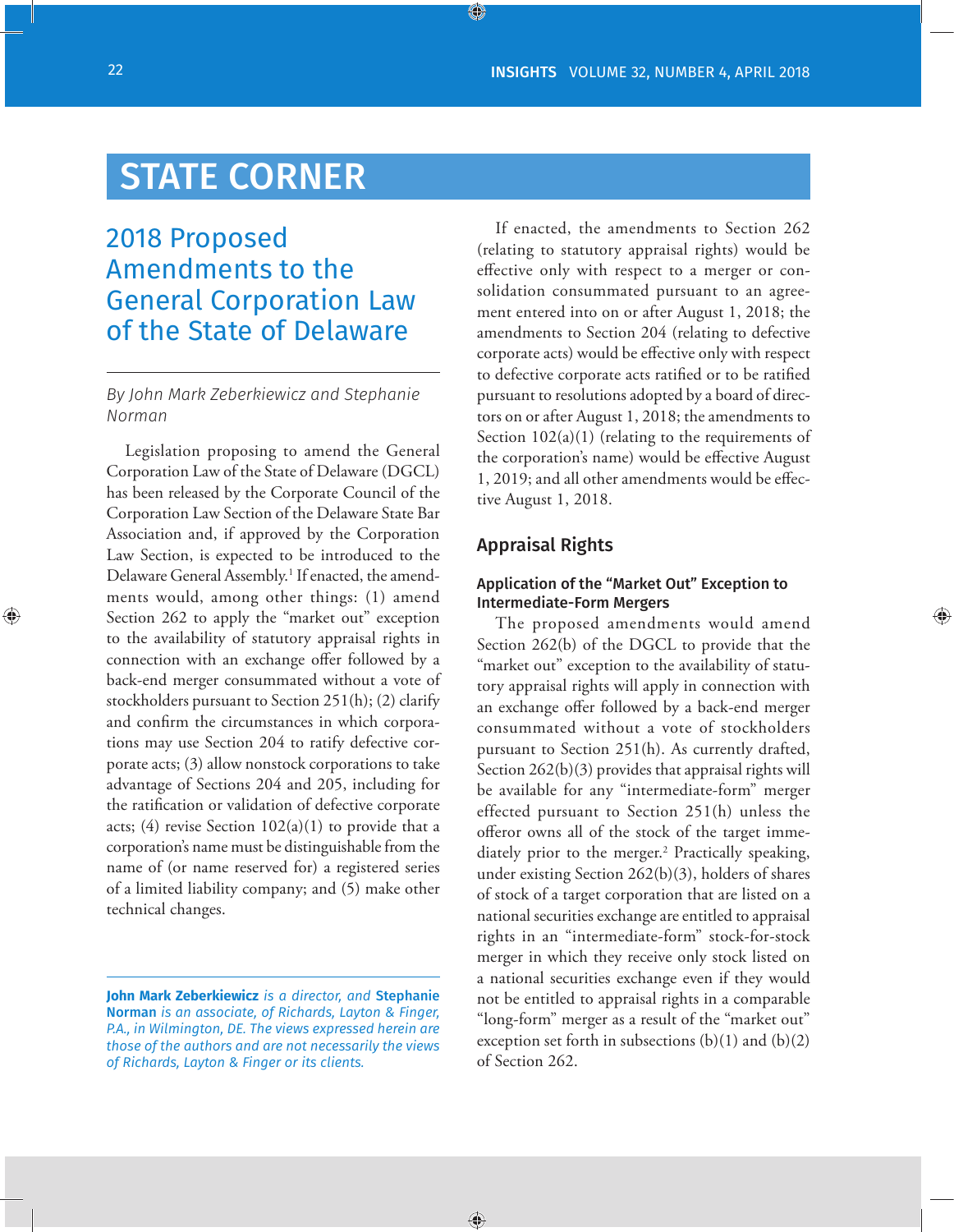To address the incongruity between long-form and intermediate-form mergers with respect to the availability of appraisal rights in stock-for-stock mergers, the proposed amendments to Section 262(b)(3) provide that, in the case of a merger pursuant to Section 251(h), appraisal rights will not be available for the shares of any class or series of stock of the target corporation that were listed on a national securities exchange or held of record by more than 2,000 holders as of immediately prior to the execution of the merger agreement, so long as such holders are not required to accept for their shares anything except (1) stock of the surviving corporation (or depository receipts in respect thereof), (2) stock of any other corporation (or depository receipts in respect thereof) that at the effective time of the merger will be listed on a national securities exchange or held of record by more than 2,000 holders, (3) cash in lieu of fractional shares or fractional depository receipts in respect of the foregoing, or (4) any combination of the foregoing shares of stock, depository receipts and cash in lieu of fractional shares or fractional depository receipts. Accordingly, if the proposed amendments are enacted, exchange offers followed by a merger under Section 251(h) will receive the same basic treatment as long-form mergers requiring a vote of stockholders with respect to the availability of appraisal rights.

#### Appraisal Statement

The proposed amendments would effect a technical change to Section 262(e) to clarify what information must be included in the statement required to be furnished by the surviving corporation under that subsection in cases where the merger was effected without a vote of stockholders pursuant to Section 251(h). Section 262(e) currently requires the surviving corporation to provide, upon request and subject to specified conditions, a statement to dissenting stockholders setting forth the aggregate number of shares that were not voted in favor of the merger or consolidation and as to which demands for appraisal have been received, and the aggregate number of holders of such shares.3 Given that no shares are "voted" for the adoption of an agreement of merger in a transaction under Section 251(h), the proposed amendments to Section 262(e) clarify that where the statement is given in the context of an intermediateform merger, it must set forth the relevant shares not purchased in the tender or exchange offer for which appraisal rights were demanded, rather than the shares not voted for the merger for which appraisal rights were demanded.

#### Ratification and Validation of Defective Corporate Acts

The proposed amendments would effect several changes to Section 204 of the DGCL, which deals with the ratification of defective corporate acts, primarily to confirm the circumstances in which it is available for use.

First, the proposed amendments to Section 204(c) (2) would confirm that Section 204 may be used in circumstances in which there is no valid stock outstanding, even if the ratification of the underlying defective corporate act would otherwise require stockholder approval under Section 204(c). As originally drafted, and as further clarified in amendments that became effective in 2015, Section 204 specifies that whenever a vote of stockholders is required to ratify a defective corporate act, only the valid stock (which is generally defined as stock that has been issued in accordance with the DGCL) is entitled to vote on the ratification of a defective corporate act.<sup>4</sup> The proposed changes are intended to confirm that where there are no shares of valid stock outstanding, either because no shares (valid or putative) have been issued or because all of the shares are putative stock, a corporation may take advantage of Section 204, even if a vote of stockholders otherwise would be required to approve the ratification.

Second, the proposed amendments to Section 204(d) would specify the holders to whom notice of a ratification of a defective corporate act must be given. Currently, under Section 204(d), where a vote of stockholders is required to approve the ratification of a defective corporate act, notice of the meeting at which the proposed ratification will be considered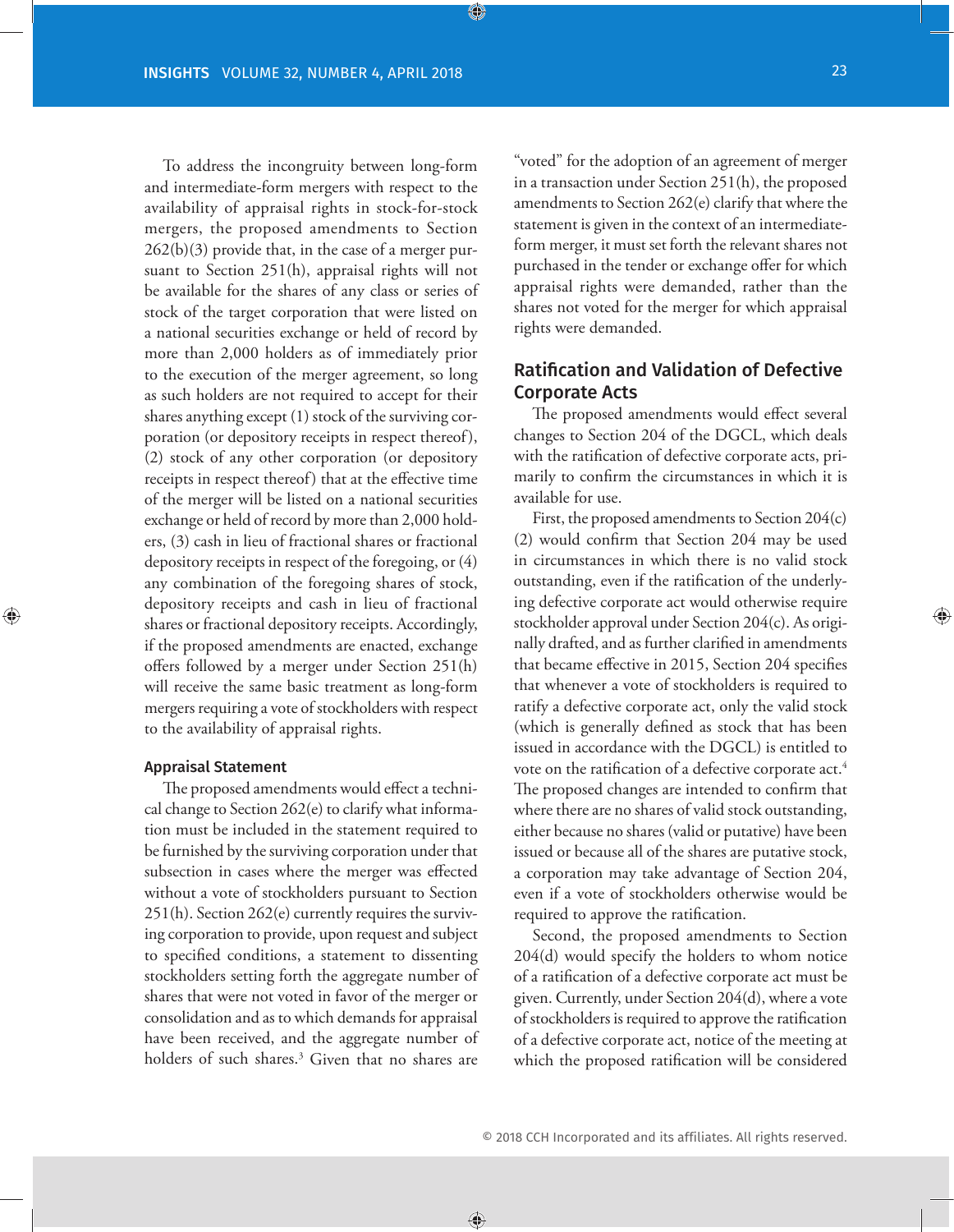must be given to the holders of valid stock and putative stock, whether voting or non-voting, as of the record date for notice of the meeting as well as the holders of valid stock and putative stock, whether voting or non-voting, as of the time of the defective corporate act. The corporation need not provide such notice to holders of valid stock or putative stock at the time of the defective corporate act if their identities or addresses cannot be determined from the records of the corporation.

In many cases, the time of the defective corporate act differs from the original record date that was fixed for purposes of determining the stockholders entitled to vote or provide consent on the authorization of the original act, or the record date fixed for another purpose in relation to the defective corporate act. For example, where a reverse stock split is the defective corporate act to be ratified, the time of the defective corporate act would be the date on which the reclassification of the outstanding shares pursuant to a certificate of amendment to the certificate of incorporation becomes effective. The stockholders' authorization of such amendment, however, in many cases will have been given at a meeting held weeks in advance of such effective time by stockholders of record as of a date preceding the date of the meeting.

Experience has shown that many corporations, particularly public corporations, are far more likely to have a list of stockholders as of a particular record date than they are to have a list of stockholders as of the time of a defective corporate act where such act did not occur on the record date for determining stockholders entitled to vote on the authorization of the defective corporate act. Accordingly, the changes to Section 204(d) provide that in cases where a vote of stockholders is being sought for the ratification of a defective corporate act at a meeting of stockholders, the notice that is required to be given to holders of valid stock and putative stock as of the time of the defective corporate act may be given, in circumstances where the defective corporate act required the establishment of a record date for voting, consent or for another purpose, to the holders of valid stock and putative stock as of the record date established

for determining stockholders entitled to vote on or provide consent with respect to the authorization of the defective corporate act or the stockholders as of the record date fixed for such other purpose. Section 204(g) also is being amended to provide that public companies may give such notice through disclosure in a document publicly filed with the Securities and Exchange Commission pursuant to Sections 13, 14 or 15(d) of the Securities Exchange Act of 1934.

Third, the proposed amendments to Section 204(h)(1) would clarify and confirm that any act or transaction within a corporation's power under subchapter II of the DGCL may be subject to ratification under Section 204. Subchapter II of the DGCL is broadly enabling, empowering Delaware corporations to engage in all categories and classes of activities, with very few exceptions.<sup>5</sup> As originally drafted, Section 204 was designed to enable Delaware corporations to ratify any act or transaction taken by or on behalf of the corporation so long as the act was one involving a power not specifically denied to corporations generally under the DGCL, such as engaging in a banking business or conferring honorary degrees.<sup>6</sup>

In *Nguyen v. View, Inc*., the Court of Chancery arguably adopted a different reading of the statute.<sup>7</sup> Specifically, the Court indicated that because an arbitrator had ruled that a stockholder whose vote was required to approve an amendment to the certificate of incorporation specifically had revoked his prior consent, the subsequent ratification of the amendment had to "be viewed in light of that operative reality."8 The Court held that the corporation, in proceeding with a financing transaction that relied for its effectiveness on the stockholders' approval of the amendment, "did so notwithstanding that the majority common stockholder had deliberately withheld his consent for the transaction—consent that was required for the transaction to be valid as a matter of law." Therefore, the Court found, "at the time the defective corporate acts . . . the [corporation at issue] did not have the power to take these acts. . . ."9

The proposed amendments to Section 204(h) (1) would overturn any implication from the *View*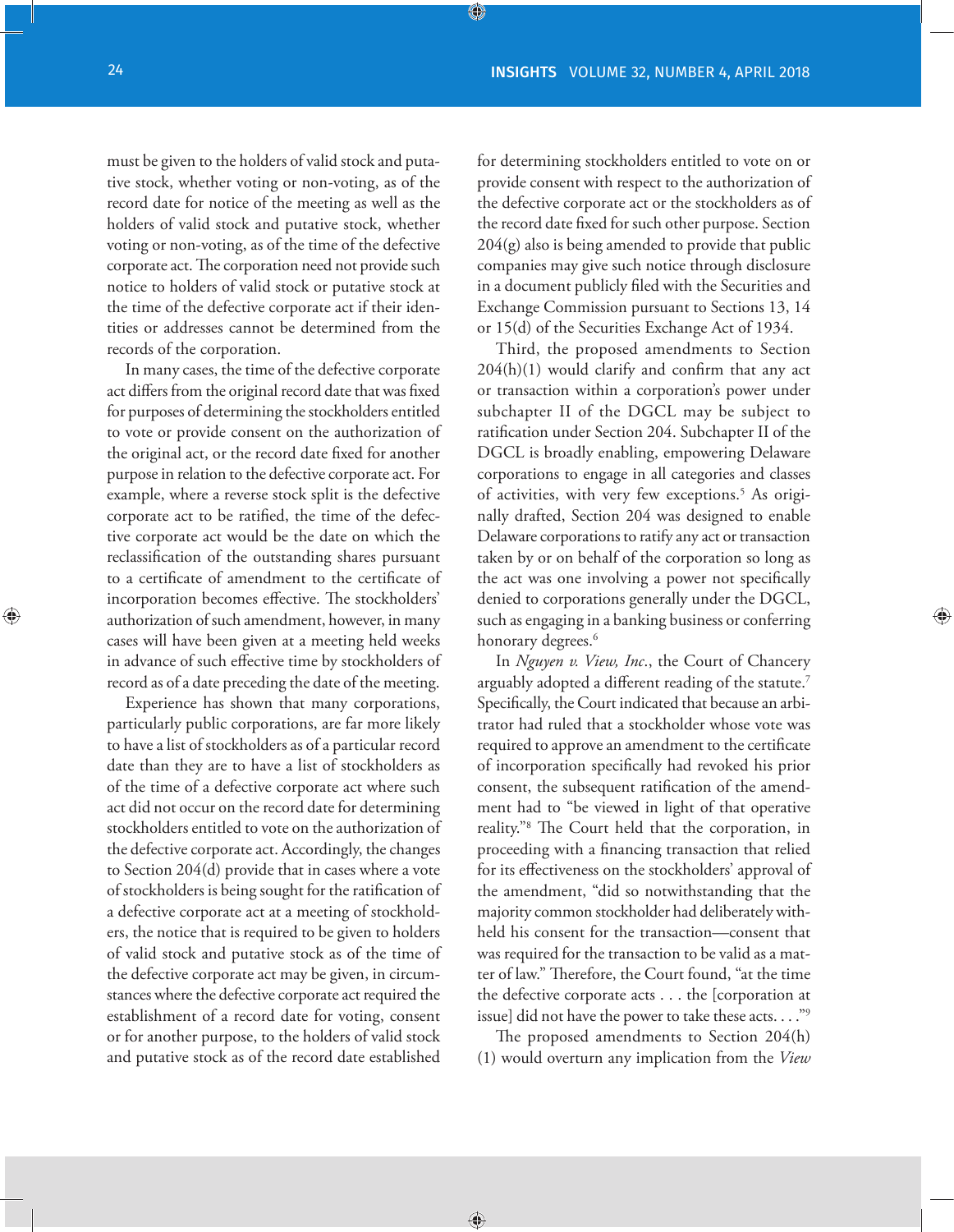opinion that an act or transaction may not be within the power of a corporation solely on the basis that it was not approved in accordance with the provisions of the DGCL or the corporation's certificate of incorporation or bylaws. Indeed, defective corporate acts require ratification because originally they were not so approved. The amendments attempt to clarify that the failure to approve an act in accordance with the DGCL or the certificate of incorporation or bylaws may not, of itself, serve as a basis for excluding the act from the scope of the statute.

The proposed amendments to Section 204(h) (1), however, would not disturb the Court's power to decline to validate a defective corporate act under Section 205 on the basis that the failure of authorization that rendered such act void or voidable involved a deliberate withholding of any consent or approval required under the DGCL, the certificate of incorporation or bylaws. Notably, Section 205 of the DGCL provides the Court broad power, upon application of various parties, to validate or decline to validate (or grant other relief) in respect of acts that have been ratified in accordance with Section 204 as well as acts that have not been ratified.<sup>10</sup> In resolving matters brought under Section 205, the Court is expressly directed to consider, among other things,

[w]hether the defective corporate act was originally approved or effectuated with the belief that the approval or effectuation was in compliance with the provisions of [the DGCL], the certificate of incorporation or the bylaws of the corporation.<sup>11</sup>

Finally, the proposed amendments to Section 204(h)(2) would clarify that the failure of an act or transaction to be approved in compliance with the disclosure set forth in any proxy or consent solicitation statement may constitute a failure of authorization. The amendment to Section 204(h)(2) would confirm that any act that is alleged to be defective due to deficiencies in the disclosure documents pursuant to which the vote or consent of stockholders was sought may be cured through ratification pursuant to Section 204. By way of example, the amendments make clear that a corporation may use Section 204 to ratify an amendment to the certificate of incorporation that is alleged to be defective due to a misstatement in the proxy statement regarding the vote required for its adoption.

#### Application of Sections 204 and 205 to Nonstock Corporations

The proposed amendments also would revise Section 114 of the DGCL to enable nonstock corporations to take advantage of Sections 204 and 205. In 2010, Section 114 was added to the DGCL to apply (or preclude the application of) other sections of the DGCL to nonstock corporations by translation.12 As noted above, in 2014, Sections 204 and 205 were added to the DGCL. Those sections originally were designed primarily to cure defects in capital stock.13 As a result, and because nonstock corporations are inherently more structurally flexible than their stock corporation counterparts (thus allowing greater opportunity for "self-help" fixes to defective acts), Section 114 initially excluded the application of Sections 204 and 205 to nonstock corporations. Experience has shown, however, that Sections 204 and 205 have wide-ranging applications and could offer nonstock corporations a means of fixing otherwise intractable problems. Although Section 114 will not operate to translate every term in Sections 204 and 205 with literal precision, consistent with ordinary principles of statutory construction, the as-translated statutes should be construed in such a way as to give effect to the underlying intent of enabling nonstock corporations to take advantage of the procedures for ratifying or validating defective corporate acts.<sup>14</sup>

#### Corporate Name

The proposed amendments also would revise Section  $102(a)(1)$  to provide that a corporation's name, as included in its certificate of incorporation, must be such as to distinguish it upon the records of the Division of Corporations in the Delaware Department of State from any name reserved for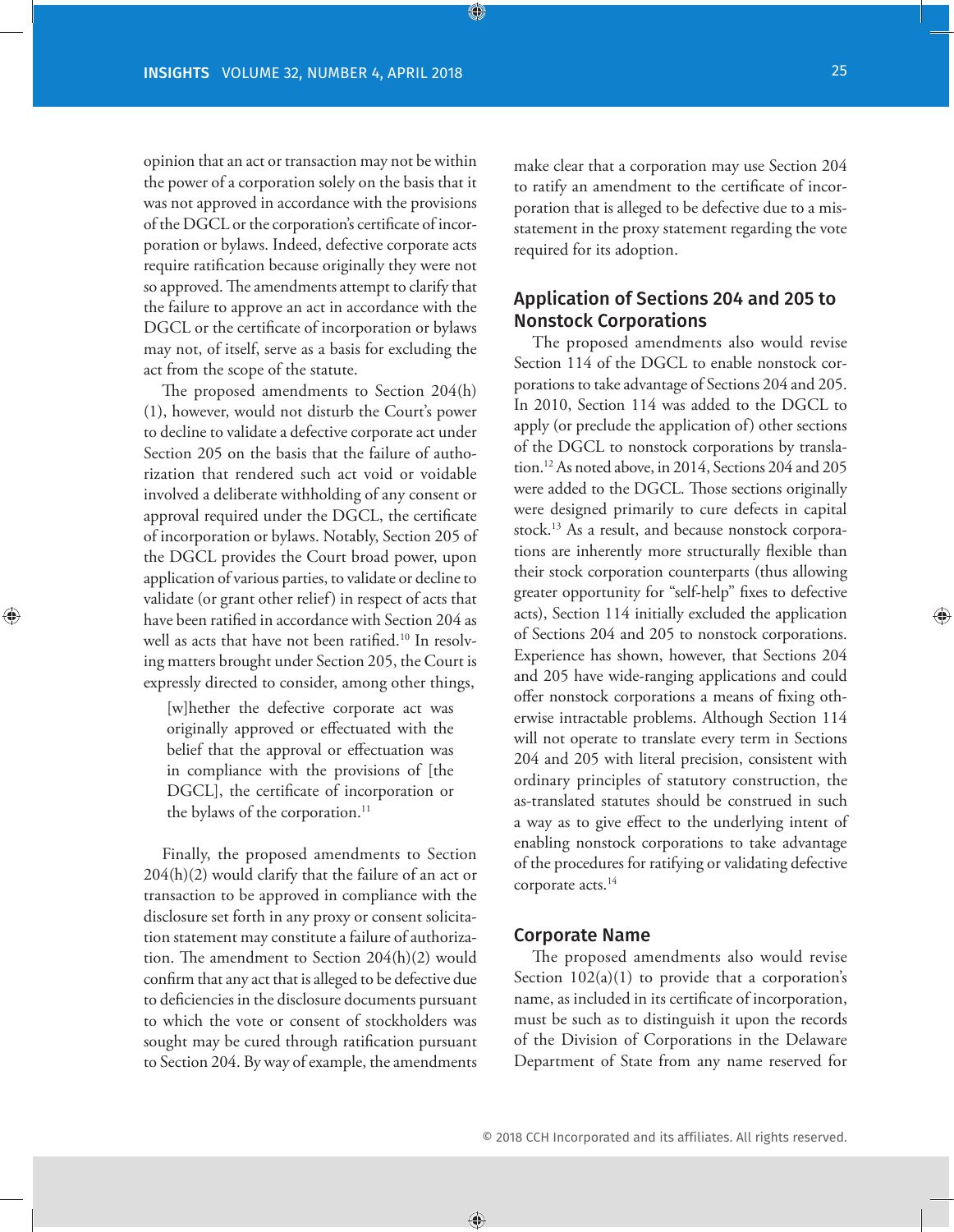or name of any registered series of a limited liability company. Currently, Section  $102(a)(1)$  requires a corporation to include its name in its certificate of incorporation and, with limited exceptions, specifies that the name must be such as to distinguish it upon the records of the office of the Division from the names that are reserved on such records and from the names on such records of each other corporation, partnership, limited partnership, limited liability company, or statutory trust organized or registered as a domestic or foreign corporation, partnership, limited partnership, limited liability company, or statutory trust under Delaware law. The revisions to Section 102(a)(1) adding registered series of limited liability companies to the list of entities from which a corporation's name must be distinguished are being proposed in connection with proposed amendments to the Delaware Limited Liability Company Act providing for the establishment of registered series of a Delaware limited liability company, which series would be formed through the filing of a certificate of registered series with the Delaware Secretary of State.

#### Forfeiture of Charter

The proposed amendments would clarify that the Attorney General of the State of Delaware has the exclusive authority to seek the revocation of a charter pursuant to Section 284 of the DGCL, and that the Court of Chancery may appoint a trustee to windup the affairs of a corporation whose charter has been revoked. The proposed amendments thereby would clarify the procedures applicable in situations in which a corporation's charter is revoked due to a clear abuse of its privileges and franchises, such as grievous criminal violations perpetrated by or in the name of the corporation.

#### Exempt Corporations

Finally, the proposed amendments would effect a technical change to Section 313(b) of the DGCL to reflect the Delaware Secretary of State's current practice regarding the filing of certificates of revival for exempt corporations. Corresponding amendments

are proposed to be made to Section 502 of Title 8 of the Delaware Code to reflect the Secretary of State's practice regarding exempt corporations' filing of annual reports.

#### Conclusion

The 2018 amendments to the DGCL make several important changes, continuing Delaware's commitment to updating its corporate law annually to address issues affecting corporations and practitioners.

#### **Notes**

- 1. The proposed legislation has not been introduced to the Delaware General Assembly at the time of writing. A copy of the proposed legislation is *available at http://www.rlf.com/files/15699\_Proposed%20 Amendments%20to%20the%20General%20 Coporation%20Law%20of%20the%20State%20of%20 Delaware.pdf.*
- 2. *See* 8 Del. C. § 262(b) (2017). Section 262(b) currently provides, in relevant part, that "[a]ppraisal rights shall be available for the shares of any class or series of stock of a constituent corporation in a merger or consolidation to be effected pursuant to § 251 (other than . . . , subject to paragraph (b)(3) of this section, § 251(h) of this title)." Section 262(b)(1), in its current form, then provides the "market out" exception denying appraisal rights to holders of shares listed on a national securities exchange or held of record by more than 2,000 holders, while Section 262(b)(2) then restores appraisal rights for such holders if they are required to receive anything other than the types of consideration specified therein. *Id*. Paragraphs (1) and (2) of Section 262(b) are currently not applicable to intermediate form mergers effected under Section 251(h). Id. Those mergers are dealt with under paragraph (3) of Section 262(b), which provides, in relevant part, that if "all of the stock of a subsidiary Delaware corporation party to a merger effected under § 251(h) . . . is not owned by the parent immediately prior to the merger, appraisal rights shall be available for the shares of the subsidiary Delaware corporation." *Id*.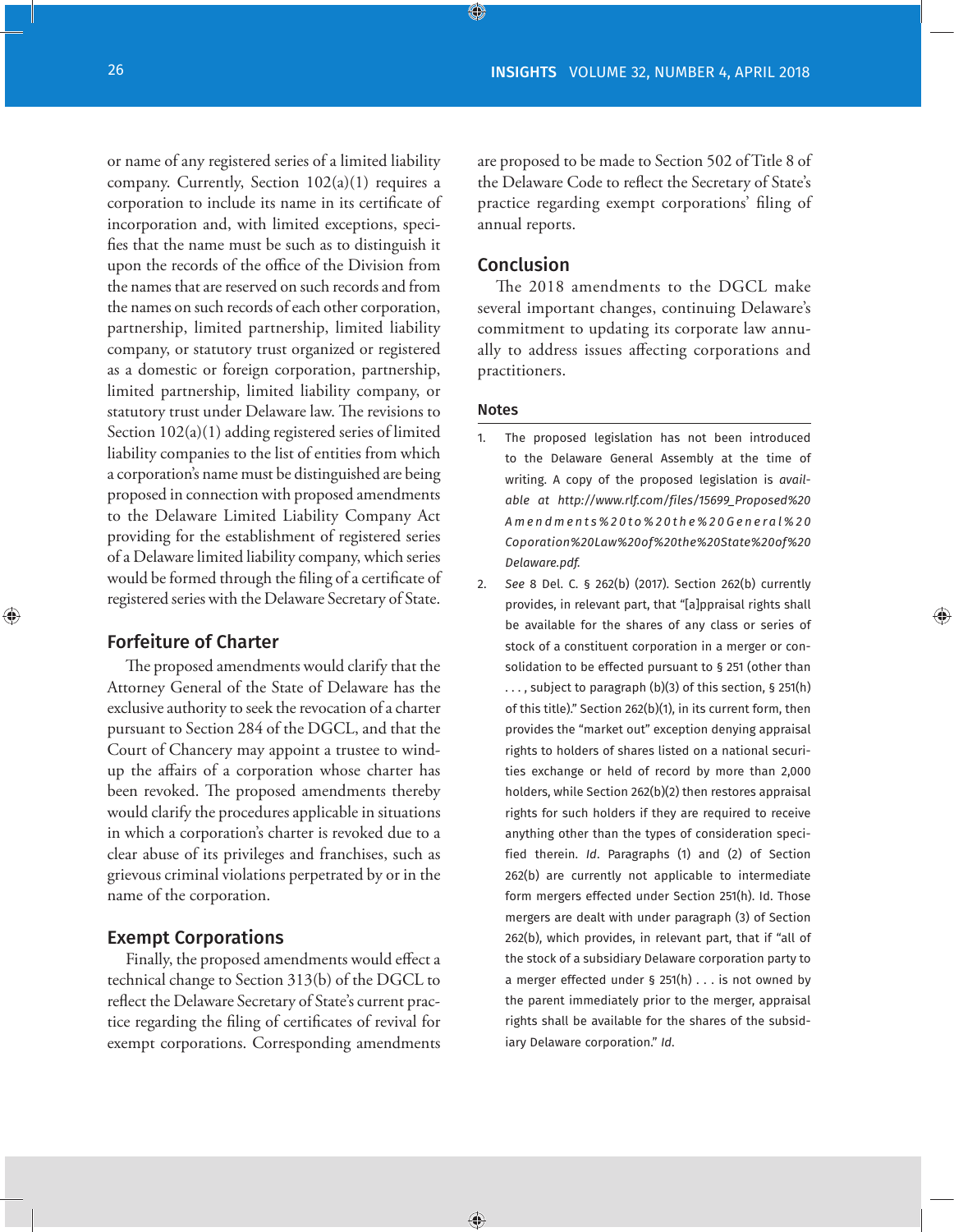- 3. 8 Del. C. § 262(e) (2017).
- 4. *See* C. Stephen Bigler & John Mark Zeberkiewicz, *Restoring Equity: Delaware's Legislative Cure for Defects in Stock Issuances and Other Corporate Acts*, 69 Bus. Law. 393 (2014) (hereinafter "Restoring Equity"). In describing the manner in which a hypothetical defective corporate act would be ratified under Section 204 as originally adopted, the authors noted that the resolutions of the board of directors ratifying the act "would be submitted only to the holders of [specified] shares, since they constitute the only shares of valid stock." *Id*. at 427. The authors further noted that the shares of putative stock in their hypothetical "would not be included in that vote." *Id*. In 2015, Section 204 was amended to clarify that, where a defective corporate act requires stockholder approval under Section 204, only the valid stock is counted for quorum and voting purposes. The synopsis to the legislation effecting such clarifying change stated: "Section 204(d) has been amended to clarify that the only stockholders entitled to vote on the ratification of a defective corporate act, or to be counted for purposes of a quorum for such vote, are the holders of record of valid stock as of the record date for determining stockholders entitled to vote thereon. It does so by confirming that shares of putative stock will not be counted for purposes of determining the stockholders entitled to vote or to be counted for purposes of a quorum in any vote on the ratification of any defective corporate act." S.B. 75, 149th Gen. Assem. (Del. 2015).
- 5. Subchapter II of the DGCL consists of Sections 121 through 127. 8 Del. C. §§ 121–127. Sections 121 through 123 are broadly enabling empowering statutes, *see*

*id*. §§ 121–123, and Section 124 deals with "ultra vires" acts, *id*. § 124. Sections 125 through 127 are the provisions that primarily impose restrictions on a corporation's power. *Id*. §§ 125–127. Section 125 restricts a corporation's power to confer academic or honorary degrees, subject to certain conditions, *id*. § 125; Section 126 specifically prohibits corporations from engaging in a banking business, *id*. § 126; and Section 127 requires a private foundation that does not opt out of that section in its certificate of incorporation to act or refrain from acting in specified ways, *id*. § 127.

- 6*. See generally* Bigler & Zeberkiewicz, *Restoring Equity*, at 402–03.
- 7. 2017 WL 2439074 (Del. Ch. June 6, 2017).
- 8*. Id*. at \*9.
- 9. *Id*.
- 10. *See* 8 Del. C. § 205(a) & (b).
- 11. *Id*. § 205(d)(1).
- 12. 77 Del. Laws ch. 253 (2010).
- 13. *See generally* Bigler & Zeberkiewicz, *Restoring Equity*.
- 14. *See* John Mark Zeberkiewicz & Blake Rohrbacher, *A New Day for Nonstock Corporations: The 2010 Amendments to Delaware's General Corporation Law*, 66 Bus. Law. 271, 282 (2010) (noting, in reference to the operation of the "translator" provision, that "[p]ractitioners should be aware . . . [that] each of the four translator guides in subsections 114(a)(1)–(4) uses the terms "references" and "deemed to refer to," which were intended to show that the nonstock translations are concept-based, not merely word-based" and that, accordingly, "some translations may not be verbatim and may require some rewording."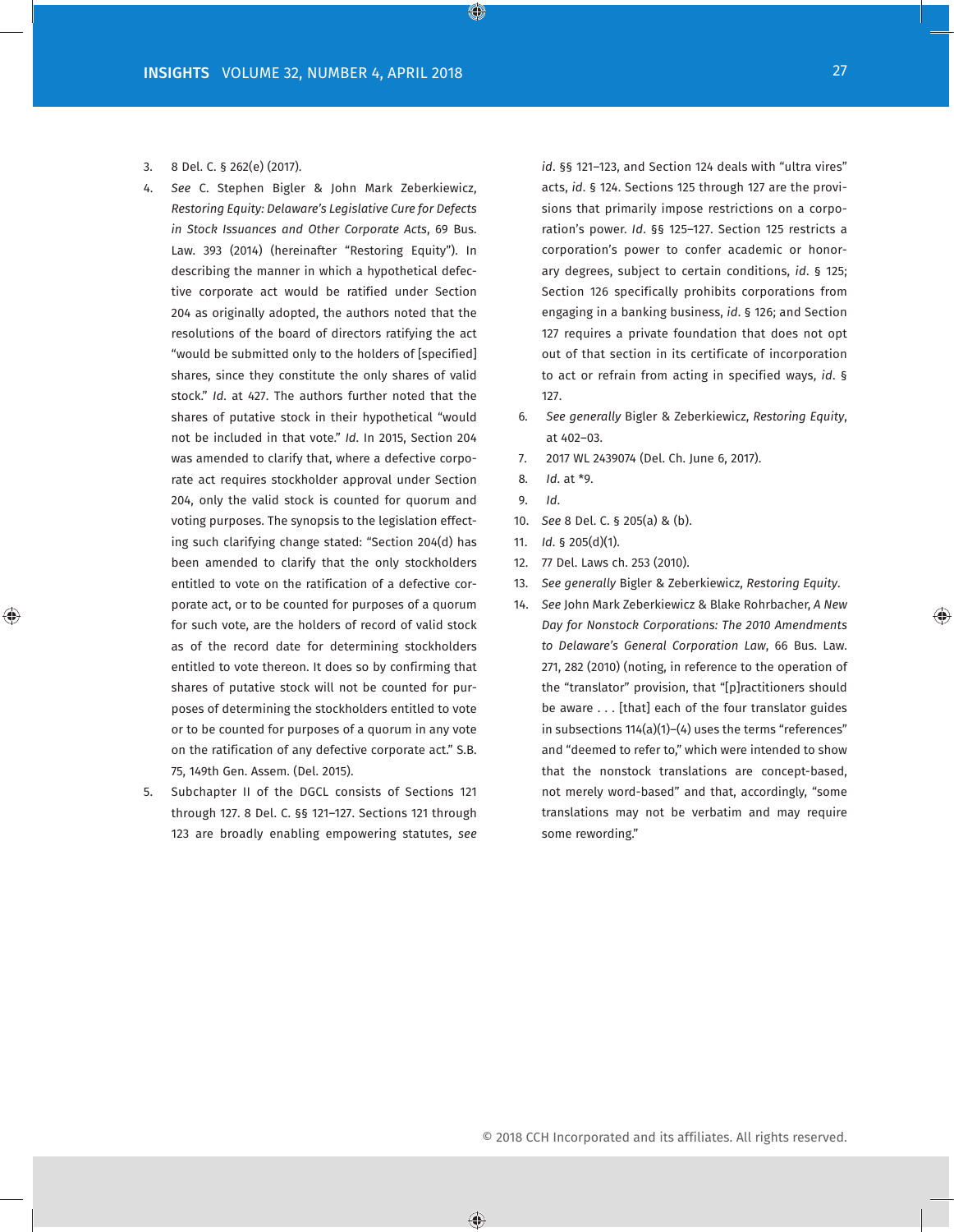## CLIENT MEMOS

*A summary of recent memoranda that law firms have provided to their clients and other interested persons concerning legal developments. Firms are invited to submit their memoranda to the editor. Persons wishing to obtain copies of the listed memoranda should contact the firms directly.*

#### Andrews & Kurth LLP Houston, TX (713-220-4200)

#### Director Equity Award Limit in LTIPS (March 2018)

A discussion of the need to address limitations in grants to non-employee directors in long-term incentive plans this proxy season.

#### Arnold & Porter Kaye Scholer LLP Washington, DC (202-942-5000)

#### SEC Approves Proposed NYSE Rule Changes regarding the Physical Delivery of Proxy Materials (March 7, 2018)

A discussion of SEC approved amendments proposed by the New York Stock Exchange to its rules pertaining to the physical delivery of hard copies of proxy materials.

#### Baker & Hostetler LLP Denver, CO (303-861-0600)

#### 2017 Year-End Securities Litigation and Enforcement Highlights (March 7, 2018)

A discussion of significant developments, including Supreme Court cases, securities law cases, investment adviser and hedge fund cases, commodities and future regulation cases and securities policy and regulatory developments.

#### Bryan Cave LLP St. Louis, MO (314 259 2000)

FINRA Explores Options Aimed at Encouraging the Payment of Arbitration Awards and Settlements (March 19, 2018)

A discussion of FINRA's release of statistics on unpaid arbitration awards, as well as Regulatory Notice 18-06 proposing various changes to its rules in an effort to ameliorate the unpaid awards.

#### Cadwalader, Wickersham & Taft LLP New York, NY (212-504-6000)

#### Under Advisement: The SEC Scrutinizes Wealth Management Industry (March 21, 2018)

A discussion of the SEC's increased regulatory focus on the conduct of investment professionals in the wealth management industry, including inadequate fee disclosure, dubious sales practices and inappropriate steering to unsuitable strategies and products.

#### A Trio of Delaware Decisions Discount Deal Price in Appraisal Litigation (March 26, 2018)

A discussion of a trio of Delaware appraisal decisions in which the courts declined to use the deal price as the best evidence of fair value, instead using discounted cash flow analysis and the unaffected market price to determine fair value below the merger consideration.

#### Cleary, Gottlieb, Steen & Hamilton LLP New York (212-225-2000)

#### Enforcement Activity in the SEC's Newly Created Cyber Unit (March 30, 2018)

A discussion of SEC enforcement activity in the first six months since creation of a Cyber Unit within the Enforcement Division and how these early actions, along with SEC public statements and commentary, are likely to translate into additional enforcement activity.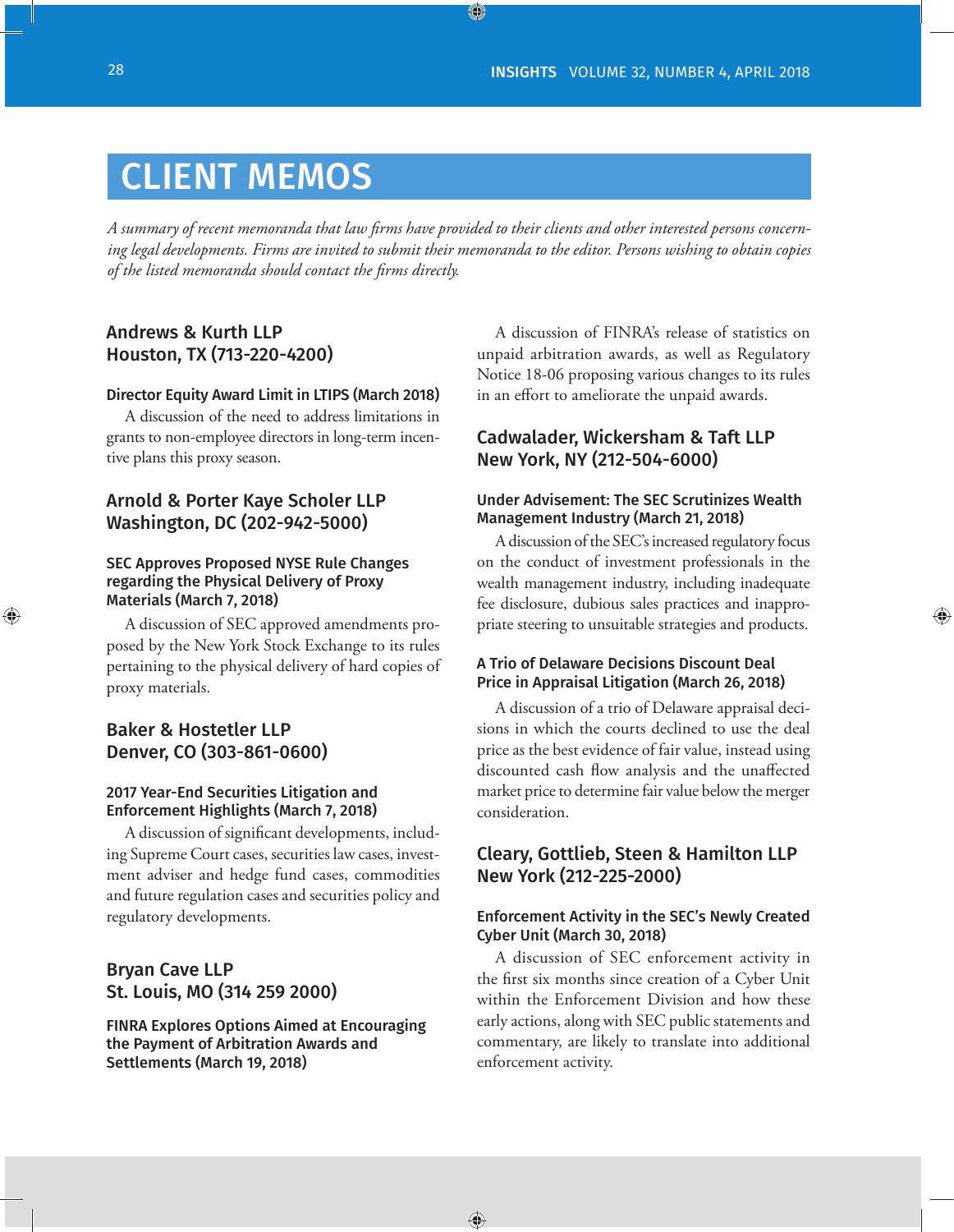#### Davis Polk & Wardwell LLP New York, NY (212-450-4000)

#### SEC Announces Self-Reporting Initiative for Rule 12b-1 Fee Disclosures (March 15, 2018)

A discussion of the SEC Division of Enforcement announcement of a new initiative to redress "potential widespread violations" by encouraging investment advisers to self-report situations in which an adviser does not disclose adequately that it receives compensation for purchasing or recommending a client purchase mutual fund shares of a share class that pays fees under Rule 12b-1 when a less expensive share class is available and appropriate for the client.

#### Drinker Biddle & Reath LLP Philadelphia, PA (215-988-2700)

#### SEC Proposes Changes to Public Liquidity Risk Management Disclosure (March 22, 2018)

A discussion of SEC proposed amendments to its liquidity management rules that would modify the disclosure requirements for certain open-end investment management companies.

#### Eversheds Sutherland LLP Washington, D.C. (202-383-0100)

#### Considerations for the 2018 Proxy Season (March 7, 2018)

A discussion of matters for companies to consider in preparing for their annual shareholder meetings, including new SEC requirements, guidance from Institutional Shareholder Services and Glass Lewis and activist shareholder concerns.

#### Fredrikson & Byron, P.A. Minneapolis, MN (612-492-7000)

#### M&A Diligence Checklist: Don't Forget Website and App Accessibility (March 23, 2018)

A discussion of the need for potential buyers and their mergers and acquisition legal counsel to consider measures to avoid unintentionally acquiring a website or app that is a vulnerable target for accessibility/ Americans with Disabilities Act litigation.

#### Fried, Frank, Harris, Shriver & Jacobson LLP New York, NY (212-859-6600)

#### SEC Announces New Guidance for Public Company Disclosures on Cybersecurity Risks (March 26, 2018)

A discussion of guidance issued by the SEC on public companies' disclosure obligations regarding cybersecurity risks and incidents.

#### Gibson, Dunn & Crutcher LLP Los Angeles, CA (213-329-7870)

#### D.C. Circuit Holds That Witnesses in PCAOB Investigations Have the Right to a Technical Expert (March 26, 2018)

A discussion of a decision of the U.S. Court of Appeals for the D.C. Circuit vacating an SEC order upholding sanctions issued by the Public Accounting Oversight Board (PCAOB) against a petitioner because he was deprived of his right to counsel as a result of the PCAOB denying his request that a technical expert be present while he gave his testimony to the PCAOB.

#### Hunton & Williams LLP Richmond, VA (804-788-8200)

#### Whistleblower Awards for Securities Violations (March 2018)

A discussion of the SEC's award of its highest-ever whistleblower awards under the Dodd-Frank Act and the SEC's whistleblower program more generally.

#### Jenner & Block LLP Chicago, IL (312-222-9350)

#### Amid Increased Enforcement Activity, SEC Reportedly Issues Cryptocurrency Subpoenas (March 8, 2018)

A discussion of news reports that the SEC has issued subpoenas to as many as 80 entities and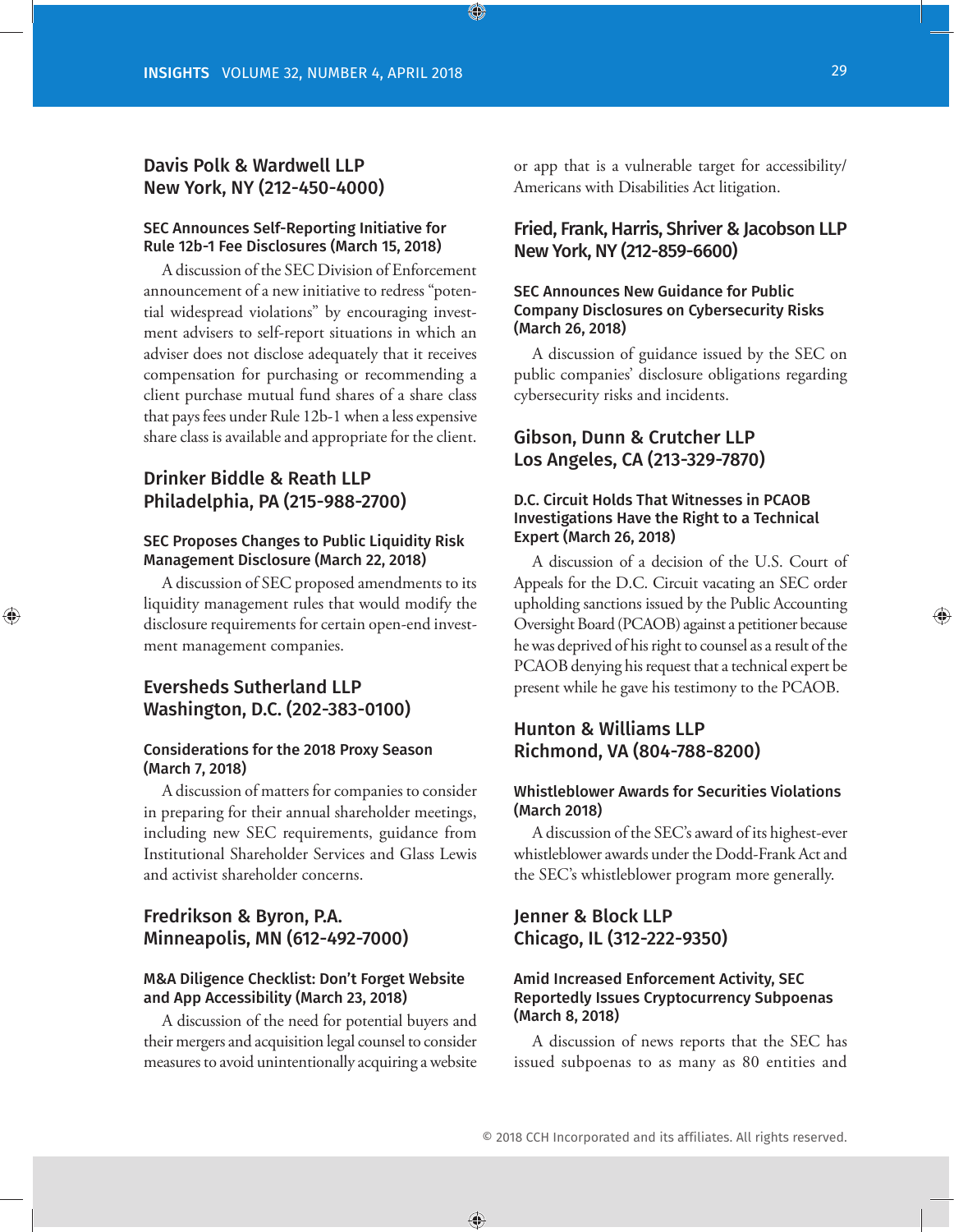individuals involved in the virtual currency space over the last several months.

#### K&L Gates LLP Pittsburgh, PA (412-355-6500)

#### Less Form, More Substance: The SEC Staff's Recent Functional Approach to Section 3(c)(5) (C) (March 14, 2018)

A discussion of a SEC staff no-action letter to Great Ajax Funding LLC permitting an issuer to rely on Section 3(c)(5)(C) of the Investment Company Act of 1940 to acquire assets integral to a vertically integrated real-estate finance business even though the issuer itself did not purchase "mortgages and other liens on and interests in real estate."

#### KattenMuchinRosenman LLP Chicago, IL (312-902-5200)

#### Blockchain Technology May Enable Tracing in Securities Act Litigation (March 22, 2018)

A discussion of Delaware legislation to permit companies registered in the state to issue and trade shares on a "distributed electronic network" and the fact that issuers who take advantage of this run the risk of exposing themselves to increased potential liability under the Securities Act of 1933 (Securities Act). This is because it will enable the tracing of beneficial ownership, undermining what has been a significant defense to private claims brought under the Securities Act.

#### Latham & Watkins LLP Los Angeles, CA (202-637-2200)

#### SEC's Recent BitFunder Charges and Statement on Digital Asset Trading Platforms (March 12, 2018)

A discussion of SEC enforcement actions and public statements that illustrate the agency's views on how the federal securities laws apply to crypto or digital asset trading platforms.

#### Private Equity Fund Managers: Annual Compliance Reminders and New Developments (March 26, 2018)

A discussion of private equity firms' compliance obligations, notable developments in 2017, and an outlook for 2018.

#### Manatt, Phelps & Phillips LLP Los Angeles, CA (310-312-4000)

#### Equifax Insider Trading Charges Highlight Importance of Tailored Policies and Controls (March 21, 2018)

A discussion of a SEC enforcement action stemming from insider knowledge of material nonpublic cyber-related information and important takeaways.

#### McGuire Woods Richmond, VA (804-775-1000)

#### FINRA Proposes Transformative Rule on Outside Business Activities (March 1, 2018)

A discussion of a proposed new FINRA rule addressing outside business activities of registered persons.

#### Orrick, Herrington & Sutcliffe LLP San Francisco, CA (415-773-5700)

#### CEO Pay Ratio Checklist (March 2018)

A step-by-step guide to compliance with the SEC's CEO pay ratio rule.

#### Paul Hastings LLP New York, NY (212-318-6000)

#### DOJ May Rely on FCPA Policy in Resolving Securities and Financial Fraud Cases (March 2018)

A discussion of statements by Department of Justice Officials that the DOJ will use the Foreign Corrupt Practices Act (FCPA) Corporate Enforcement Policy as nonbinding guidance in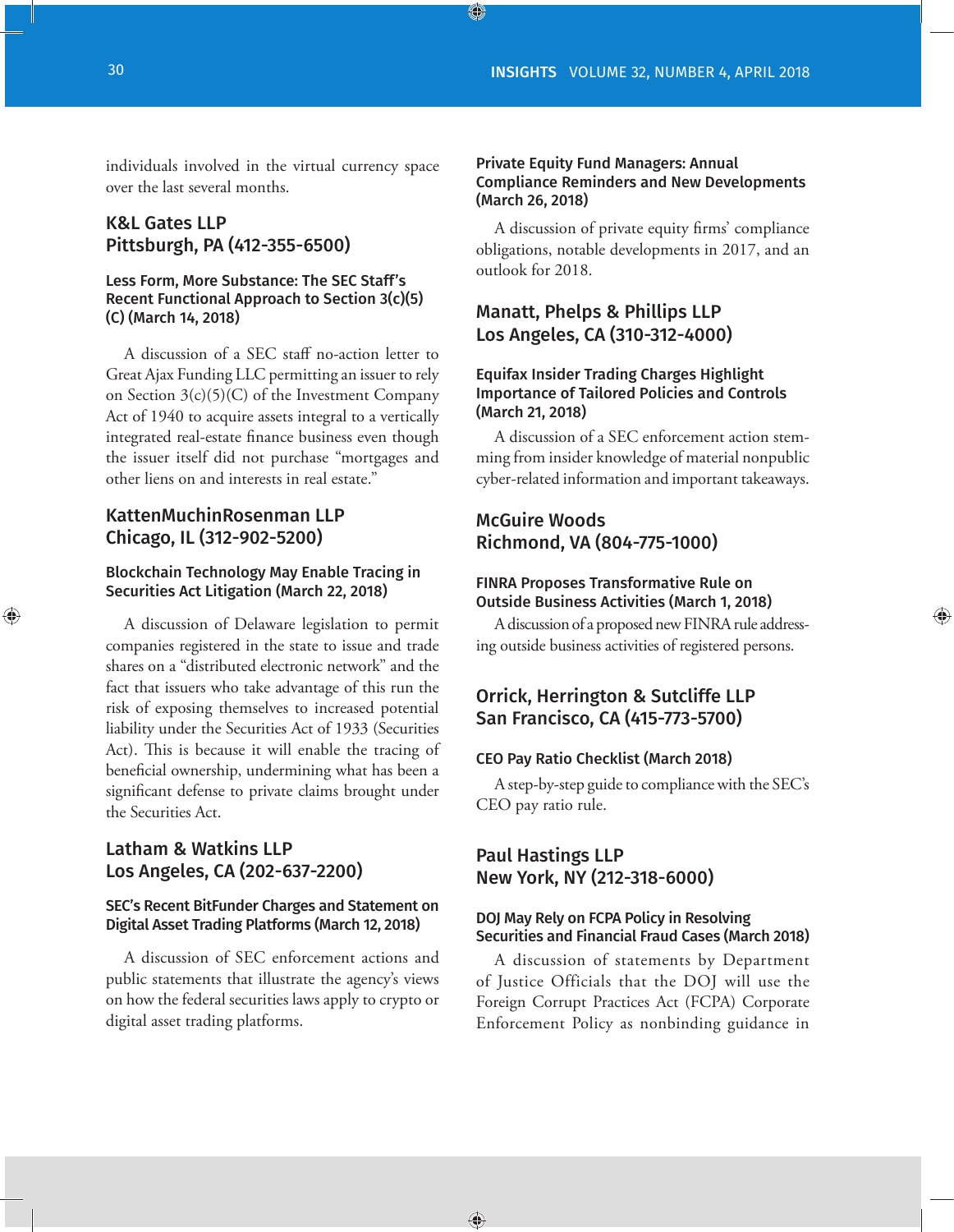non-FCPA criminal cases. This policy provides a clear and specific path toward a possible declination by the DOJ in FCPA cases.

#### The Return of Stock as Currency in Acquisition Transactions (March 2018)

A discussion of the principal issues regarding the structure of the purchase price in transactions in which stock is used as deal currency, including price formulas, allocation of consideration, and oversubscriptions in cash election transactions.

#### Paul, Weiss, Rifkind, Wharton & Garrison LLP New York, NY (212-373-3000)

#### SEC Brings Rule 701 Enforcement Action for Failure to Provide Required Disclosure (March 23, 2018)

A discussion of a SEC cease-and-desist order against Credit Karma, Inc. for failure to comply with the disclosure requirements of Rule 701 under the Securities Act.

#### Ropes & Gray LLP Boston, MA (617-951-7000)

#### Updated Guidance (and Ground Rules) for Controlling Stockholder Deals (March 7, 2018)

A discussion of updated ground rules from the Delaware Court of Chancery for controlling stockholder transactions.

#### Sidley Austin LLP Chicago, IL (312-853-7000)

#### The SEC Speaks in 2018 (March 1, 2018)

A discussion of remarks by SEC senior officials at the annual SEC Speaks conference. Among the topics that received significant attention from nearly all panelists were cryptocurrencies and protection of retail investors.

#### Simpson, Thacher & Bartlett LLP New York, NY (212-455-2000)

#### Is Your D&O Insurance What It Should Be? (March 27, 2018)

A discussion of policy provisions of D&O insurance policies that merit particular attention, including coverage and exclusions.

#### Skadden, Arps, Slate, Meagher & Flom LLP New York, NY (212-735-3000)

#### Reminders for Annual Meeting Proxy Materials (March 9, 2018)

A discussion of SEC and stock exchange requirements relating to proxy materials for upcoming annual shareholder meetings with particular emphasis on the SEC's recent interpretive guidance concerning cybersecurity disclosures.

#### Stradley, Ronon, Stevens & Young, LLP Philadelphia, PA (215-564-8000)

#### Two More 36(b) Wins for Advisers (March 2018)

A discussion of two federal district court rulings granting summary judgment motions filed by investment advisers sued for excessive fees under Section 36(b) of the Investment Company Act of 1940.

#### Sullivan & Cromwell LLP New York, NY (212-588-4000)

#### Review and Analysis of 2017 U.S. Shareholder Activism (March 26, 2018)

A discussion of trends and developments in shareholder activism in 2017.

#### Wachtell, Lipton, Rosen & Katz New York, NY (212-403-1000)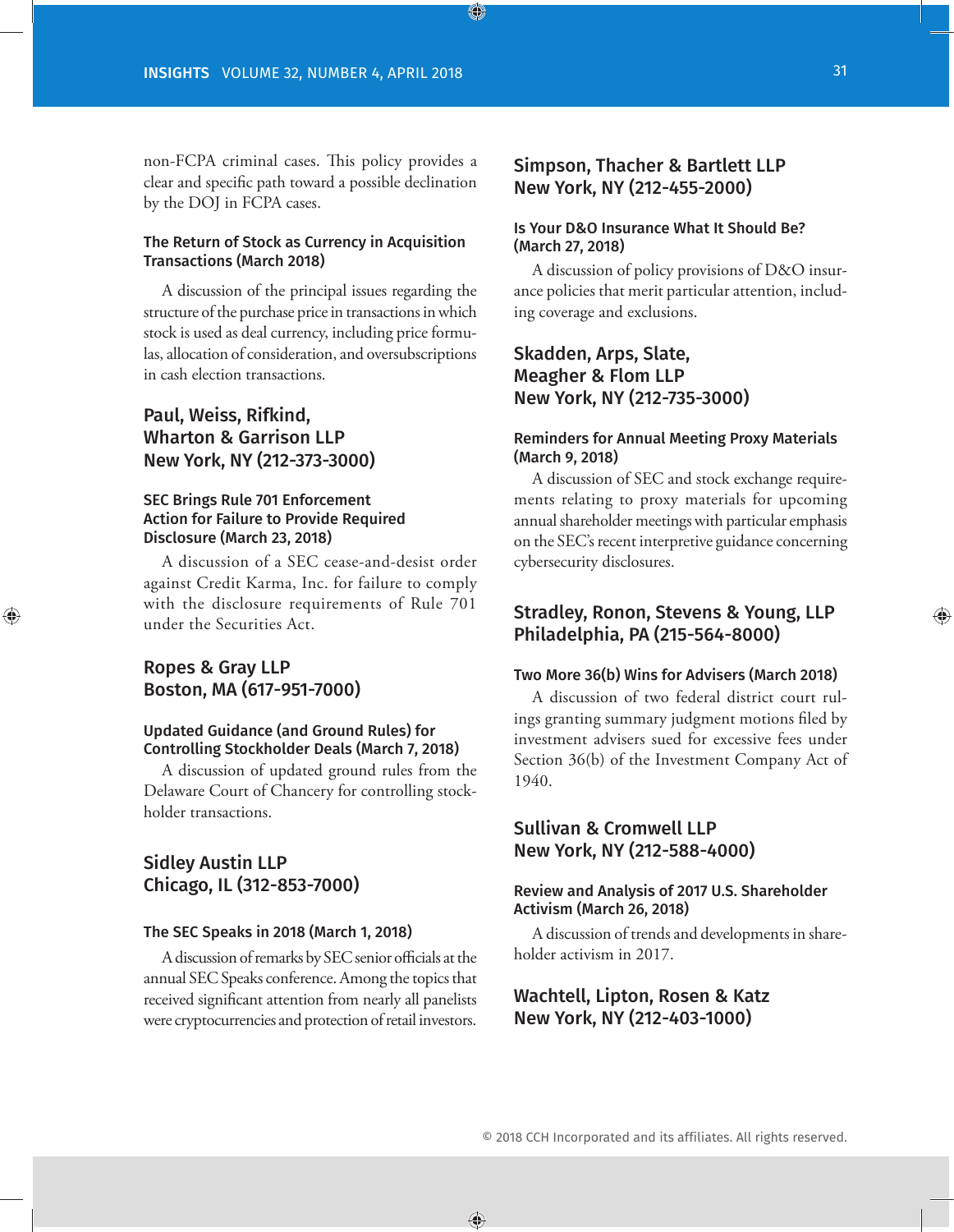#### Compensation Committee Guide (March 2018)

An overview of the key rules applicable to compensation committees of listed U.S. companies and practices that such committees should consider in the current environment.

#### Willkie Farr & Gallagher LLP New York, NY (212-728-8000)

#### Oracle Revisited: Delaware Chancery Court Finds Board's Lack of Independence from Company's Founder Excuses Demand (March 26, 2018)

A discussion of a Delaware Chancery Court decision holding that a stockholder had standing to bring a derivative action on behalf of the company, excusing a pre-suit demand as futile. Demand was

excused because the court concluded that the complaint raised a reasonable doubt that a majority of the Board was sufficiently independent to bring business judgment to bear.

#### Wilmer Hale LLP Washington, DC (202-663-6000)

#### SEC Proposes Transaction Fee Pilot for NMS Stocks (March 27, 2018)

A discussion of SEC proposed Rule 610T of Regulation NMS under the Securities Exchange Act of 1934, which will produce a pilot program to study the effect of equity exchange transaction fees and rebates, and changes to those fees and rebates, on order routing behavior, execution quality and market quality.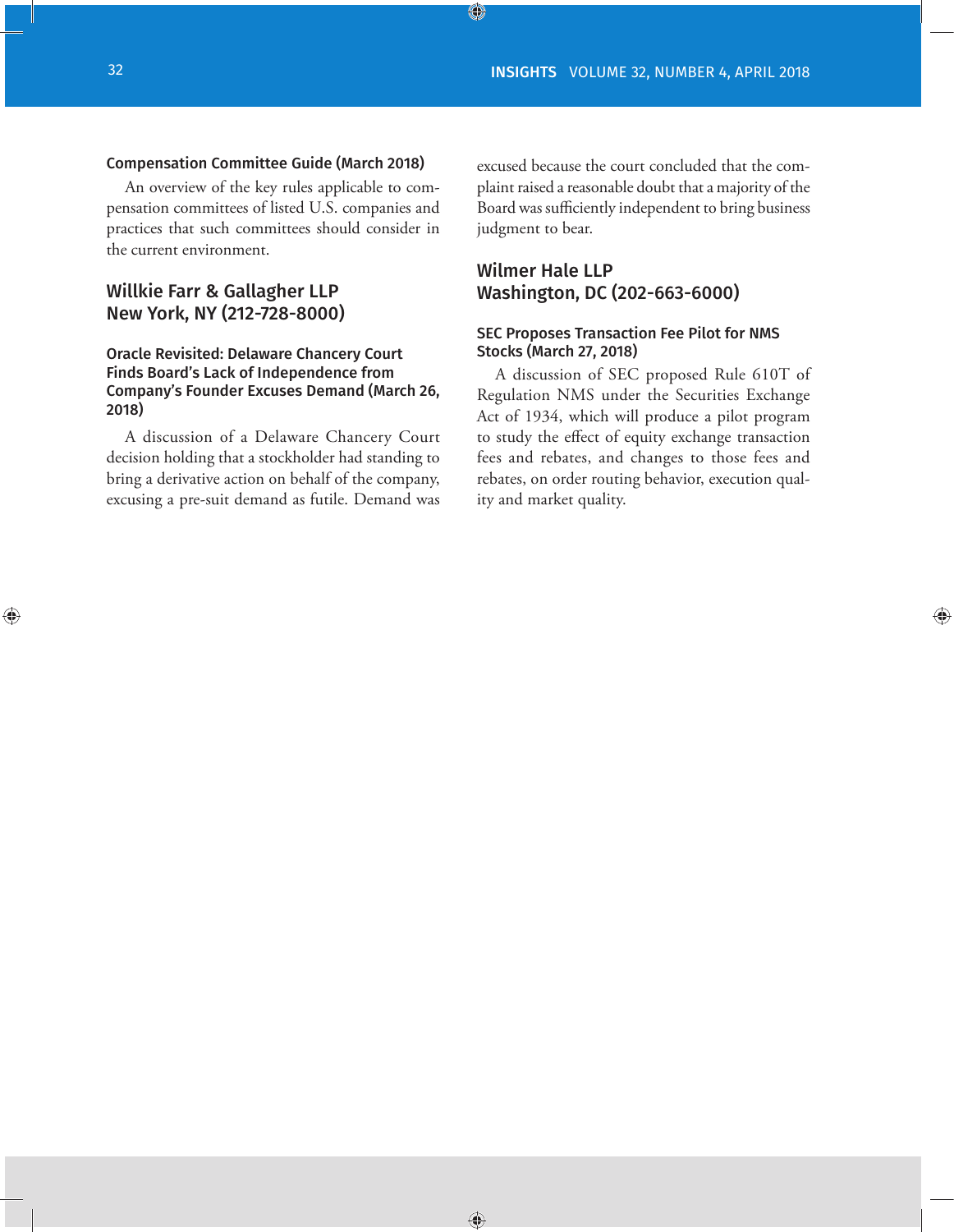#### To subscribe, call 1-800-638-8437 or order online at www.WoltersKluwerLR.com

### Ordering Additional Copies of INSIGHTS

Get multiple copies at a terrific discount and have the most up-to-date information available at your fingertips.

| <b>Discount Schedule</b> |     |     |  |  |
|--------------------------|-----|-----|--|--|
| $25 - 49$                |     | 20% |  |  |
| 50-99                    |     | 30% |  |  |
| 100-299                  | =   | 40% |  |  |
| 300-999                  | - = | 47% |  |  |
|                          |     |     |  |  |

*Wolters Kluwer Law & Business US connects legal and business communities with timely, specialized expertise and information-enabled solutions to support productivity, accuracy and mobility. Serving customers worldwide, our products include those under the Aspen, CCH, ftwilliam, Kluwer Law International, MediRegs, and TAGData names.*